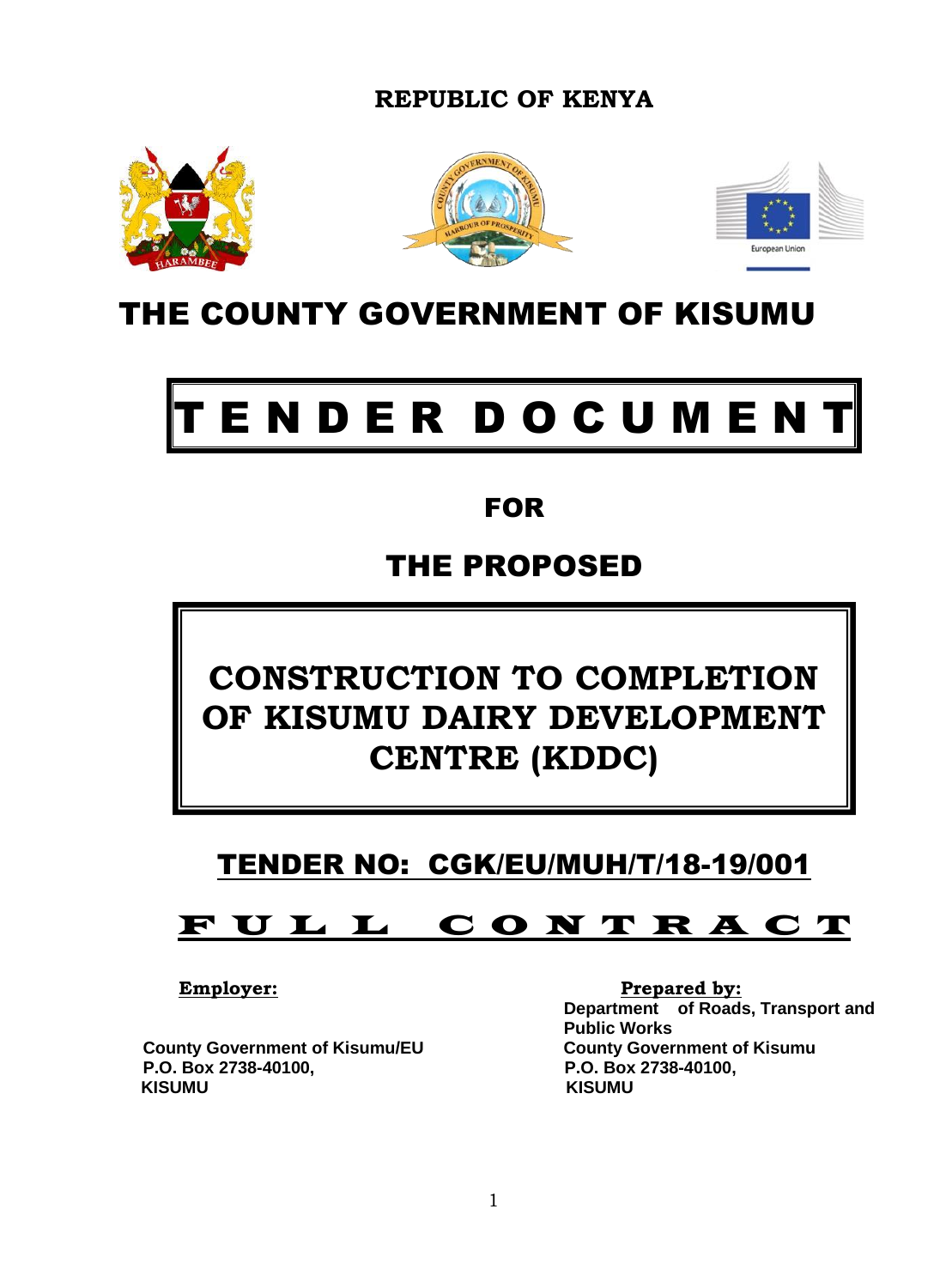# TABLE OF CONTENTS

| 1.1              |  |
|------------------|--|
|                  |  |
|                  |  |
|                  |  |
| 1.               |  |
| 2.               |  |
| 3.               |  |
| $\overline{4}$ . |  |
| 5.               |  |
| 6.               |  |
|                  |  |
|                  |  |
| 1.               |  |
| 2.               |  |
| 3.               |  |
| 4.               |  |
| 5.               |  |
| 6.               |  |
| 7.               |  |
| 8.               |  |
| 9.               |  |
|                  |  |
| 12.              |  |
|                  |  |
| 14.              |  |
| 15.              |  |
| 16.              |  |
| 17.              |  |
| 18.              |  |
| 19.              |  |
| 20.              |  |
| 21.              |  |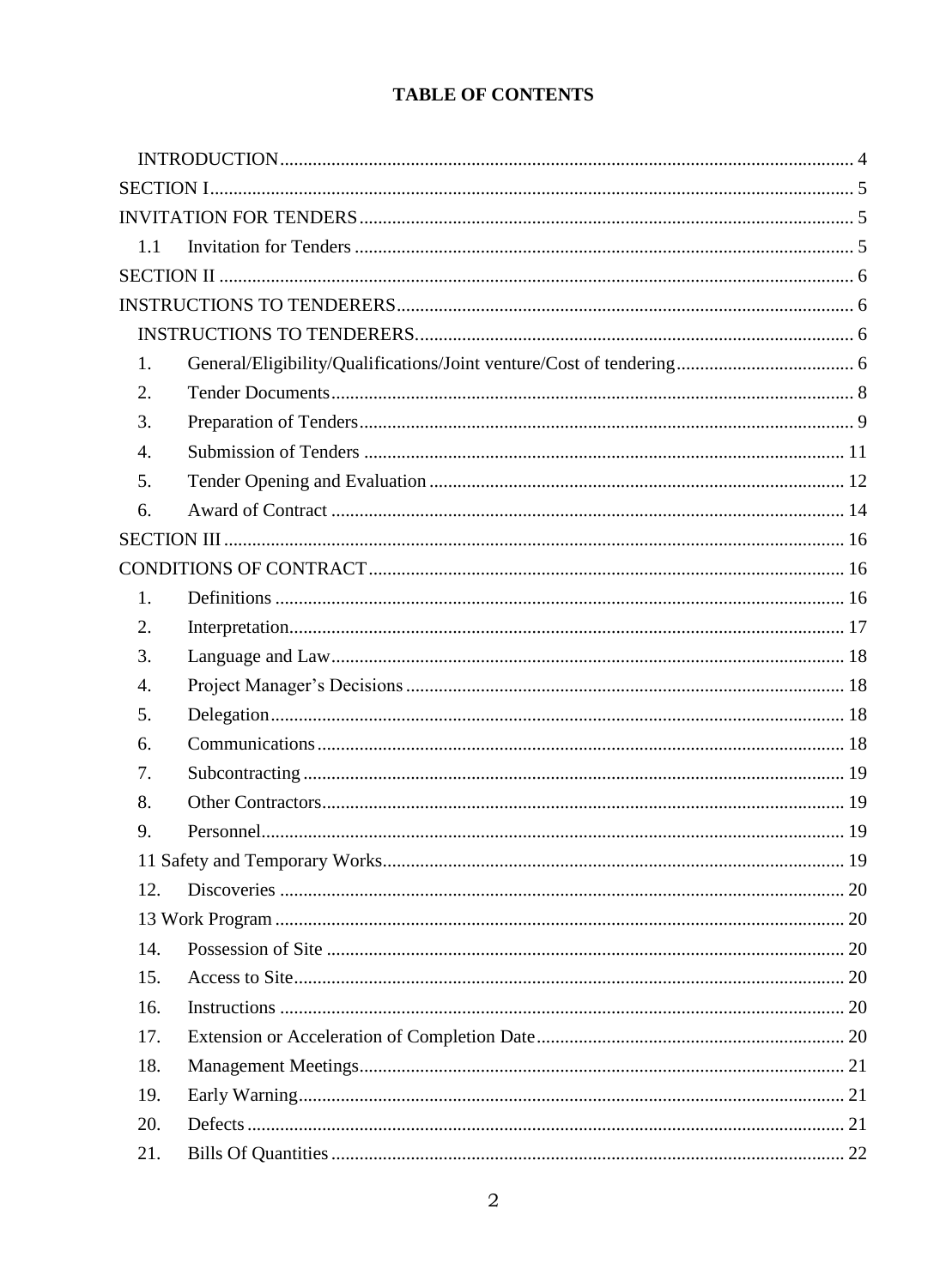| 22.     |  |
|---------|--|
| 23.     |  |
| 24.     |  |
| 25.     |  |
| 26.     |  |
| 27.     |  |
| 28.     |  |
| 29.     |  |
| 30.     |  |
| 31.     |  |
| 32.     |  |
| 33.     |  |
| 34.     |  |
| 35.     |  |
| 36.     |  |
| 37.     |  |
|         |  |
|         |  |
|         |  |
|         |  |
|         |  |
|         |  |
|         |  |
|         |  |
|         |  |
|         |  |
|         |  |
| 3.      |  |
| 4.      |  |
| $5_{-}$ |  |
| 6.      |  |
|         |  |
|         |  |
|         |  |
|         |  |
|         |  |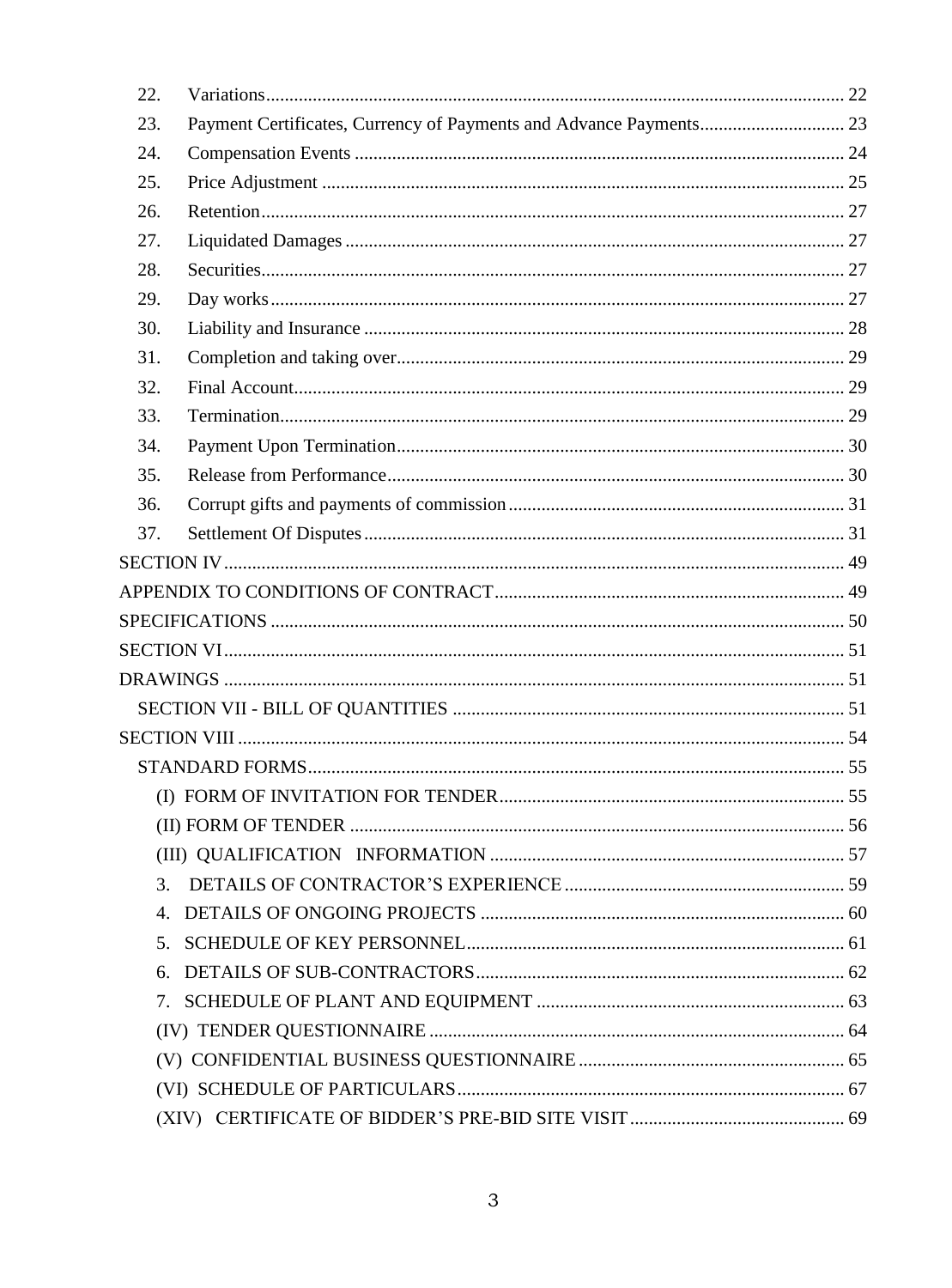#### **INTRODUCTION**

<span id="page-3-0"></span>1.1 This standard tender document for procurement of works has been prepared for use by procuring entities in Kenya in the procurement of works (i.e. Buildings and associated Civil Engineering Works).

#### 1.2 The following guidelines should be observed when using the document:-

- (a) Specific details should be furnished in the Invitation to tender and in the special conditions of contract (where applicable). The tender document issued to tenderers should not have blank spaces or options.
- (b) The instructions to tenderers and the General Conditions of Contract should remain unchanged. Any necessary amendments to these parts should be made through Appendix to instructions to tenderers and special conditions of contract respectively.

1.3

- (b) Information contained in the invitation to tender shall conform to the data and information in the tender documents to enable prospective tenderers to decide whether or not to participate in the tender and shall indicate any important tender requirements
- (c) The invitation to tender shall be as an advertisement in accordance with the regulations.
- 1.4 The cover of the document shall be modified to include:-
	- I. Tender number.
	- II. Tender name.
	- III. Name of procuring entity.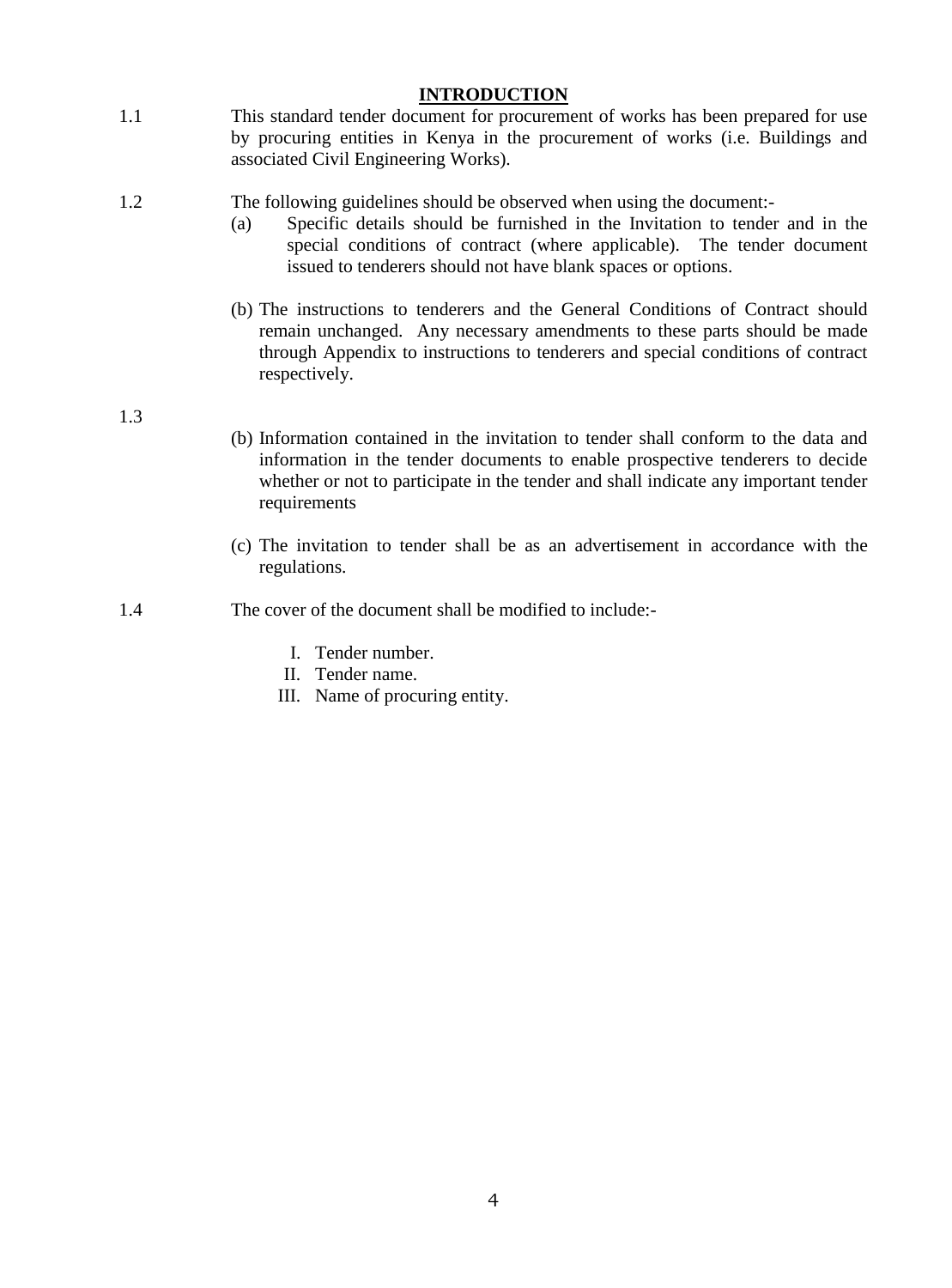#### **SECTION I**

#### **INVITATION FOR TENDERS**

Date: ………………, 2018

<span id="page-4-1"></span><span id="page-4-0"></span>Tender reference no. CGK/EU/MUH/T/18-19/001

#### Tender Name: **CONSTRUCTION TO COMPLETION OF KISUMU DAIRY DEVELOPMENT CENTRE (KDDC).**

#### <span id="page-4-2"></span>1.1 Invitation for Tenders

The County Government of Kisumu (CGK) now invites sealed Tenders from qualified contractors duly registered in the Republic of Kenya with the National Construction **Authority (NCA) class 5 and above Building Works.**

Tendering will be conducted through the procurement procedures specified in the Public Procurement and Asset Disposal Act, 2015 and the Public Procurement and Disposal Regulations, 2006 and are under the category of Open Tendering method.

- 1.2 Interested eligible candidates may obtain further information and inspect **Tender Documents** and the **Design Drawings** at County Government of Kisumu Headquarters at the Procurement Office during normal working hours.
- 1.4 Prices quoted should be net inclusive of all taxes, must be in Kenya shillings and shall remain valid for **90** days from the closing date of tender.
- 1.5 Completed Tender Documents are to be enclosed in plain sealed envelopes marked with Tender name and reference number and deposited in the Tender Box located at the **Main Reception, County Government Headquarters, Prosperity House – 2 nd Floor**, or to be addressed to The County Secretary, County Government of Kisumu, P.O Box 2738-40100 Kisumu so as to be received on or before **Tuesday 8th January, 2019 at 12.00 NOON.**
- 1.6 Tenders will be opened immediately thereafter in the presence of the candidates or their representatives who choose to attend at **Conference Hall, 1st Floor, Prosperity Building.**
- 1.7 Interested bidders should enclose Tender Security worth 1% of the Bid Sum in the Form of a Sealed Bank Guarantee or a Banker's Cheque, from a reputable Commercial Bank.

#### *COUNTY SECRETARY*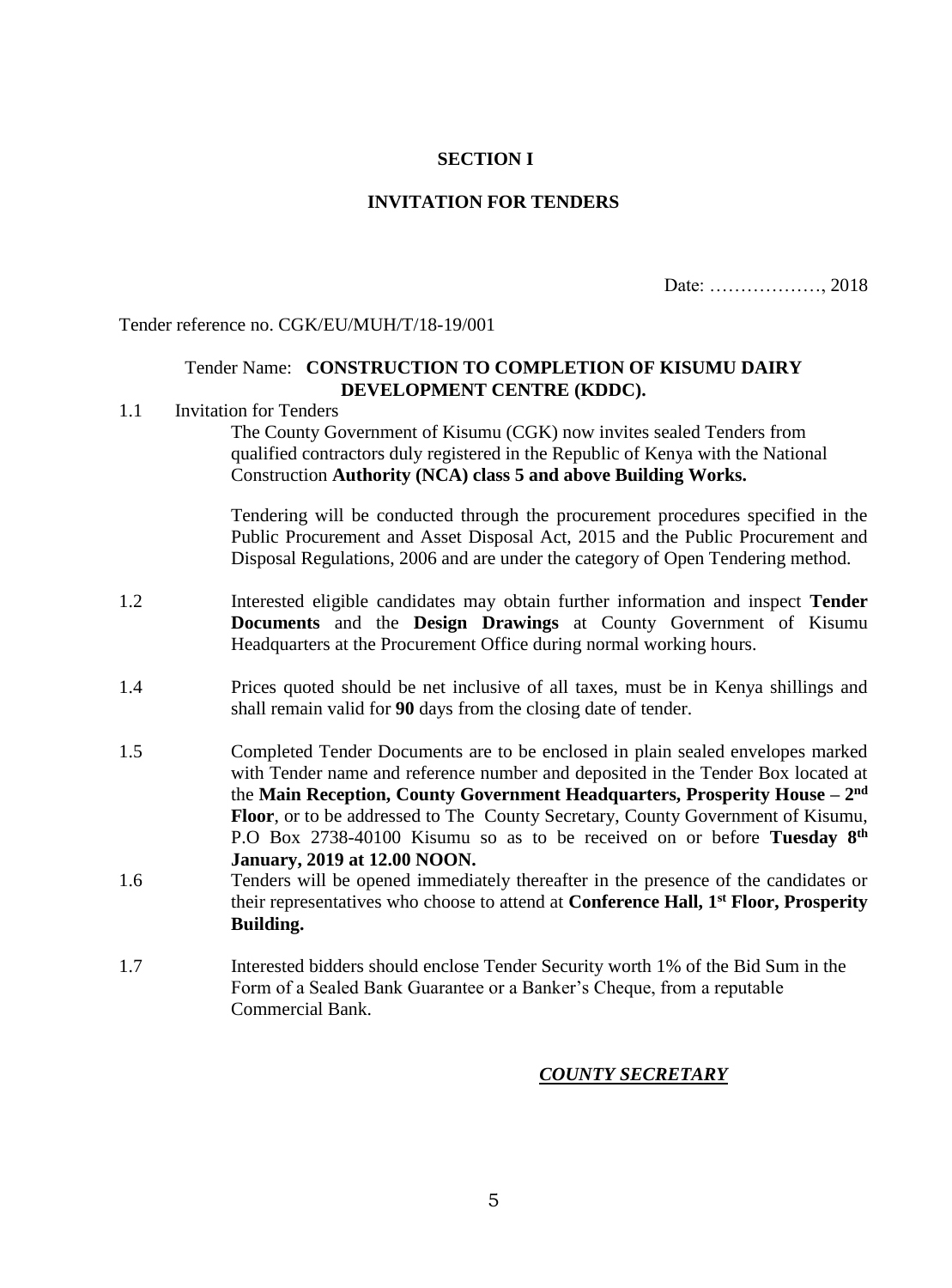#### **SECTION II**

#### **INSTRUCTIONS TO TENDERERS**

#### <span id="page-5-2"></span><span id="page-5-1"></span><span id="page-5-0"></span>**INSTRUCTIONS TO TENDERERS.**

#### <span id="page-5-3"></span>**1. General/Eligibility/Qualifications/Joint venture/Cost of tendering**

- 1.1 The Employer as defined in the Appendix to Conditions of Contract invites tenders for Works Contract as described in the tender documents. The successful tenderer will be expected to complete the Works by the Intended Completion Date specified in the tender documents.
- 1.2 All tenderers shall provide the Qualification Information, a statement that the tenderer (including all members of a joint venture and subcontractors) is not associated, or has not been associated in the past, directly or indirectly, with the Consultant or any other entity that has prepared the design, specifications, and other documents for the project or being proposed as Project Manager for the Contract. A firm that has been engaged by the Employer to provide consulting services for the preparation or supervision of the Works, and any of its affiliates, shall not be eligible to tender.
- 1.3 All tenderers shall provide in the Form of Tender and Qualification Information, a preliminary description of the proposed work method and schedule, including drawings and charts, as necessary.
- 1.4 In the event that pre-qualification of potential tenderers has been undertaken, only tenders from pre-qualified tenderers will be considered for award of Contract. These qualified tenderers should submit with their tenders any information updating their original pre-qualification applications or, alternatively, confirm in their tenders that the originally submitted pre-qualification information remains essentially correct as of the date of tender submission.
- 1.5 Where no pre-qualification of potential tenderers has been done, all tenderers shall include the following information and documents with their tenders , unless otherwise stated:
	- (a) copies of original documents defining the constitution or legal status, place of registration, and principal place of business; written power of attorney of the signatory of the tender to commit the tenderer:
	- (b) total monetary value of construction work performed for each of the last five years:
	- (c) experience in works of a similar nature and size for each of the last five years, and details of work under way or contractually committed; and names and addresses of clients who may be contacted for further information on these contracts;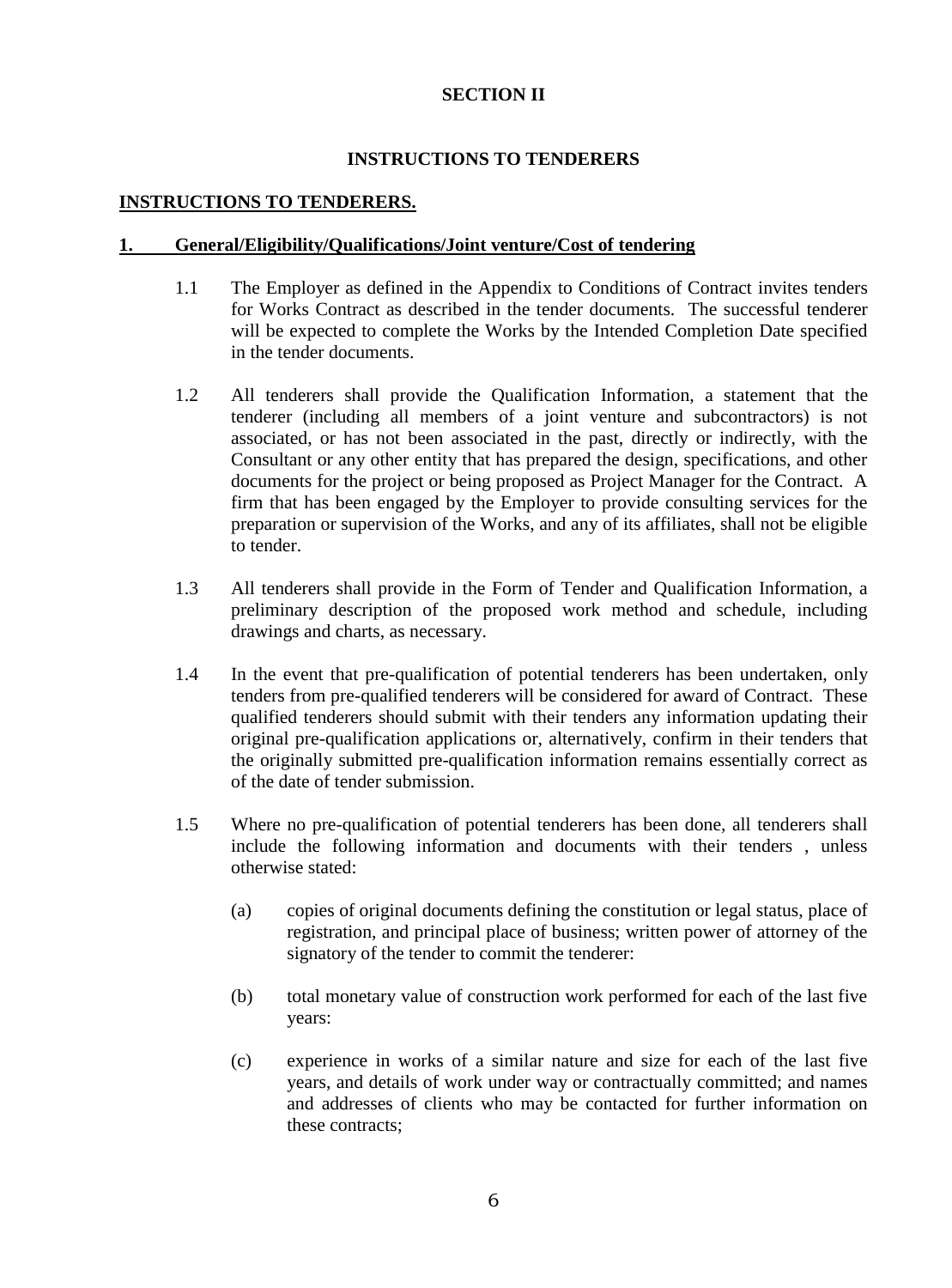- (d) major items of construction equipment proposed to carry out the Contract and an undertaking that they will be available for the Contract.
- (e) Qualifications and experience of key site management and technical personnel proposed for the Contract and an undertaking that they shall be available for the Contract.
- (f) reports on the financial standing of the tenderer, such as profit and loss statements and auditor's reports for the past five years;
- (g) evidence of adequacy of working capital for this Contract (access to line(s) of credit and availability of other financial resources);
- (h) authority to seek references from the tenderer's bankers;
- (i) information regarding any litigation, current or during the last five years, in which the tenderer is involved, the parties concerned and disputed amount; and
- (j) Proposals for subcontracting components of the Works amounting to more than 10 percent of the Contract Price.
- 1.6 Tenders submitted by a joint venture of two or more firms as partners shall comply with the following requirements, unless otherwise stated:
	- (a) the tender shall include all the information listed in clause 1.5 above for each joint venture partner;
	- (b) the tender shall be signed so as to be legally binding on all partners;
	- (c) all partners shall be jointly and severally liable for the execution of the Contract in accordance with the Contract terms;
	- (d) one of the partners will be nominated as being in charge, authorized to incur liabilities, and receive instructions for and on behalf of all partners of the joint venture; and
	- (e) The execution of the entire Contract, including payment, shall be done exclusively with the partner in charge.
- 1.7 To qualify for award of the Contract, tenderers shall meet the following minimum qualifying criteria;
	- (a) annual volume of construction work of at least 2.5 times the estimated annual cash flow for the Contract;
	- (b) experience as main contractor in the construction of at least five years
	- (c) two works of a nature and complexity equivalent to the Works over the last 10 years (to comply with this requirement, works cited should be at least 70 percent complete);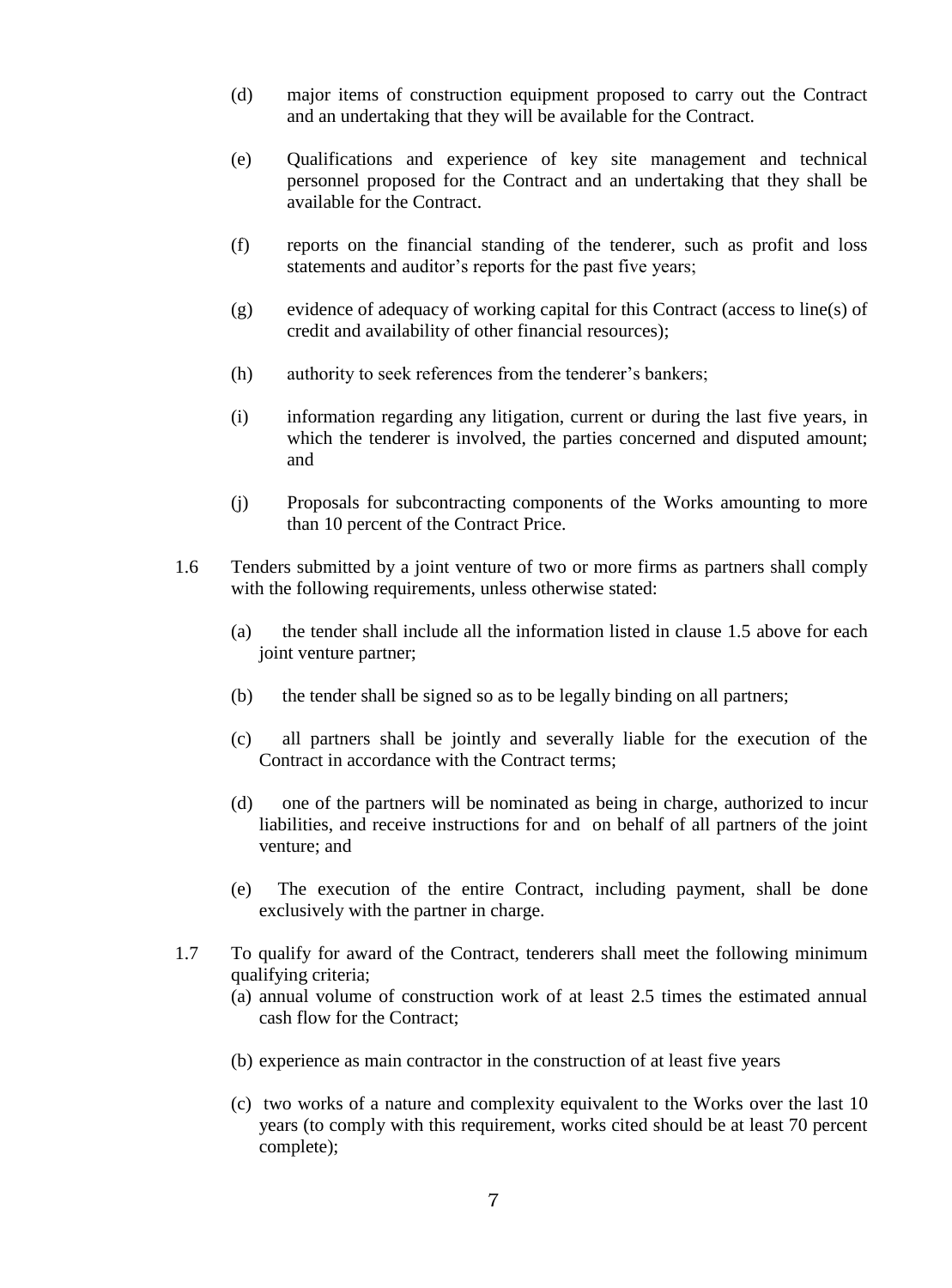- (d) proposals for the timely acquisition (own, lease, hire, etc.) of the essential equipment listed as required for the Works;
- (e) a Contract manager with at least five years' experience in works of an equivalent nature and volume, including no less than three years as Manager; and
- (f) Liquid assets and/or credit facilities, net of other contractual commitments and exclusive of any advance payments which may be made under the Contract, of no less than 4 months of the estimated payment flow under this Contract.
- 1.8 The figures for each of the partners of a joint venture shall be added together to determine the tenderer's compliance with the minimum qualifying criteria of clause 1.7 (a) and (e); however, for a joint venture to qualify, each of its partners must meet at least 25 percent of minimum criteria 1.7 (a), (b) and (e) for an individual tenderer, and the partner in charge at least 40 percent of those minimum criteria. Failure to comply with this requirement will result in rejection of the joint venture's tender. Subcontractors' experience and resources will not be taken into account in determining the tenderer's compliance with the qualifying criteria, unless otherwise stated.
- 1.9 Each tenderer shall submit only one tender, either individually or as a partner in a joint venture. A tenderer who submits or participates in more than one tender (other than as a subcontractor or in cases of alternatives that have been permitted or requested) will cause all the proposals with the tenderer's participation to be disqualified.
- 1.10 The tenderer shall bear all costs associated with the preparation and submission of his tender, and the Employer will in no case be responsible or liable for those costs.
- 1.11 The tenderer, at the tenderer's own responsibility and risk, is encouraged to visit and examine the Site of the Works and its surroundings, and obtain all information that may be necessary for preparing the tender and entering into a contract for construction of the Works. The costs of visiting the Site shall be at the tenderer's own expense.
- 1.12 The procuring entity's employees, committee members, board members and their relative (spouse and children) are not eligible to participate in the tender.
- 1.13 The procuring entity shall allow the tenderer to review the tender document free of charge.

#### <span id="page-7-0"></span>**2. Tender Documents**

- 2.1 The complete set of tender documents comprises the documents listed below and any addenda issued in accordance with Clause 2.4.
	- (a) These Instructions to Tenderers
	- (b) Form of Tender and Qualification Information
	- (c) Conditions of Contract
	- (d) Appendix to Conditions of Contract
	- (e) Specifications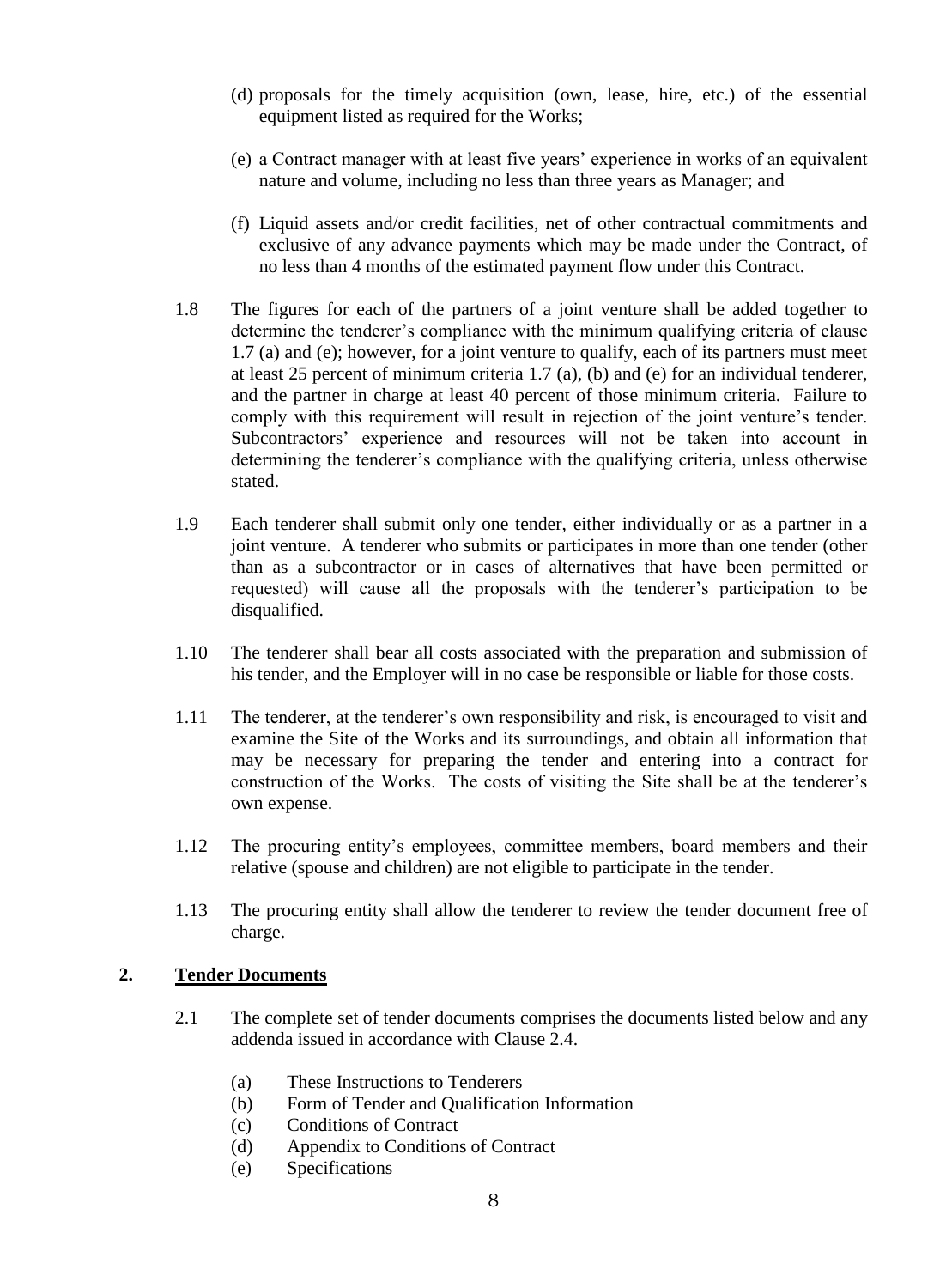- (f) Drawings
- (g) Bills of Quantities
- (h) Forms of Securities
- 2.2 The tenderer shall examine all Instructions, Forms to be filled and Specifications in the tender documents. Failure to furnish all information required by the tender documents, or submission of a tender not substantially responsive to the tendering documents in every respect will be at the tenderer's risk and may result in rejection of his tender.
- 2.3 A prospective tenderer making an inquiry relating to the tender documents may notify the Employer in writing or by cable, telex or facsimile at the address indicated in the letter of invitation to tender. The Employer will only respond to requests for clarification received earlier than seven days prior to the deadline for submission of tenders. Copies of the Employer's response will be forwarded to all persons issued with tendering documents, including a description of the inquiry, but without identifying its source.
- 2.4 Before the deadline for submission of tenders, the Employer may modify the tendering documents by issuing addenda. Any addendum thus issued shall be part of the tendering documents and shall be communicated in writing or by cable, telex or facsimile to all tenderers. Prospective tenderers shall acknowledge receipt of each addendum in writing to the Employer.
- 2.5 To give prospective tenderers reasonable time in which to take an addendum into account in preparing their tenders, the Employer shall extend, as necessary, the deadline for submission of tenders, in accordance with Clause 4.2 here below.

#### <span id="page-8-0"></span>**3. Preparation of Tenders**

- 3.1 All documents relating to the tender and any correspondence shall be in English language.
- 3.2 The tender submitted by the tenderer shall comprise the following:
	- (a) These Instructions to Tenderers, Form of Tender, Conditions of Contract, Appendix to Conditions of Contract and Specifications;
	- (b) Tender Security;
	- (c) Priced Bill of Quantities ;
	- (d) Qualification Information Form and Documents;
	- (e) Alternative offers where invited; and
	- (f) Any other materials required to be completed and submitted by the tenderers.
- 3.3 The tenderer shall fill in rates and prices for all items of the Works described in the Bill of Quantities. Items for which no rate or price is entered by the tenderer will not be paid for when executed and shall be deemed covered by the other rates and prices in the Bill of Quantities. All duties, taxes, and other levies payable by the Contractor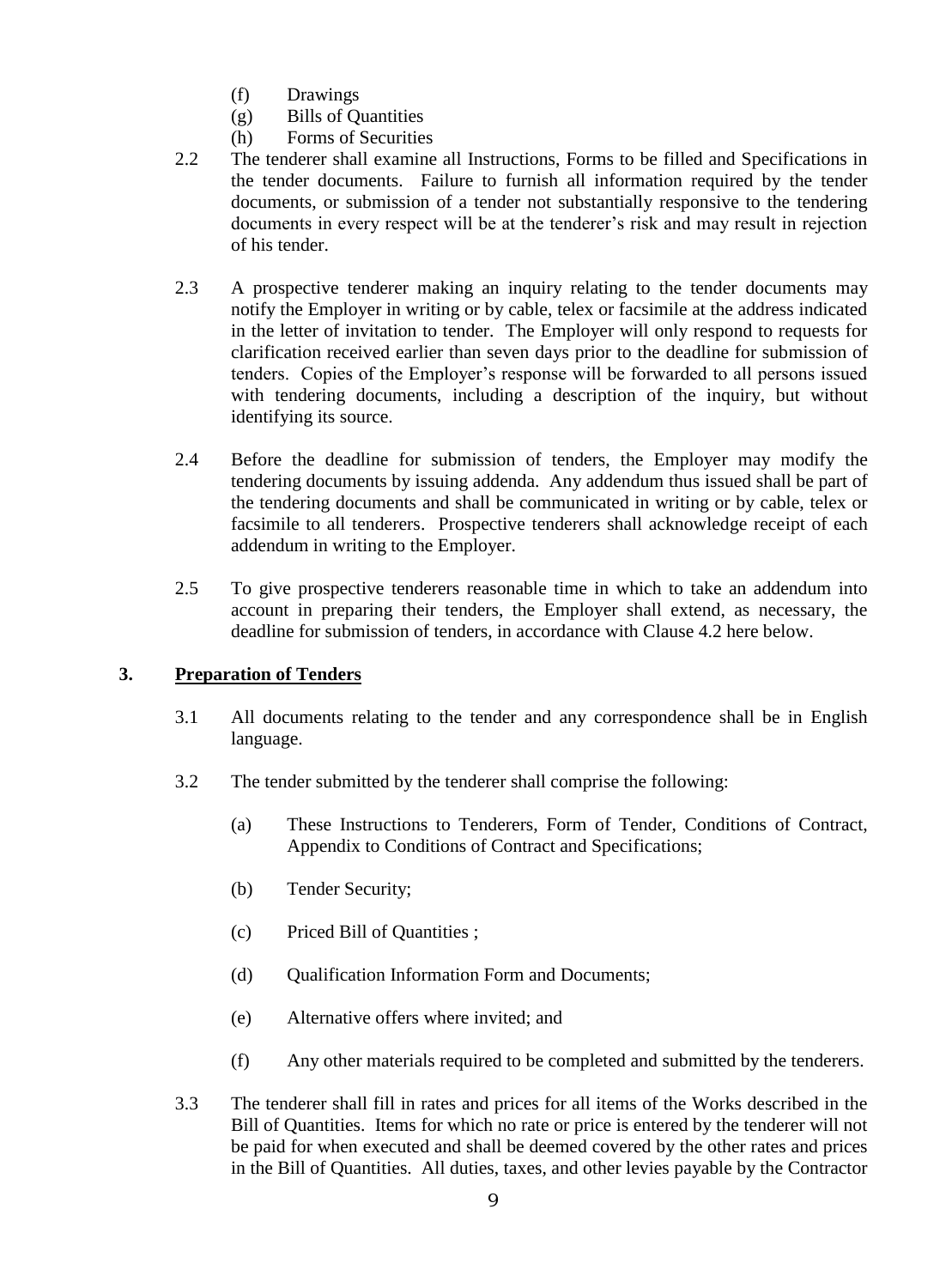under the Contract, or for any other cause relevant to the Contract, as of 30 days prior to the deadline for submission of tenders, shall be included in the tender price submitted by the tenderer.

- 3.4 The rates and prices quoted by the tenderer shall only be subject to adjustment during the performance of the Contract if provided for in the Appendix to Conditions of Contract and provisions made in the Conditions of Contract.
- 3.5 The unit rates and prices shall be in Kenya Shillings.
- 3.6 Tenders shall remain valid for a period of ninety (90) days from the date of submission. However in exceptional circumstances, the Employer may request that the tenderers extend the period of validity for a specified additional period. The request and the tenderers' responses shall be made in writing. A tenderer may refuse the request without forfeiting the Tender Security. A tenderer agreeing to the request will not be required or permitted to otherwise modify the tender, but will be required to extend the validity of Tender Security for the period of the extension, and in compliance with Clause 3.7 - 3.11 in all respects.
- 3.7 The tenderer shall furnish, as part of the tender, a Tender Security in the amount and form specified in the appendix to invitation to tenderers. This shall be in the amount not exceeding 2.5 percent of the tender price
- 3.8 The format of the Tender Security should be in accordance with the form of Tender Security included in Section G - Standard forms or any other form acceptable to the Employer. Tender Security shall be valid for 30 days beyond the validity of the tender.
- 3.9 Any tender not accompanied by an acceptable Tender Security shall be rejected. The Tender Security of a joint venture must define as "Tenderer" all joint venture partners and list them in the following manner: a joint venture consisting of"…………","…………",and "…………".
- 3.10 The Tender Securities of unsuccessful tenderers will be returned within 28 days of the end of the tender validity period specified in Clause 3.6.
- 3.11 The Tender Security of the successful tenderer will be discharged when the tenderer has signed the Contract Agreement and furnished the required Performance Security.
- 3.12 The Tender Security may be forfeited
	- (a) if the tenderer withdraws the tender after tender opening during the period of tender validity;
	- (b) if the tenderer does not accept the correction of the tender price, pursuant to Clause 5.7;
	- (c) in the case of a successful tenderer, if the tenderer fails within the specified time limit to
		- (i) sign the Agreement, or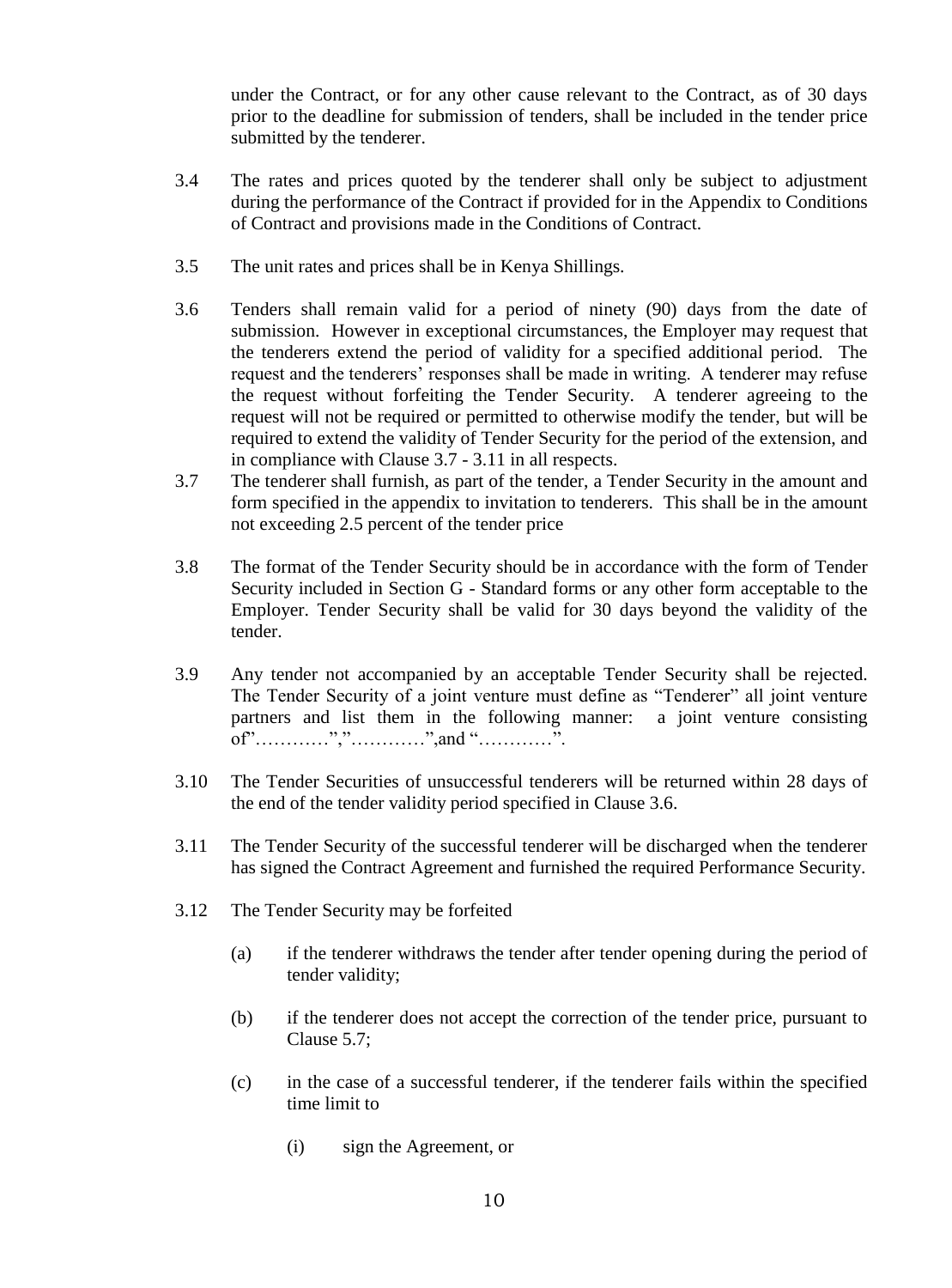- (ii) Furnish the required Performance Security.
- 3.13 Tenderers shall submit offers that comply with the requirements of the tendering documents, including the basic technical design as indicated in the Drawings and Specifications. Alternatives will not be considered, unless specifically allowed in the invitation to tender. If so allowed, tenderers wishing to offer technical alternatives to the requirements of the tendering documents must also submit a tender that complies with the requirements of the tendering documents, including the basic technical design as indicated in the Drawings and Specifications. In addition to submitting the basic tender, the tenderer shall provide all information necessary for a complete evaluation of the alternative, including design calculations, technical specifications, breakdown of prices, proposed construction methods and other relevant details. Only the technical alternatives, if any, of The lowest evaluated tender conforming to the basic technical requirements shall be

considered.

- 3.14 The tenderer shall prepare one original of the documents comprising the tender documents as described in Clause 3.2 of these Instructions to Tenderers, bound with the volume containing the Form of Tender, and clearly marked "ORIGINAL". In addition, the tenderer shall submit copies of the tender, in the number specified in the invitation to tender, and clearly marked as "COPIES". In the event of discrepancy between them, the original shall prevail.
- 3.15 The original and all copies of the tender shall be typed or written in indelible ink and shall be signed by a person or persons duly authorized to sign on behalf of the tenderer, pursuant to Clause 1.5 (a) or 1.6 (b), as the case may be. All pages of the tender where alterations or additions have been made shall be initialed by the person or persons signing the tender.
- 3.16 Clarification of tenders shall be requested by the tenderer to be received by the procuring entity not later than 7 days prior to the deadline for submission of tenders.
- 3.17 The procuring entity shall reply to any clarifications sought by the tenderer within 3 days of receiving the request to enable the tenderer to make timely submission of its tender.
- 3.18 The tender security shall be in the amount of  $0.5 2$  per cent of the tender price.

#### <span id="page-10-0"></span>**4. Submission of Tenders**

- 4.1 The tenderer shall seal the original and all copies of the tender in two inner envelopes and one outer envelope, duly marking the inner envelopes as "**ORIGINAL**" and "**COPIES**" as appropriate. The inner and outer envelopes shall:
	- (a) be addressed to the Employer at the address provided in the invitation to tender;
	- (b) bear the name and identification number of the Contract as defined in the invitation to tender; and
	- (c) Provide a warning not to open before the specified time and date for tender opening.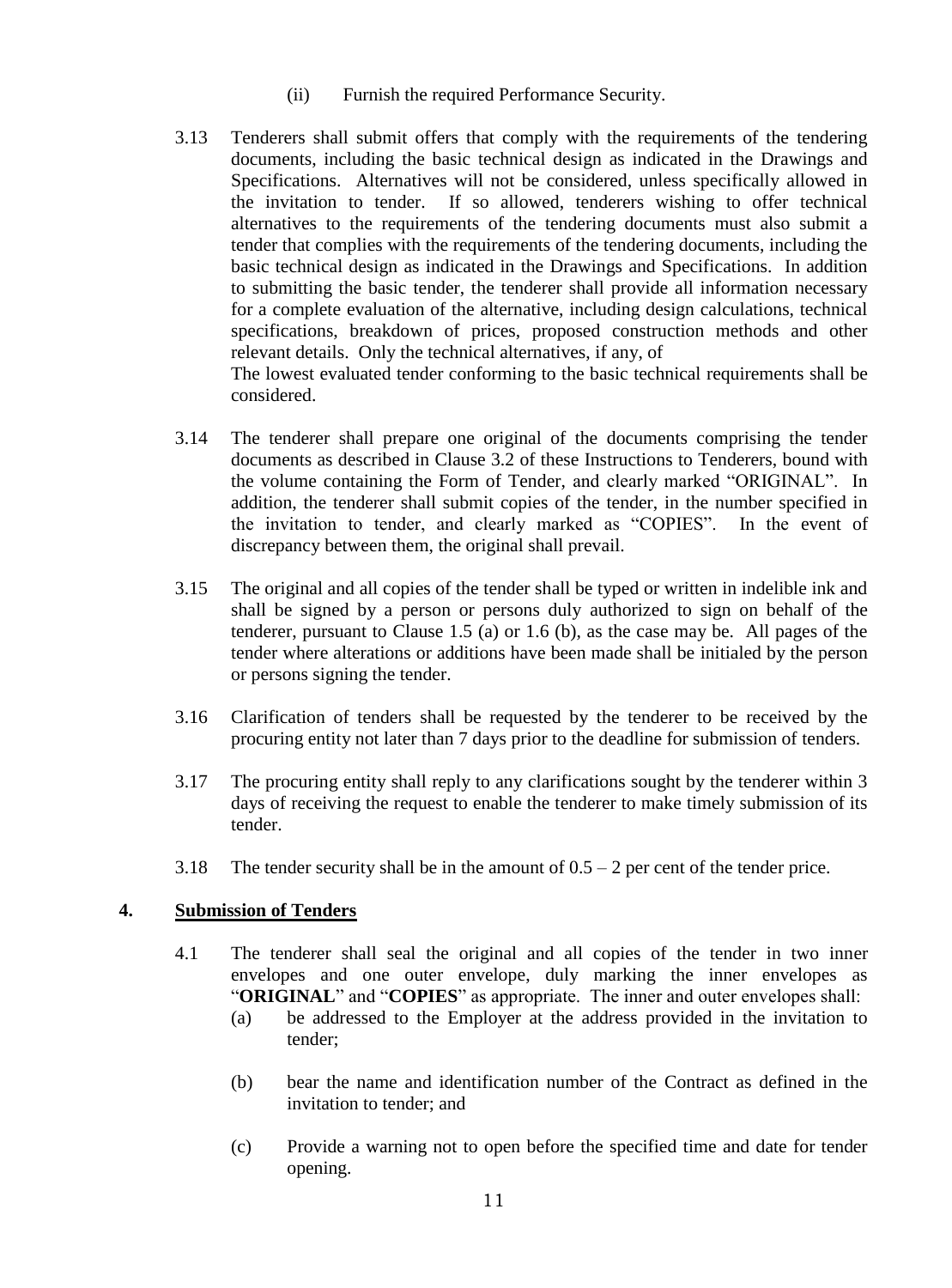- 4.2 Tenders shall be delivered to the Employer at the address specified above not later than the time and date specified in the invitation to tender. However, the Employer may extend the deadline for submission of tenders by issuing an amendment in accordance with Sub-Clause 2.5 in which case all rights and obligations of the Employer and the tenderers previously subject to the original deadline will then be subject to the new deadline.
- 4.3 Any tender received after the deadline prescribed in clause 4.2 will be returned to the tenderer un-opened.
- 4.4 Tenderers may modify or withdraw their tenders by giving notice in writing before the deadline prescribed in clause 4.2. Each tenderer's modification or withdrawal notice shall be prepared, sealed, marked, and delivered in accordance with clause 3.13 and 4.1, with the outer and inner envelopes additionally marked "**MODIFICATION"** and "**WITHDRAWAL**", as appropriate. No tender may be modified after the deadline for submission of tenders.
- 4.5 Withdrawal of a tender between the deadline for submission of tender and the expiration of the period of tender validity specified in the invitation to tender or as extended pursuant to Clause 3.6 may result in the forfeiture of the Tender Security pursuant to Clause 3.11.
- 4.6 Tenderers may only offer discounts to, or otherwise modify the prices of their tenders by submitting tender modifications in accordance with Clause 4.4 or be included in the original tender submission.

#### <span id="page-11-0"></span>**5. Tender Opening and Evaluation**

- 5.1 The tenders will be opened by the Employer, including modifications made pursuant to Clause 4.4, in the presence of the tenderers' representatives who choose to attend at the time and in the place specified in the invitation to tender. Envelopes marked "WITHDRAWAL" shall be opened and read out first. Tenderers' and Employer's representatives who are present during the opening shall sign a register evidencing their attendance.
- 5.2 The tenderers' names, the tender prices, the total amount of each tender and of any alternative tender (if alternatives have been requested or permitted), any discounts, tender modifications and withdrawals, the presence or absence of Tender Security, and such other details as may be considered appropriate, will be announced by the Employer at the opening. Minutes of the tender opening, including the information disclosed to those present will be prepared by the Employer.
- 5.3 Information relating to the examination, clarification, evaluation, and comparison of tenders and recommendations for the award of Contract shall not be disclosed to tenderers or any other persons not officially concerned with such process until the award to the successful tenderer has been announced. Any effort by a tenderer to influence the Employer's officials, processing of tenders or award decisions may result in the rejection of his tender.
- 5.4 To assist in the examination, evaluation, and comparison of tenders, the Employer at his discretion, may ask any tenderer for clarification of the tender, including breakdowns of unit rates. The request for clarification and the response shall be in writing or by cable, telex or facsimile but no change in the price or substance of the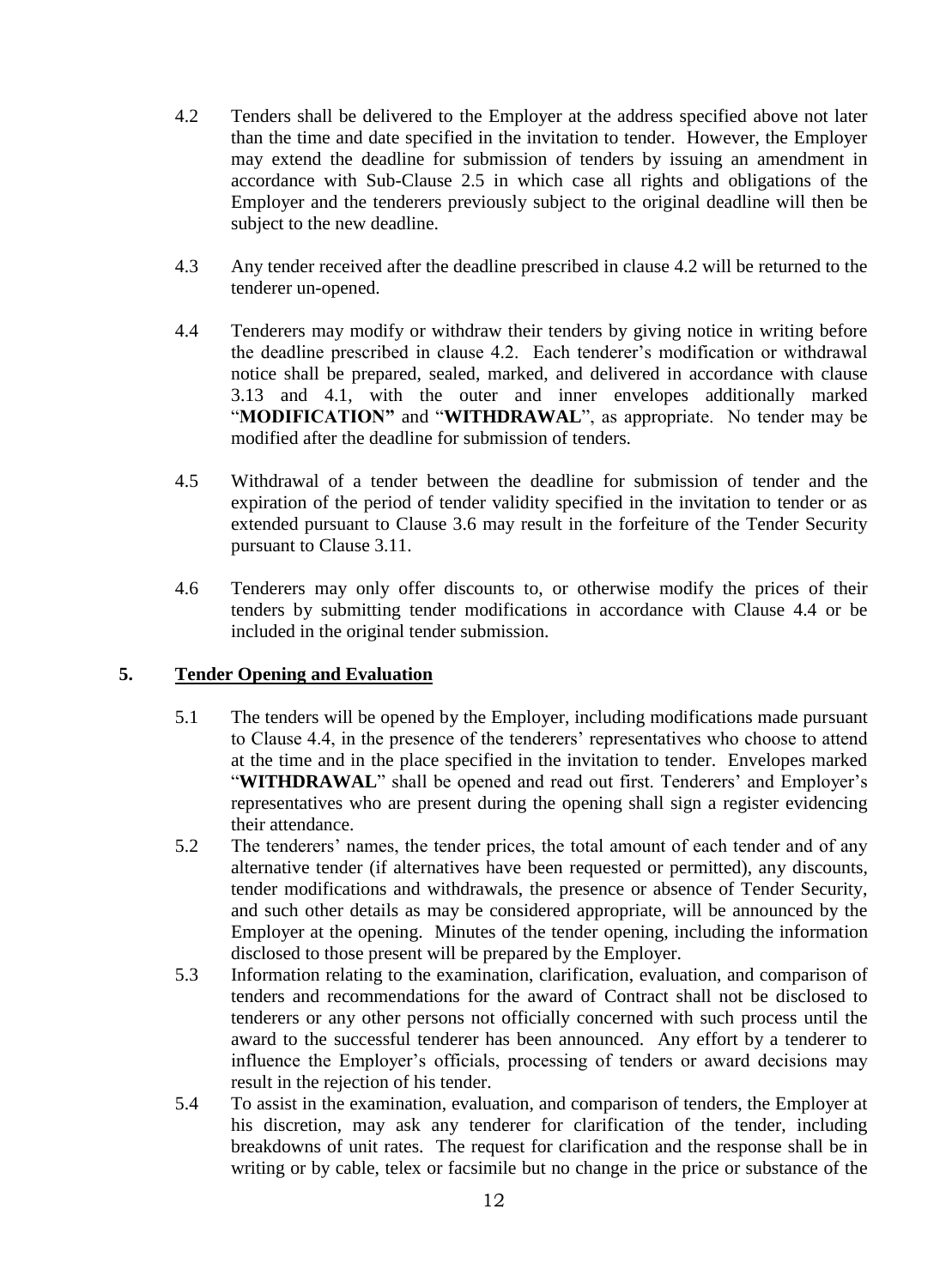tender shall be sought, offered, or permitted except as required to confirm the correction of arithmetic errors discovered in the evaluation of the tenders in accordance with Clause 5.7.

- 5.5 Prior to the detailed evaluation of tenders, the Employer will determine whether each tender (a) meets the eligibility criteria defined in Clause 1.7;(b) has been properly signed; (c) is accompanied by the required securities; and (d) is substantially responsive to the requirements of the tendering documents. A substantially responsive tender is one which conforms to all the terms, conditions and specifications of the tendering documents, without material deviation or reservation. A material deviation or reservation is one (a) which affects in any substantial way the scope, quality, or performance of the works; (b) which limits in any substantial way, inconsistent with the tendering documents, the Employer's rights or the tenderer's obligations under the Contract; or (c) whose rectification would affect unfairly the competitive position of other tenderers presenting substantially responsive tenders.
- 5.6 If a tender is not substantially responsive, it will be rejected, and may not subsequently be made responsive by correction or withdrawal of the nonconforming deviation or reservation.
- 5.7 Tenders determined to be substantially responsive will be checked for any arithmetic errors. Errors will be corrected as follows:
	- (a) where there is a discrepancy between the amount in figures and the amount in words, the amount in words will prevail; and
	- (b) where there is a discrepancy between the unit rate and the line item total resulting from multiplying the unit rate by the quantity, the unit rate as quoted will prevail, unless in the opinion of the Employer, there is an obvious typographical error, in which case the adjustment will be made to the entry containing that error.
	- (c) In the event of a discrepancy between the tender amount as stated in the Form of Tender and the corrected tender figure in the main summary of the Bill of Quantities, the amount as stated in the Form of Tender shall prevail.
	- (d) The Error Correction Factor shall be computed by expressing the difference between the tender amount and the corrected tender sum as a percentage of the corrected Builder's Work (i.e. Corrected tender sum less P.C. and Provisional Sums)
	- (e) The Error Correction Factor shall be applied to all Builder's Work (as a rebate or addition as the case may be) for the purposes of valuations for Interim Certificates and valuation of variations.
	- (f) the amount stated in the tender will be adjusted in accordance with the above procedure for the correction of errors and, with Concurrence of the tenderer shall be considered as binding upon the tenderer. If the tenderer does not accept the corrected amount, the tender may be rejected and the Tender Security may be forfeited in accordance with clause 3.11.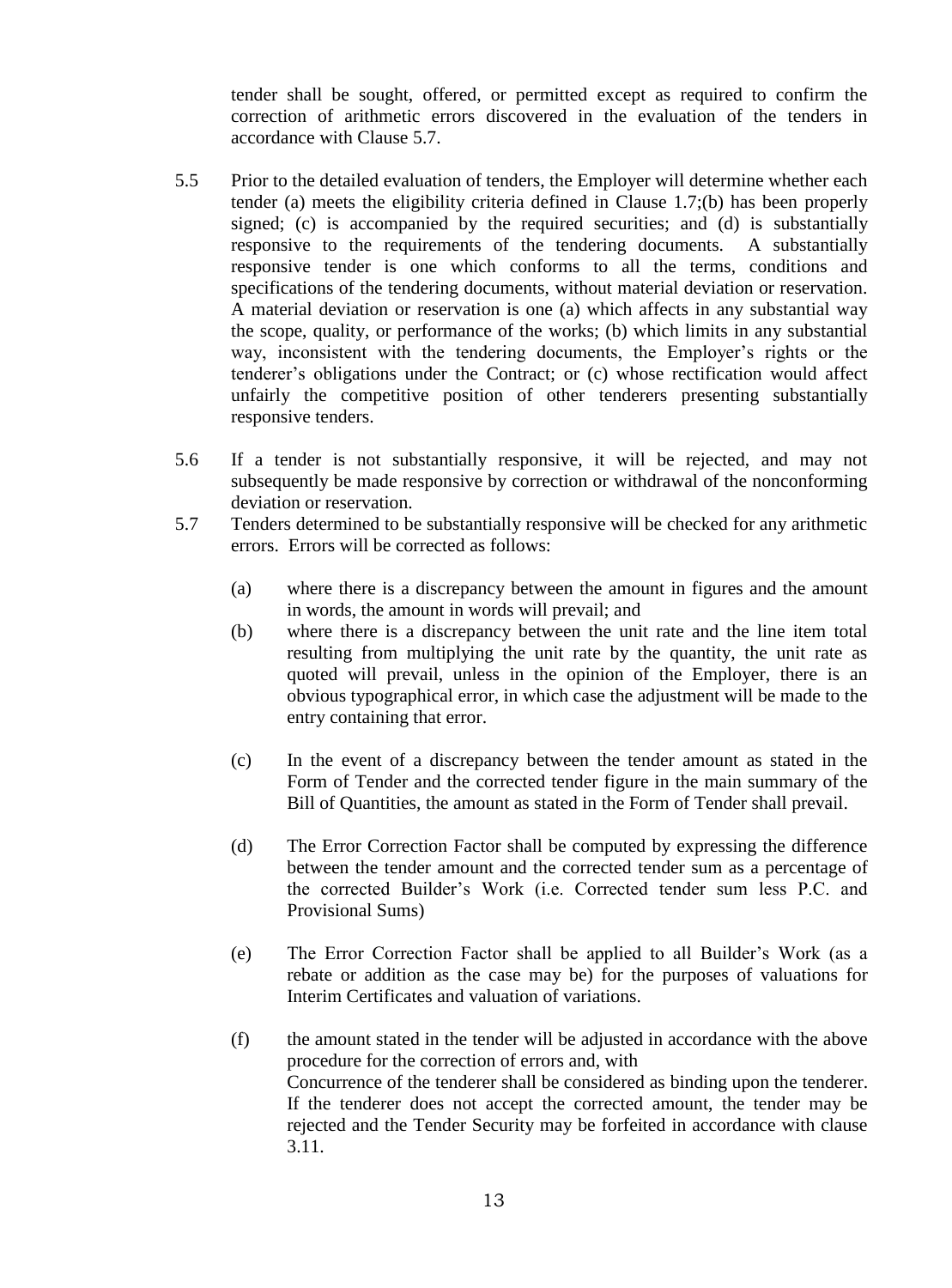- 5.8 The Employer will evaluate and compare only the tenders determined to be substantially responsive in accordance with Clause 5.5.
- 5.9 In evaluating the tenders, the Employer will determine for each tender the evaluated tender price by adjusting the tender price as follows:
	- (a) making any correction for errors pursuant to clause 5.7;
	- (b) Excluding provisional sums and the provision, if any, for contingencies in the Bill of Quantities, but including Day works where priced competitively.
	- (c) making an appropriate adjustment for any other acceptable variations, deviations, or alternative offers submitted in accordance with clause 3.12; and
	- (d) making appropriate adjustments to reflect discounts or other price modifications offered in accordance with clause 4.6
- 5.10 The Employer reserves the right to accept or reject any variation, deviation, or alternative offer. Variations, deviations, and alternative offers and other factors which are in excess of the requirements of the tender documents or otherwise result in unsolicited benefits for the Employer will not be taken into account in tender evaluation.
- 5.11 The tenderer shall not influence the Employer on any matter relating to his tender from the time of the tender opening to the time the Contract is awarded. Any effort by the Tenderer to influence the Employer or his employees in his decision on tender evaluation, tender comparison or Contract award may result in the rejection of the tender.
- 5.12 Firms incorporated in Kenya where indigenous Kenyans own 51% or more of the share capital shall be allowed a 10% preferential bias provided that they do not subcontract work valued at more than 50% of the Contract Price excluding Provisional Sums to a Non-indigenous sub-contractor.

#### <span id="page-13-0"></span>**6. Award of Contract**

- 6.1 Subject to Clause 6.2, the award of the Contract will be made to the tenderer whose tender has been determined to be substantially responsive to the tendering documents and who has offered the lowest evaluated tender price, provided that such tenderer has been determined to be (a) eligible in accordance with the provision of Clauses 1.2, and (b) qualified in accordance with the provisions of clause 1.7 and 1.8.
- 6.2 Notwithstanding clause 6.1 above, the Employer reserves the right to accept or reject any tender, and to cancel the tendering process and reject all tenders, at any time prior to the award of Contract, without thereby incurring any liability to the affected tenderer or tenderers or any obligation to inform the affected tenderer or tenderers of the grounds for the action.
- 6.3 The tenderer whose tender has been accepted will be notified of the award prior to expiration of the tender validity period in writing or by cable, telex or facsimile.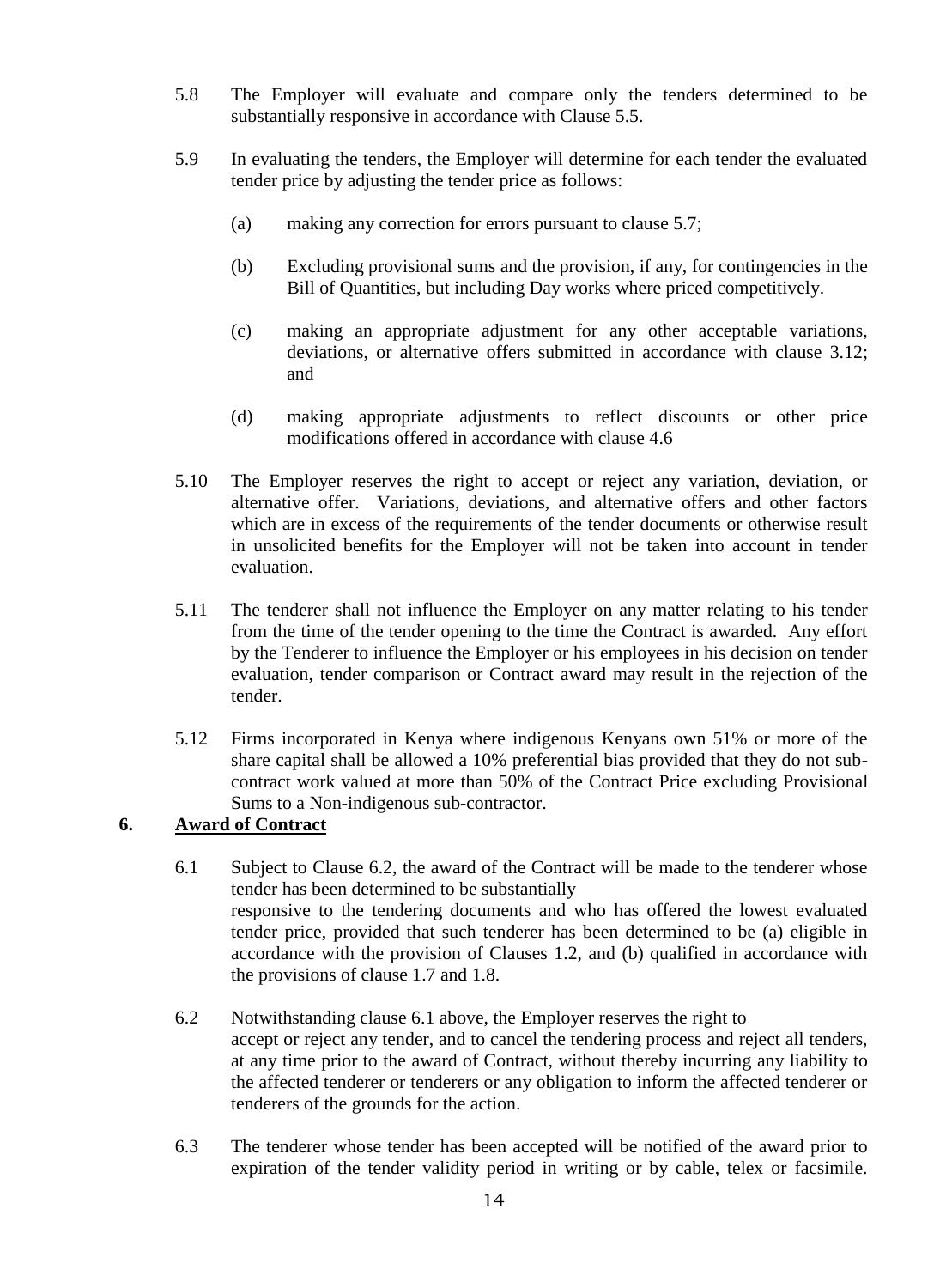This notification (hereinafter and in all Contract documents called the "Letter of Acceptance") will state the sum (hereinafter and in all Contract documents called the "Contract Price") that the Employer will pay the Contractor in consideration of the execution, completion, and maintenance of the Works by the Contractor as prescribed by the Contract. At the same time the other tenderers shall be informed that their tenders have not been successful. The contract shall be formed on the parties signing the contract.

- 6.4 The Agreement will incorporate all agreements between the Employer and the successful tenderer. Within 14 days of receipt the successful tenderer will sign the Agreement and return it to the Employer.
- 6.5 Within 21 days after receipt of the Letter of Acceptance, the successful tenderer shall deliver to the Employer a Performance Security in the amount stipulated in the Appendix to Conditions of Contract and in the form stipulated in the Tender documents. The Performance Security shall be in the amount and specified form
- 6.6 Failure of the successful tenderer to comply with the requirements of clause 6.5 shall constitute sufficient grounds for cancellation of the award and forfeiture of the Tender Security.
- 6.7 Upon the furnishing by the successful tenderer of the Performance Security, the Employer will promptly notify the other tenderers that their tenders have been unsuccessful.
- 6.8 Preference where allowed in the evaluation of tenders shall not be allowed for contracts not exceeding one year (12 months)
- 6.9 The tender evaluation committee shall evaluate the tender within 30 days of the validity period from the date of opening the tender.
- 6.10 The parties to the contract shall have it signed within 30 days from the date of notification of contract award unless there is an administrative review request.
- 6.11 Contract price variations shall not be allowed for contracts not exceeding one year (12 months)
- 6.12 Where contract price variation is allowed, the valuation shall not exceed 15% of the original contract price.
- 6.13 Price variation request shall be processed by the procuring entity within 30 days of receiving the request.
- 6.14 The procuring entity may at any time terminate procurement proceedings before contract award and shall not be liable to any person for the termination.
- 6.15 The procuring entity shall give prompt notice of the termination to the tenderers and on request give its reasons for termination within 14 days of receiving the request from any tenderer.
- 6.16 A tenderer who gives false information in the tender document about its qualification or who refuses to enter into a contract after notification of contract award shall be considered for debarment from participating in future public procurement.

#### **7. Corrupt and Fraudulent practices**

7.1 The procuring entity requires that tenderers observe the highest standards of ethics during procurement process and execution of contracts. A tenderer shall sign a declaration that he has not and will not be involved in corrupt and fraudulent practices.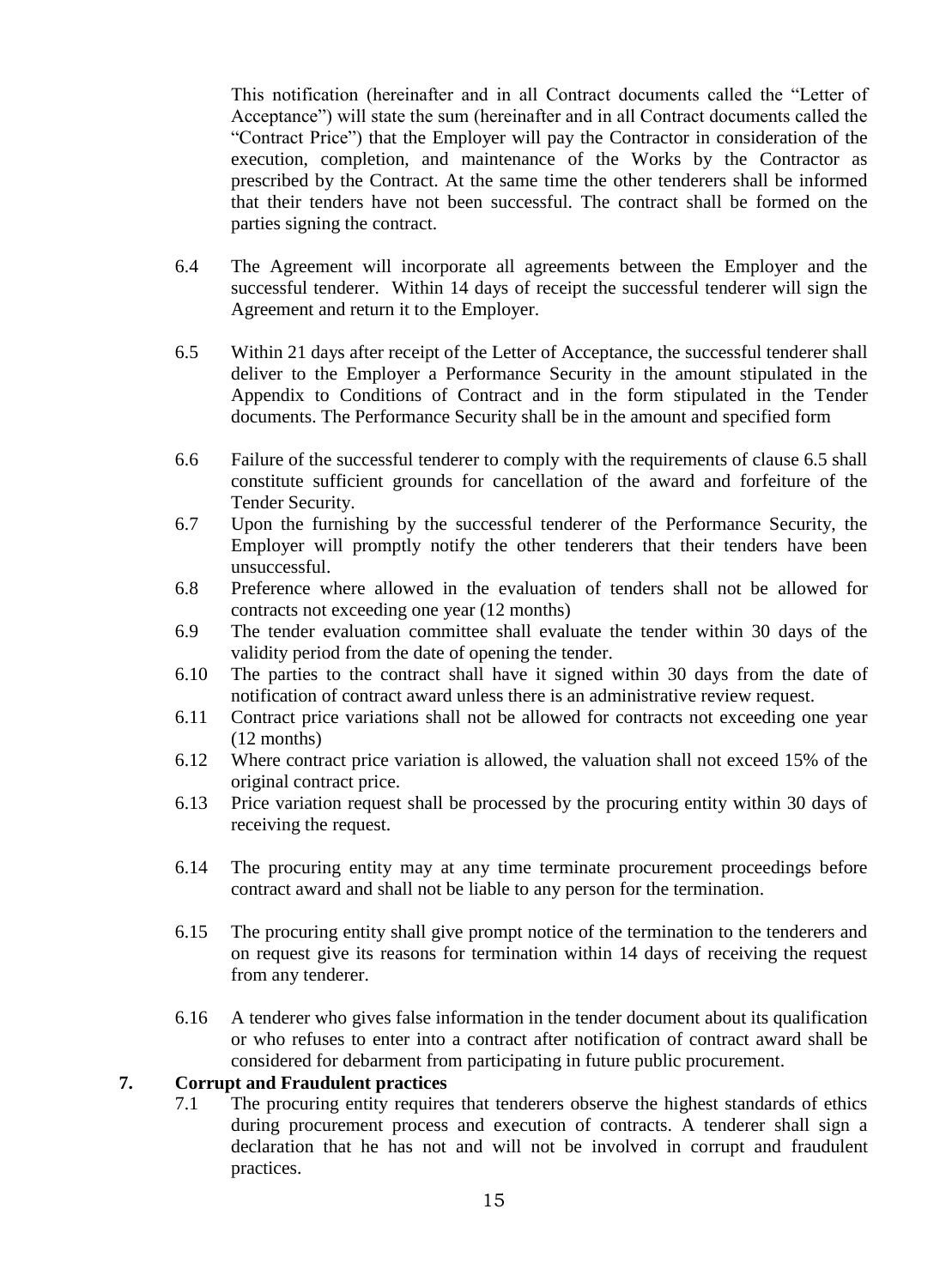#### **SECTION III**

#### **CONDITIONS OF CONTRACT**

#### <span id="page-15-2"></span><span id="page-15-1"></span><span id="page-15-0"></span>**1. Definitions**

1.1 In this Contract, except where context otherwise requires, the following terms shall be interpreted as indicated;

**"Bill of Quantities"** means the priced and completed Bill of Quantities forming part of the tender.

**"Compensation Events"** are those defined in Clause 24 hereunder.

**"The Completion Date"** means the date of completion of the Works as certified by the Project Manager, in accordance with Clause 31.

**"The Contract"** means the agreement entered into between the Employer and the Contractor as recorded in the Agreement Form and signed by the parties including all attachments and appendices thereto and all documents incorporated by reference therein to execute, complete, and maintain the Works,

**"The Contractor"** refers to the person or corporate body whose tender to carry out the Works has been accepted by the Employer.

**"The Contractor's Tender"**is the completed tendering document submitted by the Contractor to the Employer.

**"The Contract Price"** is the price stated in the Letter of Acceptance and thereafter as adjusted in accordance with the provisions of the Contract.

**"Days"** are calendar days; **"Months"** are calendar months.

**"A Defect"** is any part of the Works not completed in accordance with the Contract.

**"The Defects Liability Certificate"** is the certificate issued by Project Manager upon correction of defects by the Contractor.

**"The Defects Liability Period"** is the period named in the Contract Data and calculated from the Completion Date.

**"Drawings"** include calculations and other information provided or approved by the Project Manager for the execution of the Contract.

**"Day works"** are Work inputs subject to payment on a time basis for labour and the associated materials and plant.

**"Employer",** or the **"Procuring entity"** as defined in the Public Procurement Regulations (i.e. Central or Local Government administration, Universities, Public Institutions and Corporations, etc) is the party who employs the Contractor to carry out the Works.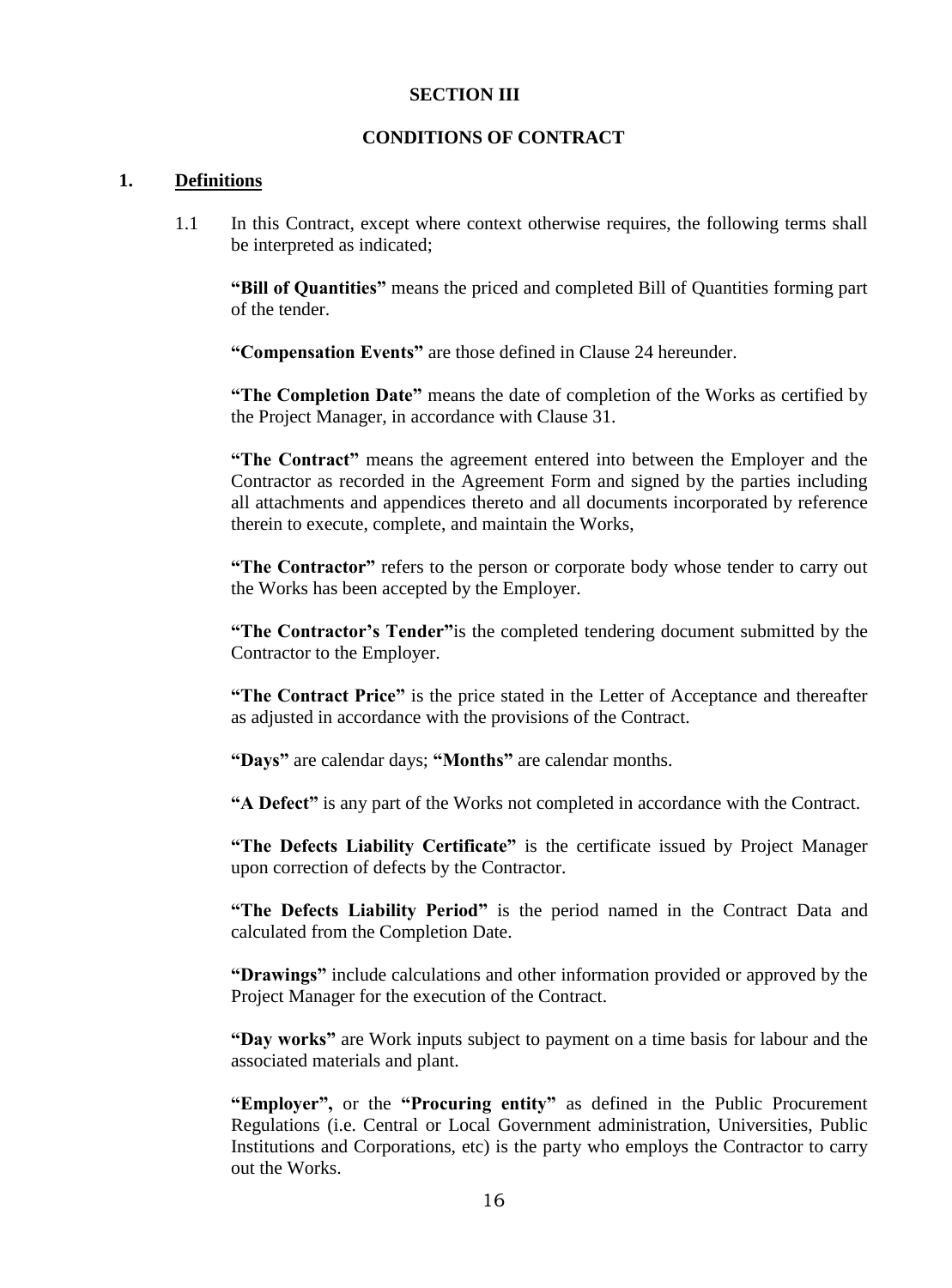**"Equipment"** is the Contractor's machinery and vehicles brought temporarily to the Site for the execution of the Works.

**"The Intended Completion Date"** is the date on which it is intended that the Contractor shall complete the Works. The Intended Completion Date may be revised only by the Project Manager by issuing an extension of time or an acceleration order.

**"Materials"** are all supplies, including consumables, used by the Contractor for incorporation in the Works.

**"Plant"** is any integral part of the Works that shall have a mechanical, electrical, chemical, or biological function.

**"Project Manager"** is the person named in the Appendix to Conditions of Contract (or any other competent person appointed by the Employer and notified to the Contractor, to act in replacement of the Project Manager) who is responsible for supervising the execution of the Works and administering the Contract and shall be an "Architect" or a "Quantity Surveyor" registered under the Architects and Quantity Surveyors Act Cap 525 or an "Engineer" registered under Engineers Registration Act Cap 530.

**"Site"** is the area defined as such in the Appendix to Condition of Contract.

**"Site Investigation Reports"** are those reports that may be included in the tendering documents which are factual and interpretative about the surface and subsurface conditions at the Site.

**"Specifications"** means the Specifications of the Works included in the Contract and any modification or addition made or approved by the Project Manager.

**"Start Date"** is the latest date when the Contractor shall commence execution of the Works. It does not necessarily coincide with the Site possession date(s).

**"A Subcontractor"** is a person or corporate body who has a Contract with the Contractor to carry out a part of the Work in the Contract, which includes Work on the Site.

**"Temporary works"** are works designed, constructed, installed, and removed by the Contractor which are needed for construction or installation of the Works.

**"A Variation"** is an instruction given by the Project Manager which varies the Works.

**"The Works"** are what the Contract requires the Contractor to construct, install, and turnover to the Employer, as defined in the Appendix to Conditions of Contract.

#### <span id="page-16-0"></span>**2. Interpretation**

2.1 In interpreting these Conditions of Contract, singular also means plural, male also means female or neuter, and the other way around. Headings have no significance.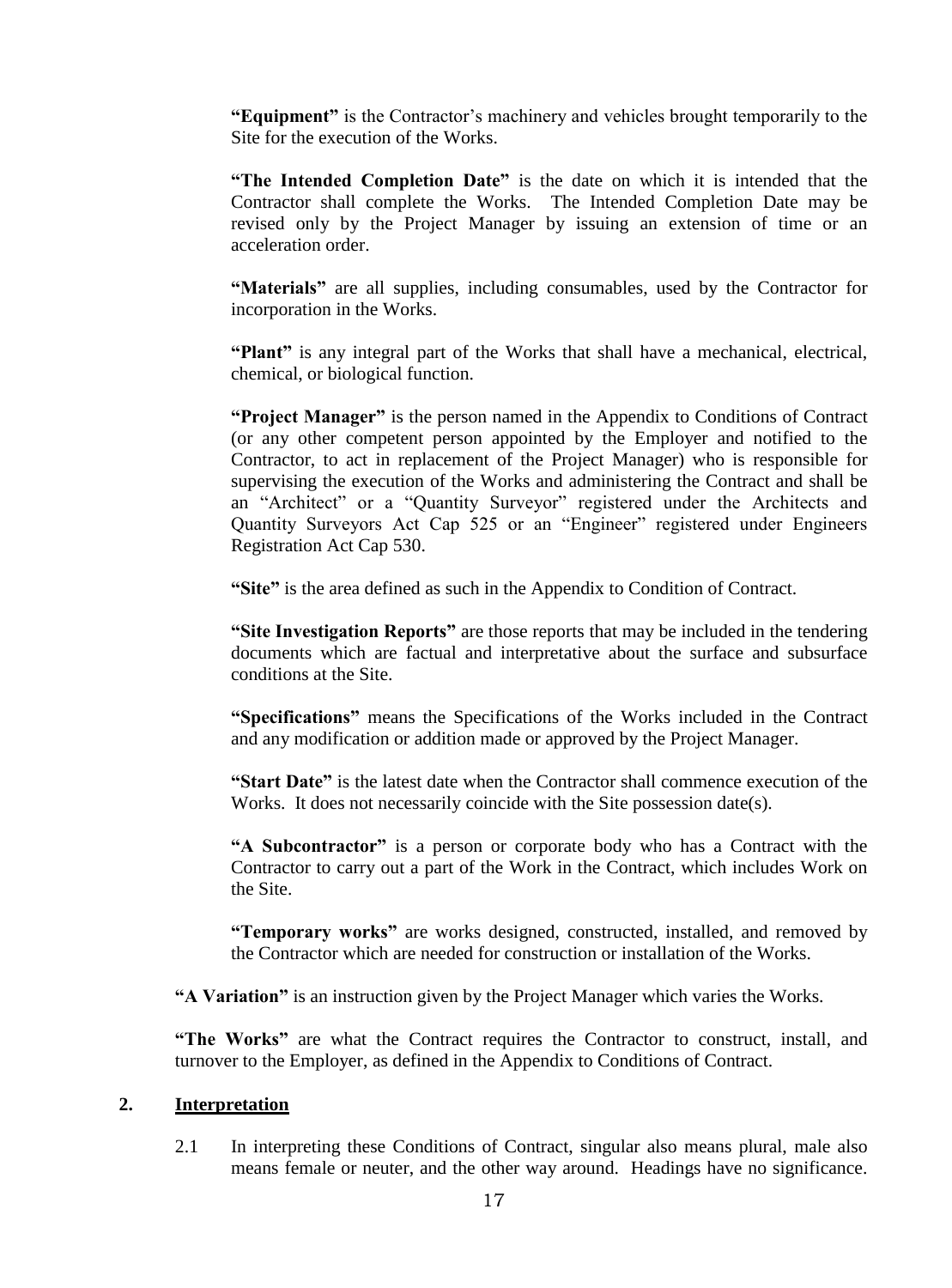Words have their normal meaning in English Language unless specifically defined. The Project Manager will provide instructions clarifying queries about these Conditions of Contract.

- 2.2 If sectional completion is specified in the Appendix to Conditions of Contract, reference in the Conditions of Contract to the Works, the Completion Date and the Intended Completion Date apply to any section of the Works (other than references to the Intended Completion Date for the whole of the Works).
- 2.3 The following documents shall constitute the Contract documents and shall be interpreted in the following order of priority;
	- (1) Agreement,
	- (2) Letter of Acceptance,
	- (3) Contractor's Tender,
	- (4) Appendix to Conditions of Contract,
	- (5) Conditions of Contract,
	- (6) Specifications,
	- (7) Drawings,
	- (8) Bill of Quantities,
	- (9) Any other documents listed in the Appendix to Conditions of Contract as forming part of the Contract.

Immediately after the execution of the Contract, the Project Manager shall furnish both the Employer and the Contractor with two copies each of all the Contract documents. Further, as and when necessary the Project Manager shall furnish the Contractor [always with a copy to the Employer] with three [3] copies of such further drawings or details or descriptive schedules as are reasonably necessary either to explain or amplify the Contract drawings or to enable the Contractor to carry out and complete the Works in accordance with these Conditions.

#### <span id="page-17-0"></span>**3. Language and Law**

Language of the Contract and the law governing the Contract shall be English language and the Laws of Kenya respectively unless otherwise stated.

#### <span id="page-17-1"></span>**4. Project Manager's Decisions**

Except where otherwise specifically stated, the Project Manager will decide contractual matters between the Employer and the Contractor in the role representing the Employer.

#### <span id="page-17-2"></span>**5. Delegation**

The Project Manager may delegate any of his duties and responsibilities to others after notifying the Contractor.

#### <span id="page-17-3"></span>**6. Communications**

Communication between parties shall be effective only when in writing. A notice shall be effective only when it is delivered.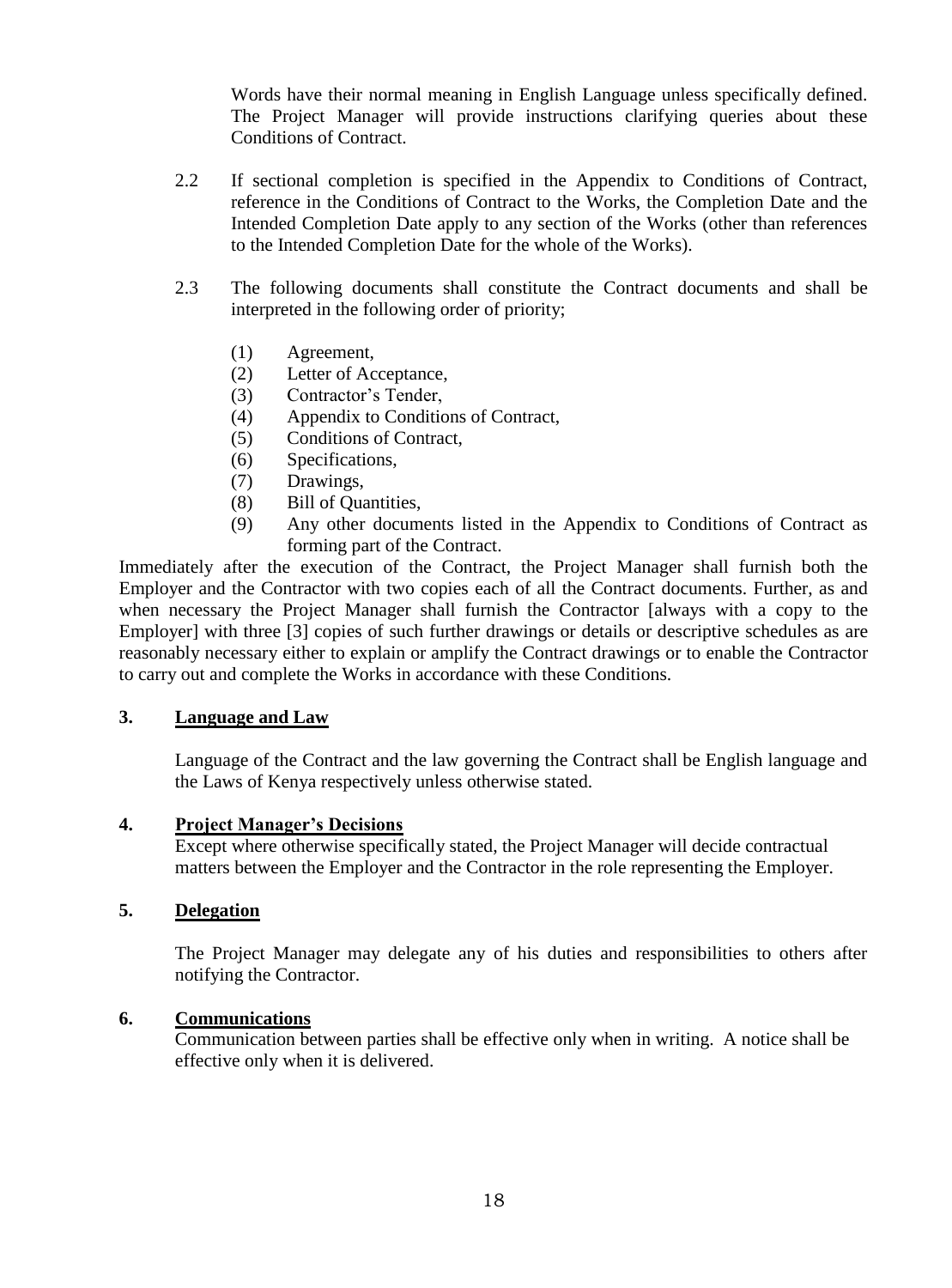#### <span id="page-18-0"></span>**7. Subcontracting**

The Contractor may subcontract with the approval of the Project Manager, but may not assign the Contract without the approval of the Employer in writing. Subcontracting shall not alter the Contractor's obligations.

#### <span id="page-18-1"></span>**8. Other Contractors**

The Contractor shall cooperate and share the Site with other contractors, public authorities, utilities etc. as listed in the Appendix to Conditions of Contract and also with the Employer, as per the directions of the Project Manager. The Contractor shall also provide facilities and services for them. The Employer may modify the said List of Other Contractors etc., and shall notify the Contractor of any such modification.

#### <span id="page-18-2"></span>**9. Personnel**

The Contractor shall employ the key personnel named in the Qualification Information, to carry out the functions stated in the said Information or other personnel approved by the Project Manager. The Project Manager will approve any proposed replacement of key personnel only if their relevant qualifications and abilities are substantially equal to or better than those of the personnel listed in the Qualification Information. If the Project Manager asks the Contractor to remove a person who is a member of the Contractor's staff or work force, stating the reasons, the Contractor shall ensure that the person leaves the Site within seven days and has no further connection with the Work in the Contract.

#### **10 Works**

The Contractor shall construct and install the Works in accordance with the Specifications and Drawings. The Works may commence on the Start Date and shall be carried out in accordance with the Program submitted by the Contractor, as updated with the approval of the Project Manager, and complete them by the Intended Completion Date.

#### <span id="page-18-3"></span>**11 Safety and Temporary Works**

- a. The Contractor shall be responsible for the design of temporary works. However before erecting the same, he shall submit his designs including specifications and drawings to the Project Manager and to any other relevant third parties for their approval. No erection of temporary works shall be done until such approvals are obtained.
- b. The Project Manager's approval shall not alter the Contractor's responsibility for design of the Temporary works and all drawings prepared by the Contractor for the execution of the temporary or permanent Works, shall be subject to prior approval by the Project Manager before they can be used.
- <span id="page-18-4"></span>c. The Contractor shall be responsible for the safety of all activities on the Site.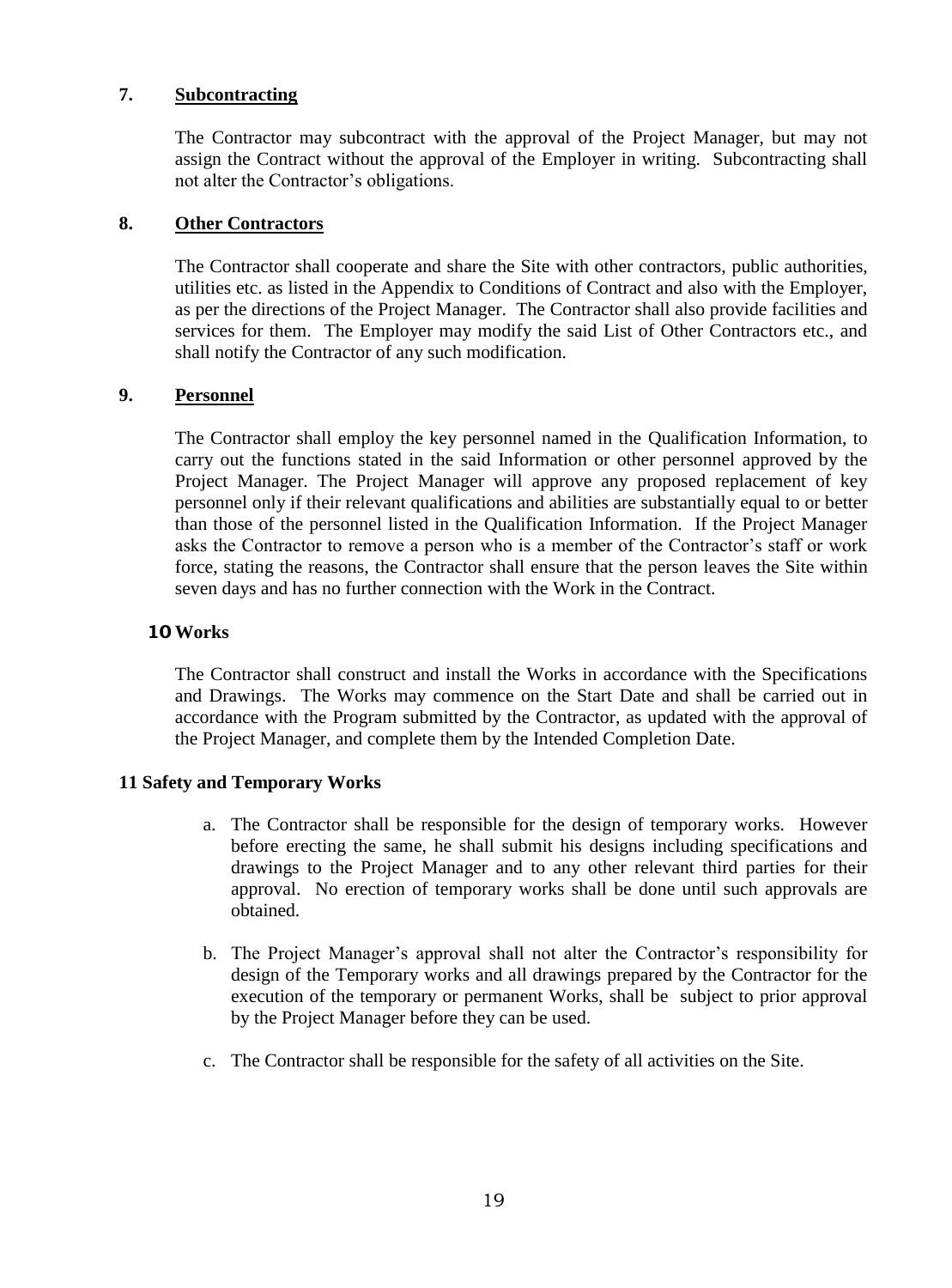#### **12. Discoveries**

Anything of historical or other interest or of significant value unexpectedly discovered on Site shall be the property of the Employer. The Contractor shall notify the Project Manager of such discoveries and carry out the Project Manager's instructions for dealing with them.

#### <span id="page-19-0"></span>**13 Work Program**

13.1 Within the time stated in the Appendix to Conditions of Contract, the Contractor shall submit to the Project Manager for approval a program showing the general methods, arrangements, order, and timing for all the activities in the Works. An update of the program shall be a program showing the actual progress achieved on each activity and the effect of the progress achieved on the timing of the remaining Work, including any changes to the sequence of the activities.

The Contractor shall submit to the Project Manager for approval an updated program at intervals no longer than the period stated in the Appendix to Conditions of Contract. If the Contractor does not submit an updated program within this period, the Project Manager may withhold the amount stated in the said Appendix from the next payment certificate and continue to withhold this amount until the next payment after the date on which the overdue program has been submitted. The Project Manager's approval of the program shall not alter the Contractor's obligations. The Contractor may revise the program and submit it to the Project Manager again at any time. A revised program shall show the effect of Variations and Compensation Events.

#### <span id="page-19-1"></span>**14. Possession of Site**

The Employer shall give possession of all parts of the Site to the Contractor. If possession of a part is not given by the date stated in the Appendix to Conditions of Contract, the Employer will be deemed to have delayed the start of the relevant activities, and this will be a Compensation Event.

#### <span id="page-19-2"></span>**15. Access to Site**

The Contractor shall allow the Project Manager and any other person authorized by the Project Manager, access to the Site and to any place where work in connection with the Contract is being carried out or is intended to be carried out.

#### <span id="page-19-3"></span>**16. Instructions**

The Contractor shall carry out all instructions of the Project Manager which are in accordance with the Contract.

#### <span id="page-19-4"></span>**17. Extension or Acceleration of Completion Date**

The Project Manager shall extend the Intended Completion Date if a Compensation Event occurs or a variation is issued which makes it impossible for completion to be achieved by the Intended Completion Date without the Contractor taking steps to accelerate the remaining Work, which would cause the Contractor to incur additional cost. The Project Manager shall decide whether and by how much to extend the Intended Completion Date within 21 days of the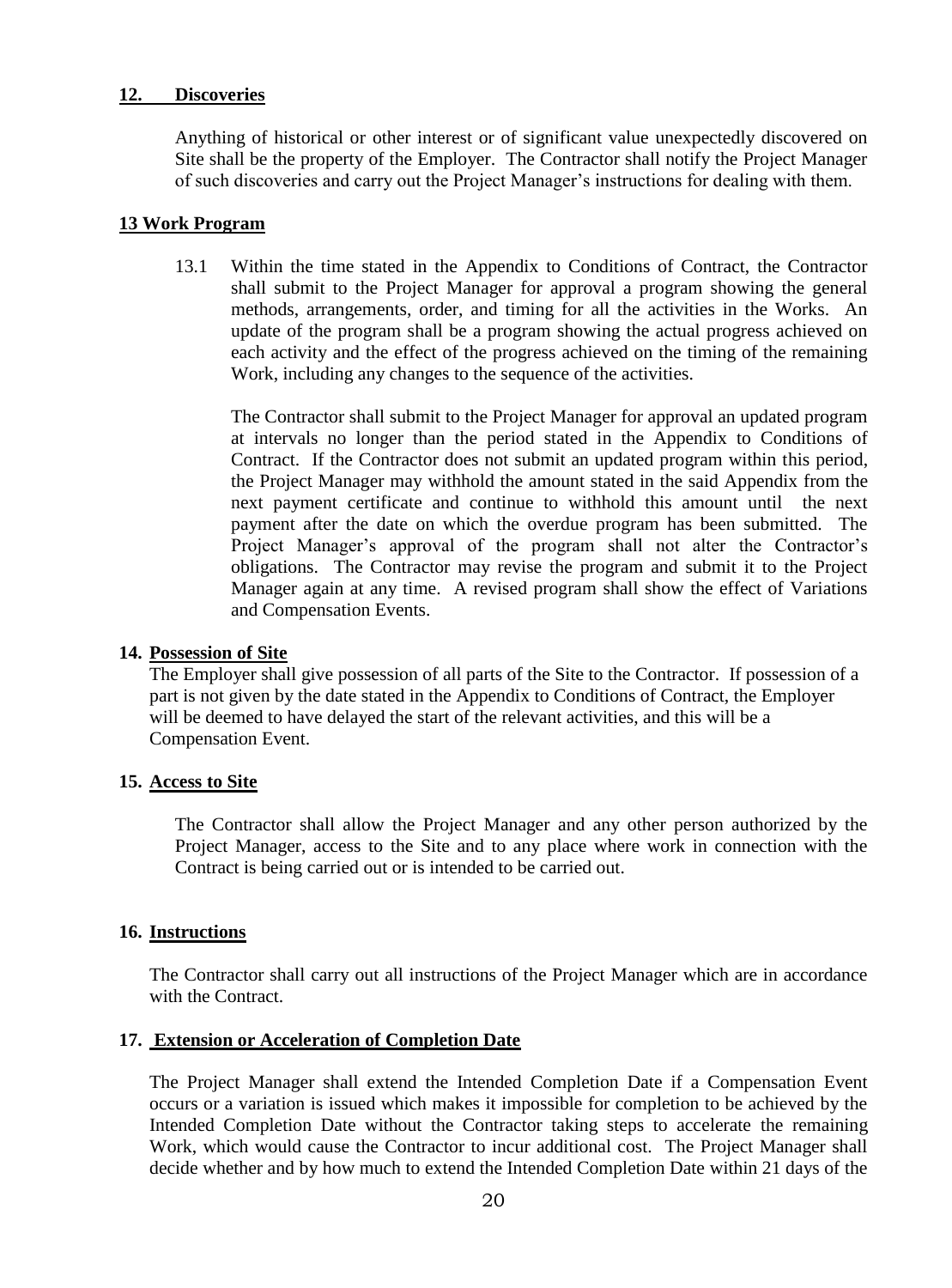Contractor asking the Project Manager in writing for a decision upon the effect of a Compensation Event or variation and submitting full supporting information. If the Contractor has failed to give early warning of a delay or has failed to cooperate in dealing with a delay, the delay caused by such failure shall not be considered in assessing the new (extended) Completion Date.

No bonus for early completion of the Works shall be paid to the Contractor by the Employer.

#### <span id="page-20-0"></span>**18. Management Meetings**

A Contract management meeting shall be held monthly and attended by the Project Manager and the Contractor. Its business shall be to review the plans for the remaining Work and to deal with matters raised in accordance with the early warning procedure. The Project Manager shall record the minutes of management meetings and provide copies of the same to those attending the meeting and the Employer. The responsibility of the parties for actions to be taken shall be decided by the Project Manager either at the management meeting or after the management meeting and stated in writing to all who attended the meeting.

#### <span id="page-20-1"></span>**19. Early Warning**

The Contractor shall warn the Project Manager at the earliest opportunity of specific likely future events or circumstances that may adversely affect the quality of the Work increase the Contract Price or delay the execution of the Works. The Project Manager may require the Contractor to provide an estimate of the expected effect of the future event or circumstance on the Contract Price and Completion Date. The estimate shall be provided by the Contractor as soon as reasonably possible.

The Contractor shall cooperate with the Project Manager in making and considering proposals on how the effect of such an event or circumstance can be avoided or reduced by anyone involved in the Work and in carrying out any resulting instructions of the Project Manager.

#### <span id="page-20-2"></span>**20. Defects**

- 20.1 The Project Manager shall inspect the Contractor's work and notify the Contractor of any defects that are found. Such inspection shall not affect the Contractor's responsibilities. The Project Manager may instruct the Contractor to search for a defect and to uncover and test any Work that the Project Manager considers may have a defect. Should the defect be found, the cost of uncovering and making good shall be borne by the Contractor, However, if there is no defect found, the cost of uncovering and making good shall be treated as a variation and added to the Contract Price.
- 20.2 The Project Manager shall give notice to the Contractor of any defects before the end of the Defects Liability Period, which begins at Completion, and is defined in the Appendix to Conditions of Contract. The Defects Liability Period shall be extended for as long as defects remain to be corrected.
- 20.3 Every time notice of a defect is given, the Contractor shall correct the notified defect within the length of time specified by the Project Manager's notice. If the Contractor has not corrected a defect within the time specified in the Project Manager's notice, the Project Manager will assess the cost of having the defect corrected by other parties and such cost shall be treated as a variation and be deducted from the Contract Price.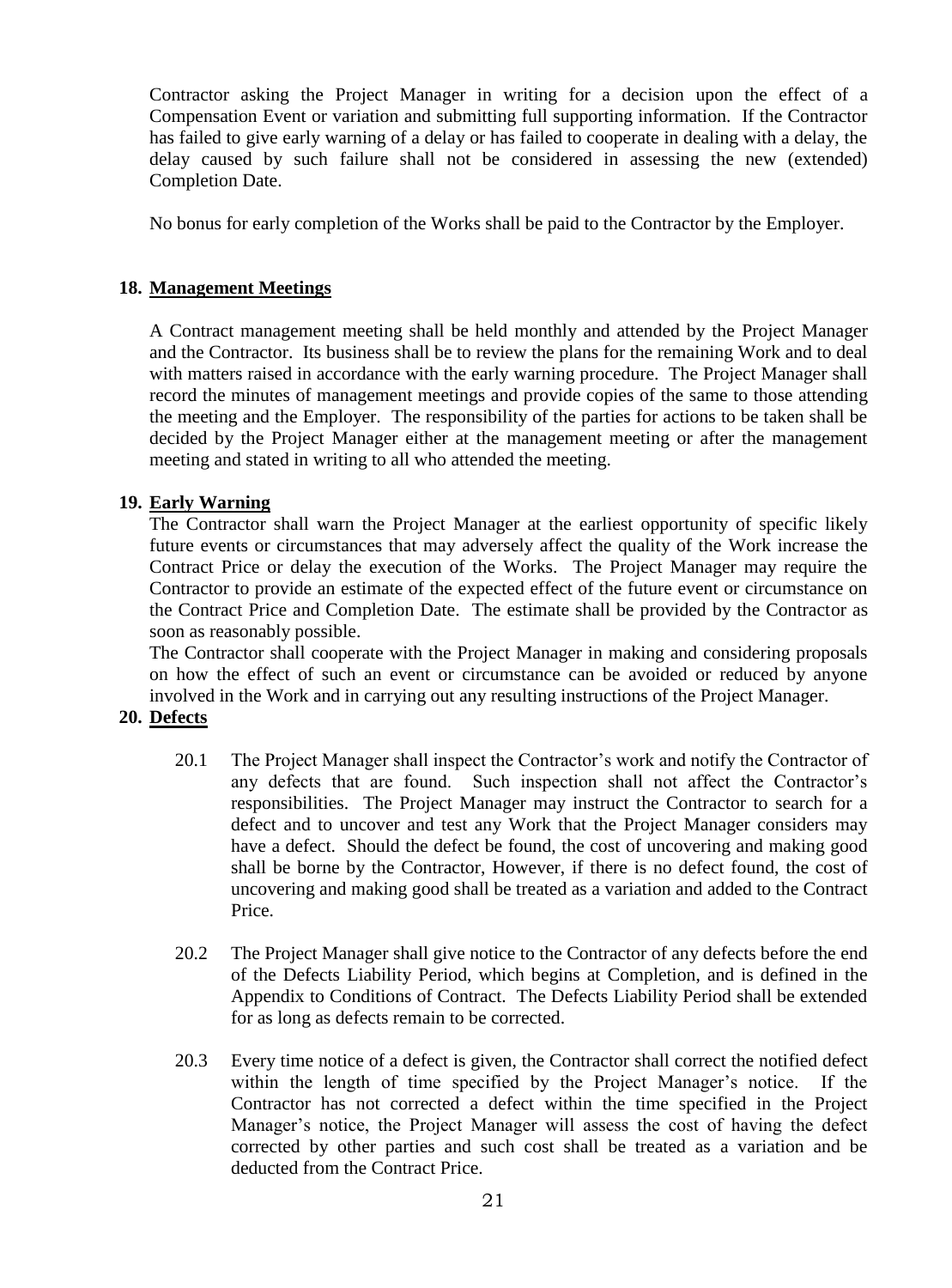#### <span id="page-21-0"></span>**21. Bills Of Quantities**

- 21.1 The Bills of Quantities shall contain items for the construction, installation, testing and commissioning of the Work to be done by the Contractor. The Contractor will be paid for the quantity of the Work done at the rate in the Bills of Quantities for each item.
- 21.2 If the final quantity of the Work done differs from the quantity in the Bills of Quantities for the particular item by more than 25 percent and provided the change exceeds 1 percent of the Initial Contract price, the Project Manager shall adjust the rate to allow for the change.
- 21.3 If requested by the Project Manager, the Contractor shall provide the Project Manager with a detailed cost breakdown of any rate in the Bills of Quantities.

#### <span id="page-21-1"></span>**22. Variations**

- 22.1 All variations shall be included in updated programs produced by the Contractor.
- 22.2 The Contractor shall provide the Project Manager with a quotation for carrying out the variations when requested to do so. The Project Manager shall assess the quotation, which shall be given within seven days of the request or within any longer period as may be stated by the Project Manager and before the Variation is ordered.
- 22.3 If the work in the variation corresponds with an item description in the Bills of Quantities and if in the opinion of the Project Manager, the quantity of work is not above the limit stated in Clause 21.2 or the timing of its execution does not cause the cost per unit of quantity to change, the rate in the Bills of Quantities shall be used to calculate the value of the variation. If the cost per unit of quantity changes, or if the nature or timing of the work in the variation does not correspond with items in the Bills of Quantities, the quotation by the Contractor shall be in the form of new rates for the relevant items of Work.
- 22.4 If the Contractor's quotation is unreasonable, the Project Manager may order the variation and make a change to the Contract price, which shall be based on the Project Manager's own forecast of the effects of the variation on the Contractor's costs.
- 22.5 If the Project Manager decides that the urgency of varying the Work would prevent a quotation being given and considered without delaying the Work, no quotation shall be given and the variation shall be treated as a Compensation Event.
- 22.6 The Contractor shall not be entitled to additional payment for costs that could have been avoided by giving early warning.
- 22.7 When the Program is updated, the Contractor shall provide the Project Manager with an updated cash flow forecast.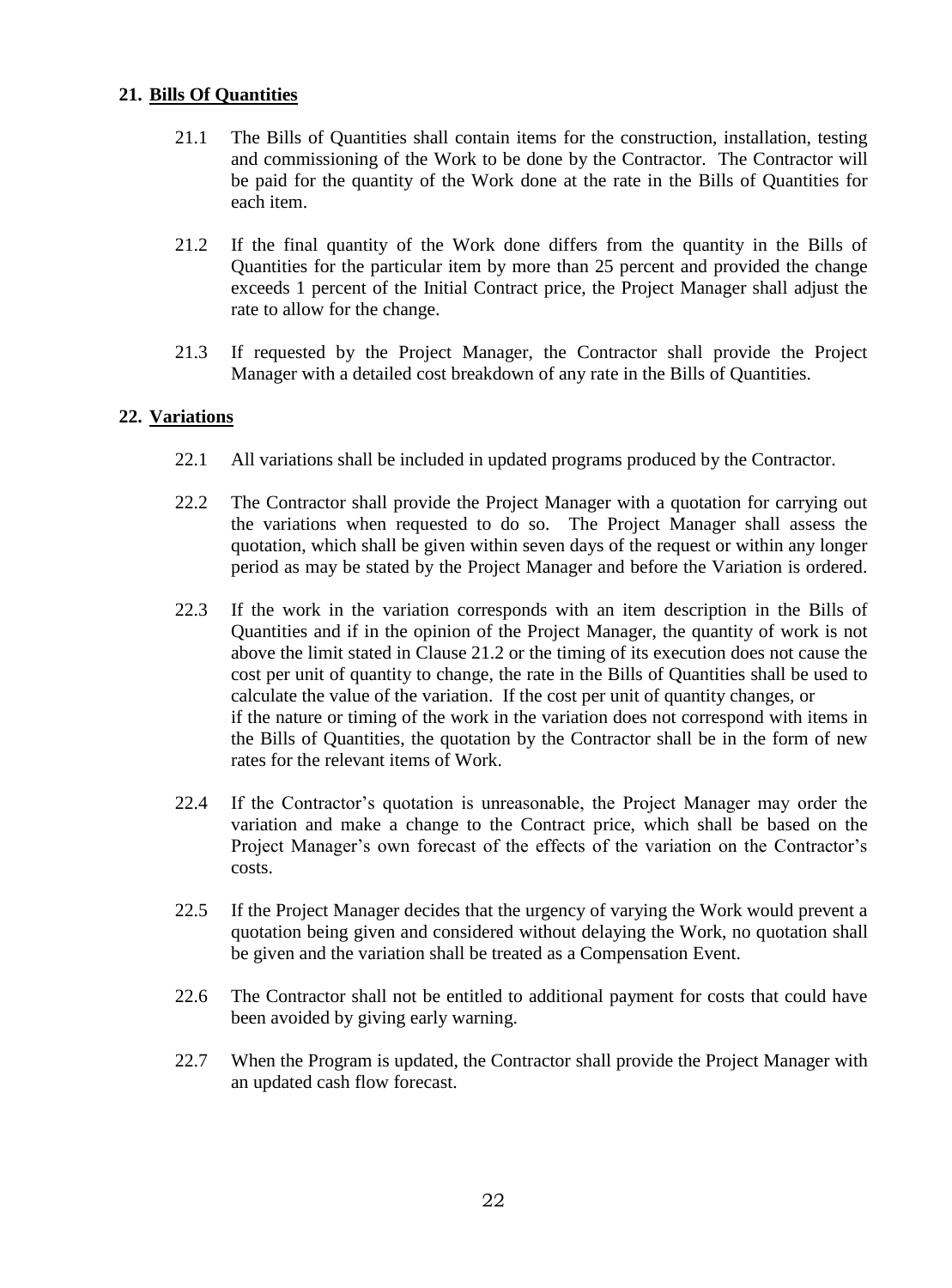#### <span id="page-22-0"></span>**23. Payment Certificates, Currency of Payments and Advance Payments**

- 23.1 The Contractor shall submit to the Project Manager applications for payment giving sufficient details of the Work done and materials on Site and the amounts which the Contractor considers himself to be entitled to. The Project Manager shall check the application and certify the amount to be paid to the Contractor within 14 days. The value of Work executed and payable shall be determined by the Project Manager.
- 23.2 The value of Work executed shall comprise the value of the quantities of the items in the Bills of Quantities completed; materials delivered on Site, variations and compensation events. Such materials shall become the property of the Employer once the Employer has paid the Contractor for their value. Thereafter, they shall not be removed from Site without the Project Manager's instructions except for use upon the Works.
- 23.3 Payments shall be adjusted for deductions for retention. The Employer shall pay the Contractor the amounts certified by the Project Manager within 30 days of the date of issue of each certificate. If the Employer makes a late payment, the Contractor shall be paid simple interest on the late payment in the next payment. Interest shall be calculated on the basis of number of days delayed at a rate three percentage points above the Central Bank of Kenya's average rate for base lending prevailing as of the first day the payment becomes overdue.
- 23.4 If an amount certified is increased in a later certificate or as a result of an award by an Arbitrator, the Contractor shall be paid interest upon the delayed payment as set out in this clause. Interest shall be calculated from the date upon which the increased amount would have been certified in the absence of dispute.
- 23.5 Items of the Works for which no rate or price has been entered in will not be paid for by the Employer and shall be deemed covered by other rates and prices in the Contract.
- 23.6 The Contract Price shall be stated in Kenya Shillings. All payments to the Contractor shall be made in Kenya Shillings and foreign currency in the proportion indicated in the tender, or agreed prior to the execution of the Contract Agreement and indicated therein. The rate of exchange for the calculation of the amount of foreign currency payment shall be the rate of exchange indicated in the Appendix to Conditions of Contract. If the Contractor indicated foreign currencies for payment other than the currencies of the countries of origin of related goods and services the Employer reserves the right to pay the equivalent at the time of payment in the currencies of the countries of such goods and services. The Employer and the Project Manager shall be notified promptly by the Contractor of an changes in the expected foreign currency requirements of the Contractor during the execution of the Works as indicated in the Schedule of Foreign Currency Requirements and the foreign and local currency portions of the balance of the Contract Price shall then be amended by agreement between Employer and the Contractor in order to reflect appropriately such changes.
- 23.7 In the event that an advance payment is granted, the following shall apply:
	- a) On signature of the Contract, the Contractor shall at his request, and without furnishing proof of expenditure, be entitled to an advance of 10% (ten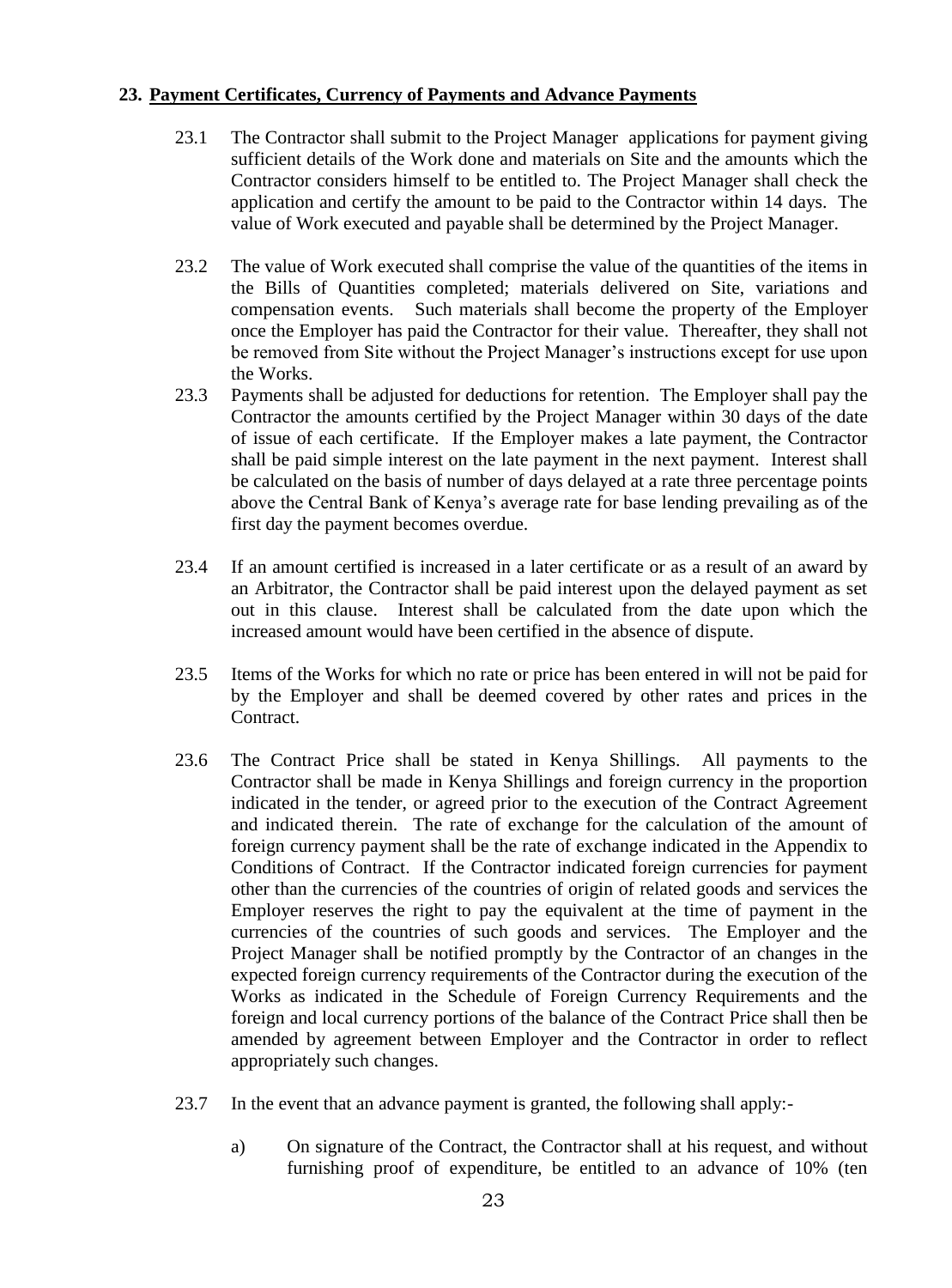percent) of the original amount of the Contract. The advance shall not be subject to retention money.

- b) No advance payment may be made before the Contractor has submitted proof of the establishment of deposit or a directly liable guarantee satisfactory to the Employer in the amount of the advance payment. The guarantee shall be in the same currency as the advance.
- c) Reimbursement of the lump sum advance shall be made by deductions from the Interim payments and where applicable from the balance owing to the Contractor. Reimbursement shall begin when the amount of the sums due under the Contract reaches 20% of the original amount of the Contract. It shall have been completed by the time 80% of this amount is reached.

The amount to be repaid by way of successive deductions shall be calculated by means of the formula:

$$
R = \frac{A(x^1 - x^{11})}{80 - 20}
$$

Where:

 $R =$  the amount to be reimbursed

- $A =$  the amount of the advance which has been granted
- $\mathrm{X}^1$  = the amount of proposed cumulative payments as a percentage of the original amount of the Contract. This figure will exceed 20% but not exceed 80%.
- $\mathrm{X}^{11}$  = the amount of the previous cumulative payments as a percentage of the original amount of the Contract. This figure will be below 80% but not less than 20%.
- d) with each reimbursement the counterpart of the directly liable guarantee may be reduced accordingly.

#### <span id="page-23-0"></span>**24. Compensation Events**

- 24.1 The following issues shall constitute Compensation Events:
	- (a) The Employer does not give access to a part of the Site by the Site Possession Date stated in the Appendix to Conditions of Contract.
	- (b) The Employer modifies the List of Other Contractors, etc., in a way that affects the Work of the Contractor under the Contract.
	- (c) The Project Manager orders a delay or does not issue drawings, specifications or instructions required for execution of the Works on time.
	- (d) The Project Manager instructs the Contractor to uncover or to carry out additional tests upon the Work, which is then found to have no defects.
	- (e) The Project Manager unreasonably does not approve a subcontract to be let.
	- (f) Ground conditions are substantially more adverse than could reasonably have been assumed before issuance of the Letter of Acceptance from the information issued to tenderers (including the Site investigation reports), from information available publicly and from a visual inspection of the Site.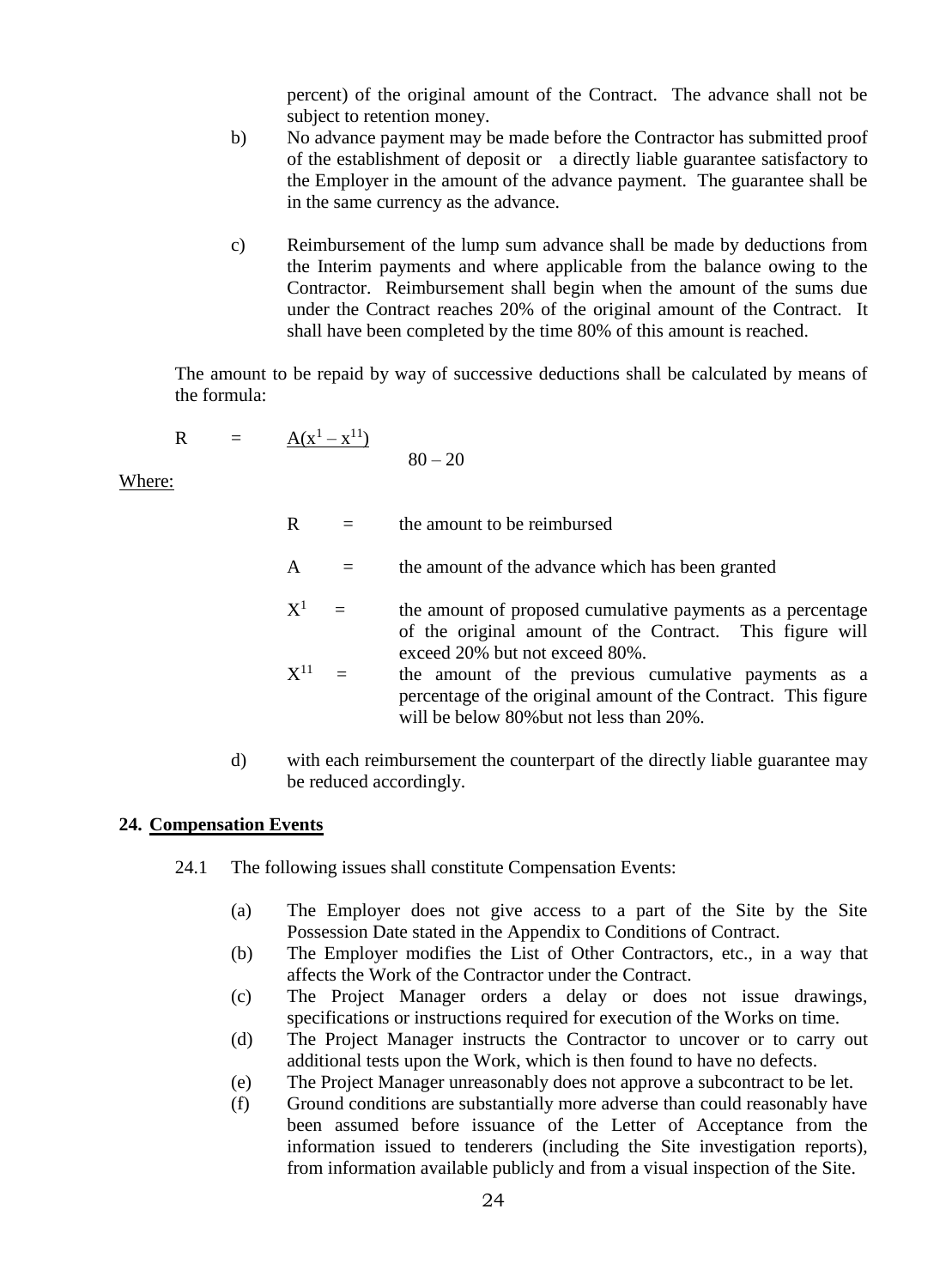- (g) The Project Manager gives an instruction for dealing with an unforeseen condition, caused by the Employer or additional work required for safety or other reasons.
- (h) Other contractors, public authorities, utilities, or the Employer does not work within the dates and other constraints stated in the Contract, and they cause delay or extra cost to the Contractor.
- (i) The effects on the Contractor of any of the Employer's risks.
- (j) The Project Manager unreasonably delays issuing a Certificate of Completion.
- (k) Other compensation events described in the Contract or determined by the Project Manager shall apply.
- 24.2 If a compensation event would cause additional cost or would prevent the Work being completed before the Intended Completion Date, the Contract Price shall be increased and/or the Intended Completion Date shall be extended. The Project Manager shall decide whether and by how much the Contract Price shall be increased and whether and by how much the Intended Completion Date shall be extended.
- 24.3 As soon as information demonstrating the effect of each compensation event upon the Contractor's forecast cost has been provided by the Contractor, it shall be assessed by the Project Manager, and the Contract Price shall be adjusted accordingly. If the Contractor's forecast is deemed unreasonable, the Project Manager shall adjust the Contract Price based on the Project Manager's own forecast. The Project Manager will assume that the Contractor will react competently and promptly to the event.
- 24.4 The Contractor shall not be entitled to compensation to the extent that the Employer's interests are adversely affected by the Contractor not having given early warning or not having co-operated with the Project Manager.
- 24.5 Prices shall be adjusted for fluctuations in the cost of inputs only if provided for in the Appendix to Conditions of Contract.
- 24.6 The Contractor shall give written notice to the Project Manager of his intention to make a claim within thirty days after the event giving rise to the claim has first arisen. The claim shall be submitted within thirty days thereafter. Provided always that should the event giving rise to the claim of continuing effect, the Contractor shall submit an interim claim within the said thirty days and a final claim within thirty days of the end of the event giving rise to the claim.

#### <span id="page-24-0"></span>**25. Price Adjustment**

- 25.1 The Project Manager shall adjust the Contract Price if taxes, duties and other levies are changed between the date 30 days before the submission of tenders for the Contract and the date of Completion. The adjustment shall be the change in the amount of tax payable by the Contractor.
- 25.2 The Contract Price shall be deemed to be based on exchange rates current at the date of tender submission in calculating the cost to the Contractor of materials to be specifically imported (by express provisions in the Contract Bills of Quantities or Specifications) for permanent incorporation in the Works. Unless otherwise stated in the Contract, if at any time during the period of the Contract exchange rates shall be varied and this shall affect the cost to the Contractor of such materials, then the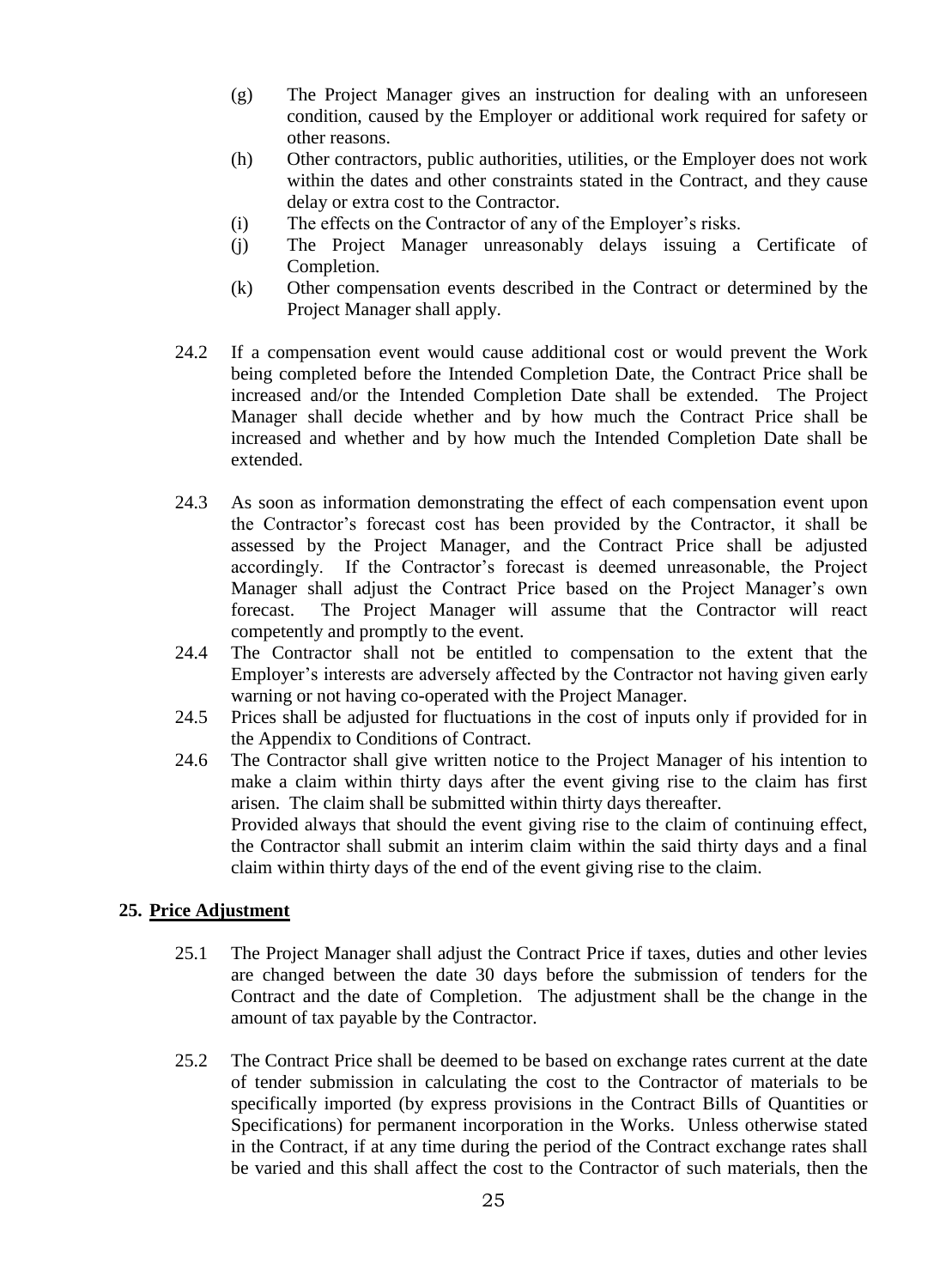Project Manager shall assess the net difference in the cost of such materials. Any amount from time to time so assessed shall be added to or deducted from the Contract Price, as the case may be.

- 25.3 Unless otherwise stated in the Contract, the Contract Price shall be deemed to have been calculated in the manner set out below and in sub-clauses 25.4 and 25.5 and shall be subject to adjustment in the events specified thereunder;
	- (i) The prices contained in the Contract Bills of Quantities shall be deemed to be based upon the rates of wages and other Emoluments and expenses as determined by the Joint Building Council of Kenya (J.B.C.) and set out in the schedule of basic rates issued 30 days before the date for submission of tenders. A copy of the schedule used by the Contractor in his pricing shall be attached in the Appendix to Conditions of Contract.
	- (ii) Upon J.B.C. determining that any of the said rates of wages or other emoluments and expenses are increased or decreased, then the Contract Price shall be increased or decreased by the amount assessed by the Project Manager based upon the difference, expressed as a percentage, between the rate set out in the schedule of basic rates issued 30 days before the date for submission of

tenders and the rate published by the J.B.C. and applied to the quantum of labour incorporated within the amount of Work remaining to be executed at the date of publication of such increase or decrease.

- (iii) No adjustment shall be made in respect of changes in the rates of wages and other emoluments and expenses which occur after the date of Completion except during such other period as may be granted as an extension of time under clause 17.0 of these Conditions.
- 25.4 The prices contained in the Contract Bills of Quantities shall be deemed to be based upon the basic prices of materials to be permanently incorporated in the Works as determined by the J.B.C. and set out in the schedule of basic rates issued 30 days before the date for submission of tenders. A copy of the schedule used by the Contractor in his pricing shall be attached in the Appendix to Conditions of Contract.
- 25.5 Upon the J.B.C. determining that any of the said basic prices are increased or decreased then the Contract Price shall be increased or decreased by the amount to be assessed by the Project Manager based upon the difference between the price set out in the schedule of basic rates issued 30 days before the date for submission of tenders and the rate published by the J.B.C. and applied to the quantum of the relevant materials which have not been taken into account in arriving at the amount of any interim certificate under clause 23 of these Conditions issued before the date of publication of such increase or decrease.
- 25.6 No adjustment shall be made in respect of changes in basic prices of materials which occur after the date for Completion except during such other period as may be granted as an extension of time under clause 17.0 of these Conditions.
- 25.7 The provisions of sub-clause 25.1 to 25.2 herein shall not apply in respect of any materials included in the schedule of basic rates.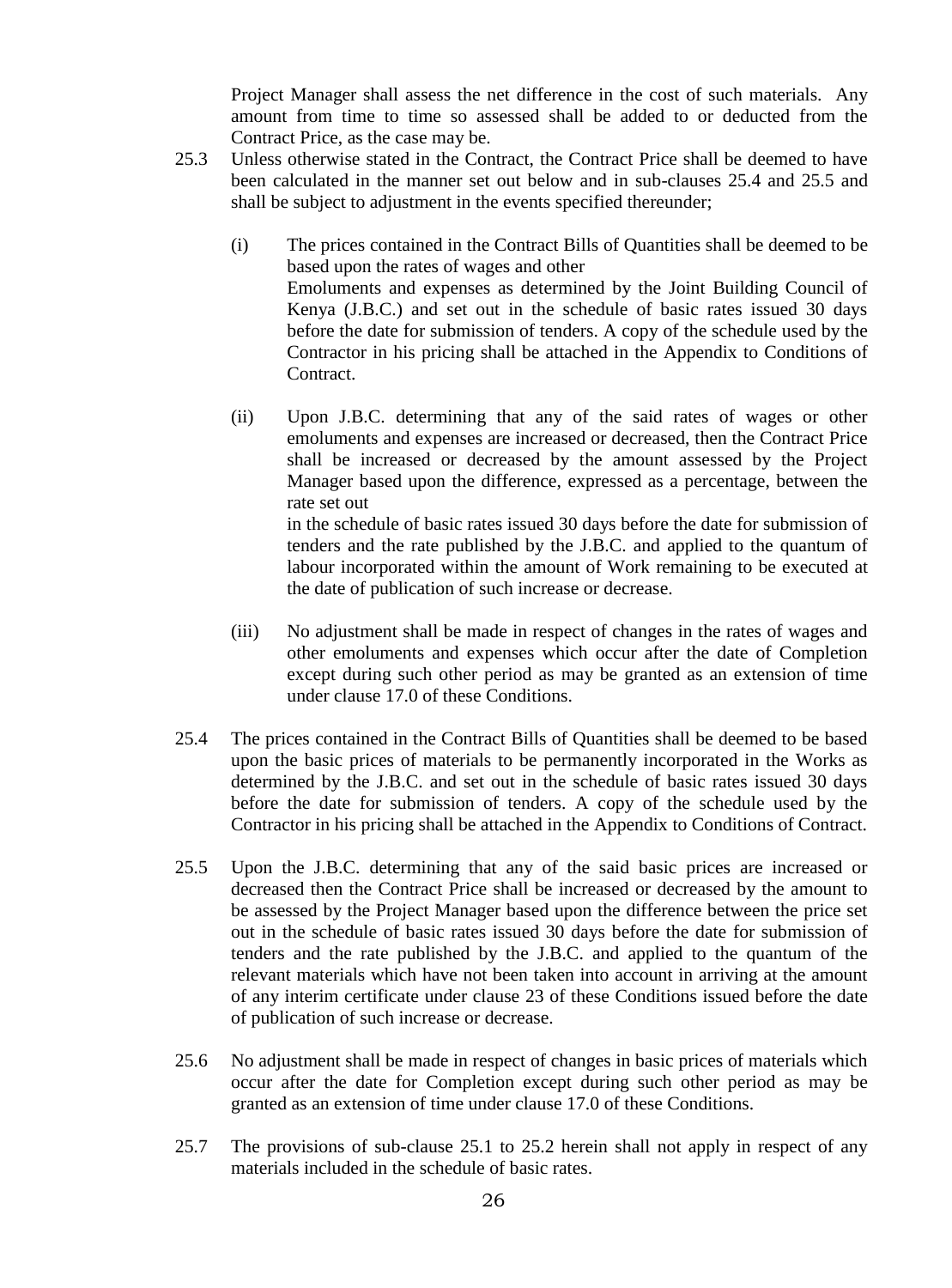#### <span id="page-26-0"></span>**26. Retention**

26.1 The Employer shall retain from each payment due to the Contractor the proportion stated in the Appendix to Conditions of Contract until Completion of the whole of the Works. On Completion of the whole of the Works, half the total amount retained shall be repaid to the Contractor and the remaining half when the Defects Liability Period has passed and the Project Manager has certified that all defects notified to the Contractor before the end of this period have been corrected.

#### <span id="page-26-1"></span>**27. Liquidated Damages**

- 27.1 The Contractor shall pay liquidated damages to the Employer at the rate stated in the Appendix to Conditions of Contract for each day that the actual Completion Date is later than the Intended Completion Date. The Employer may deduct liquidated damages from payments due to the Contractor. Payment of liquidated damages shall not alter the Contractor's liabilities.
- 27.2 If the Intended Completion Date is extended after liquidated damages have been paid, the Project Manager shall correct any overpayment of liquidated damages by the Contractor by adjusting the next payment certificate. The Contractor shall be paid interest on the overpayment, calculated from the date of payment to the date of repayment, at the rate specified in Clause 23.30

#### <span id="page-26-2"></span>**28. Securities**

28.1 The Performance Security shall be provided to the Employer no later than the date specified in the Letter of Acceptance and shall be issued in an amount and form and by a reputable bank acceptable to the Employer, and denominated in Kenya Shillings. The Performance Security shall be valid until a date 30 days beyond the date of issue of the Certificate of Completion.

#### <span id="page-26-3"></span>**29. Day works**

- 29.1 If applicable, the Day works rates in the Contractor's tender shall be used for small additional amounts of Work only when the Project Manager has given written instructions in advance for additional work to be paid for in that way.
- 29.2 All work to be paid for as Day works shall be recorded by the Contractor on Forms approved by the Project Manager. Each Completed form shall be verified and signed by the Project Manager within two days of the Work being done.
- 29.3 The Contractor shall be paid for Day works subject to obtaining signed Day works forms.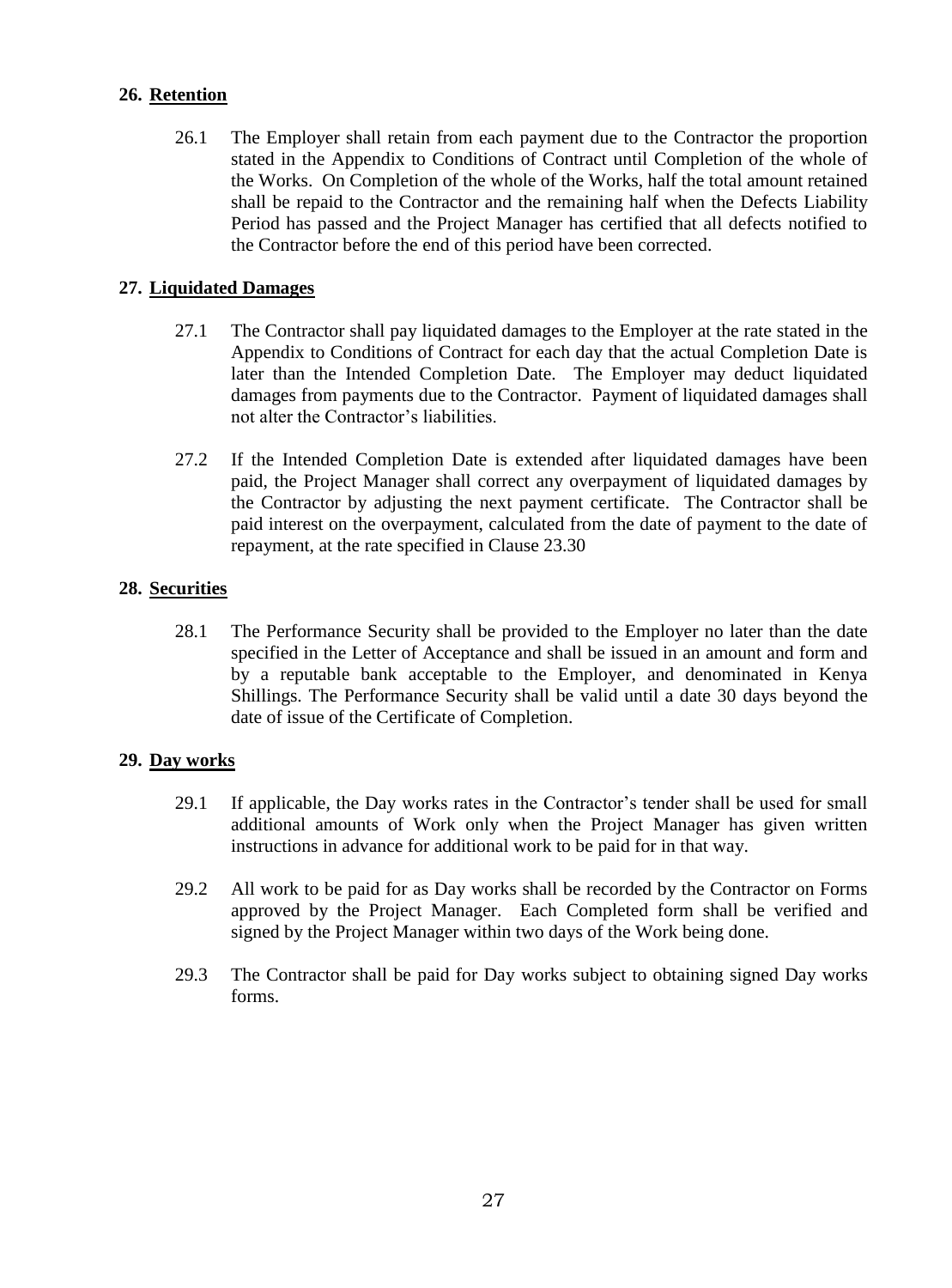#### <span id="page-27-0"></span>**30. Liability and Insurance**

- 30.1 From the Start Date until the Defects Correction Certificate has been issued, the following are the Employer's risks:
	- (a) The risk of personal injury, death or loss of or damage to property (excluding the Works, Plant, Materials and Equipment), which are due to;
		- (i) use or occupation of the Site by the Works or for the purpose of the Works, which is the unavoidable result of the Works, or
		- (ii) Negligence, breach of statutory duty or interference with any legal right by the Employer or by any person employed by or contracted to him except the Contractor.
	- (b) The risk of damage to the Works, Plant, Materials, and Equipment to the extent that it is due to a fault of the Employer or in Employer's design, or due to war or radioactive contamination directly affecting the place where the Works are being executed.
- 30.2 From the Completion Date until the Defects Correction Certificate has been issued, the risk of loss of or damage to the Works, Plant, and Materials is the Employer's risk except loss or damage due to;
	- (a) A defect which existed on or before the Completion Date.
	- (b) An event occurring before the Completion Date, which was not itself the Employer's risk
	- (c) The activities of the Contractor on the Site after the Completion Date.
- 30.3 From the Start Date until the Defects Correction Certificate has been issued, the risks of personal injury, death and loss of or damage to property (including, without limitation, the Works, Plant, Materials, and Equipment) which are not Employer's risk are Contractor's risks.

The Contractor shall provide, in the joint names of the Employer and the Contractor, insurance cover from the Start Date to the end of the Defects Liability Period, in the amounts stated in the Appendix to Conditions of Contract for the following events;

- (a) loss of or damage to the Works, Plant, and Materials;
- (b) loss of or damage to Equipment;
- (c) loss of or damage to property (except the Works, Plant, Materials, and Equipment) in connection with the Contract, and
- (d) Personal injury or death.
- 30.4 Policies and certificates for insurance shall be delivered by the Contractor to the Project Manager for the Project Manager's approval before the Start Date. All such insurance shall provide for compensation required to rectify the loss or damage incurred.
- 30.5 If the Contractor does not provide any of the policies and certificates required, the Employer may affect the insurance which the Contractor should have provided and recover the premiums from payments otherwise due to the Contractor or, if no payment is due, the payment of the premiums shall be a debt due.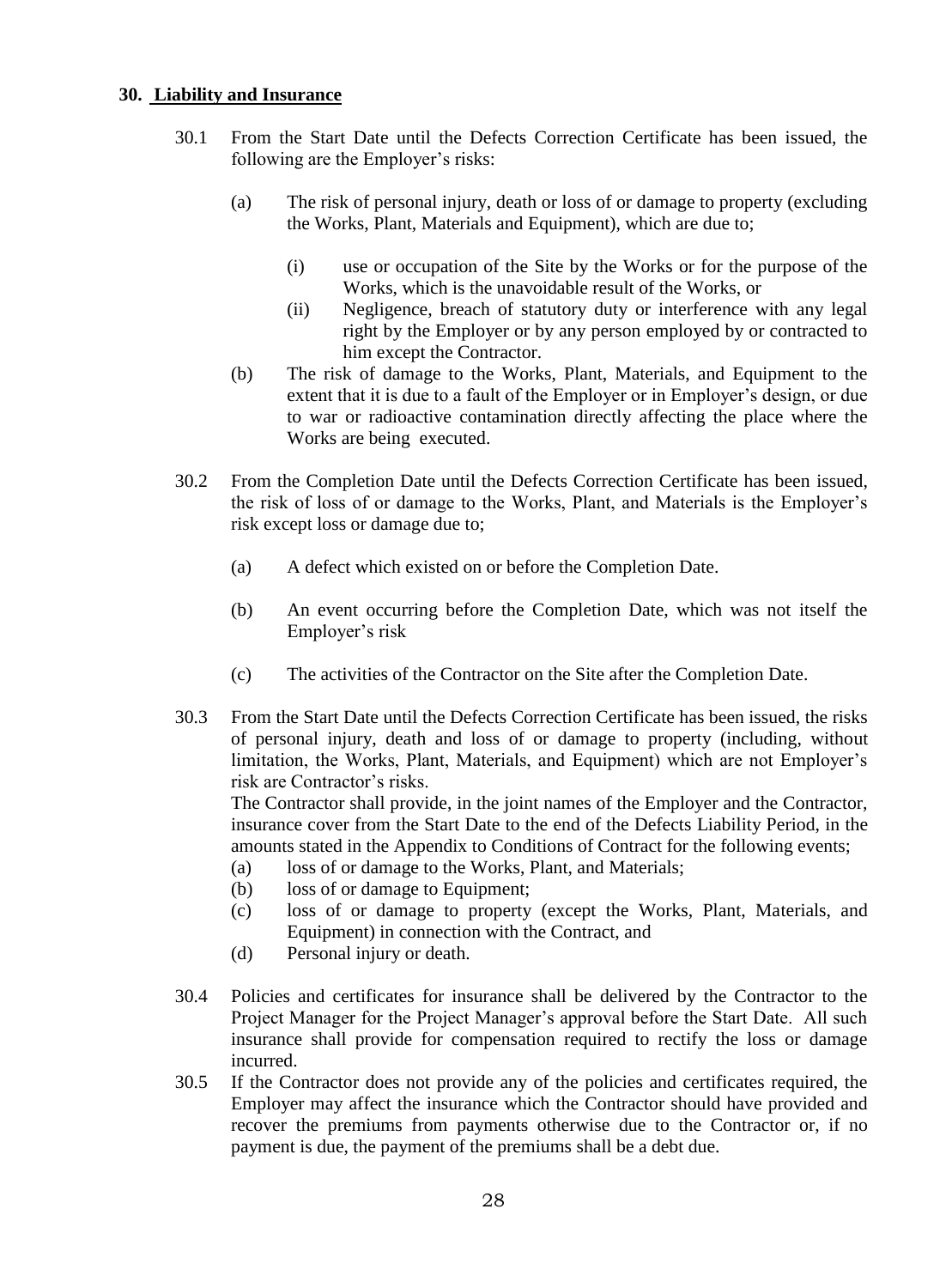30.6 Alterations to the terms of insurance shall not be made without the approval of the Project Manager. Both parties shall comply with any conditions of insurance policies.

#### <span id="page-28-0"></span>**31. Completion and taking over**

31.1 Upon deciding that the Works are complete, the Contractor shall issue a written request to the Project Manager to issue a Certificate of Completion of the Works. The Employer shall take over the Site and the Works within seven [7] days of the Project Manager are issuing a Certificate of Completion.

#### <span id="page-28-1"></span>**32. Final Account**

The Contractor shall issue the Project Manager with a detailed account of the total amount that the Contractor considers payable to him by the Employer under the Contract before the end of the Defects Liability Period. The Project Manager shall issue a Defects Liability Certificate and certify any final payment that is due to the Contractor within 30 days of receiving the Contractor's account if it is correct and complete. If it is not, the Project Manager shall issue within 30 days a schedule that states the scope of the corrections or additions that are necessary. If the final account is still unsatisfactory after it has been resubmitted, the Project Manager shall decide on the amount payable to the Contractor and issue a Payment Certificate. The Employer shall pay the Contractor the amount due in the Final Certificate within 60 days.

#### <span id="page-28-2"></span>**33. Termination**

- 33.1 The Employer or the Contractor may terminate the Contract if the other party causes a fundamental breach of the Contract. These fundamental breaches of Contract shall include, but shall not be limited to, the following;
	- (a) the Contractor stops work for 30 days when no stoppage of work is shown on the current program and the stoppage has not been authorized by the Project Manager;
	- (b) the Project Manager instructs the Contractor to delay the progress of the Works, and the instruction is not withdrawn within 30 days;
	- (c) the Contractor is declared bankrupt or goes into liquidation other than for a reconstruction or amalgamation;
	- (d) a payment certified by the Project Manager is not paid by the Employer to the Contractor within 30 days (for Interim Certificate) or 60 days (for Final Certificate)of issue.
	- (e) the Project Manager gives notice that failure to correct a particular defect is a fundamental breach of Contract and the Contractor fails to correct it within a reasonable period of time determined by the Project Manager;
	- (f) The Contractor does not maintain a security, which is required.
- 33.2 When either party to the Contract gives notice of a breach of Contract to the Project Manager for a cause other than those listed under Clause 33.1 above, the Project Manager shall decide whether the breach is fundamental or not.
- 33.3 Notwithstanding the above, the Employer may terminate the Contract for convenience.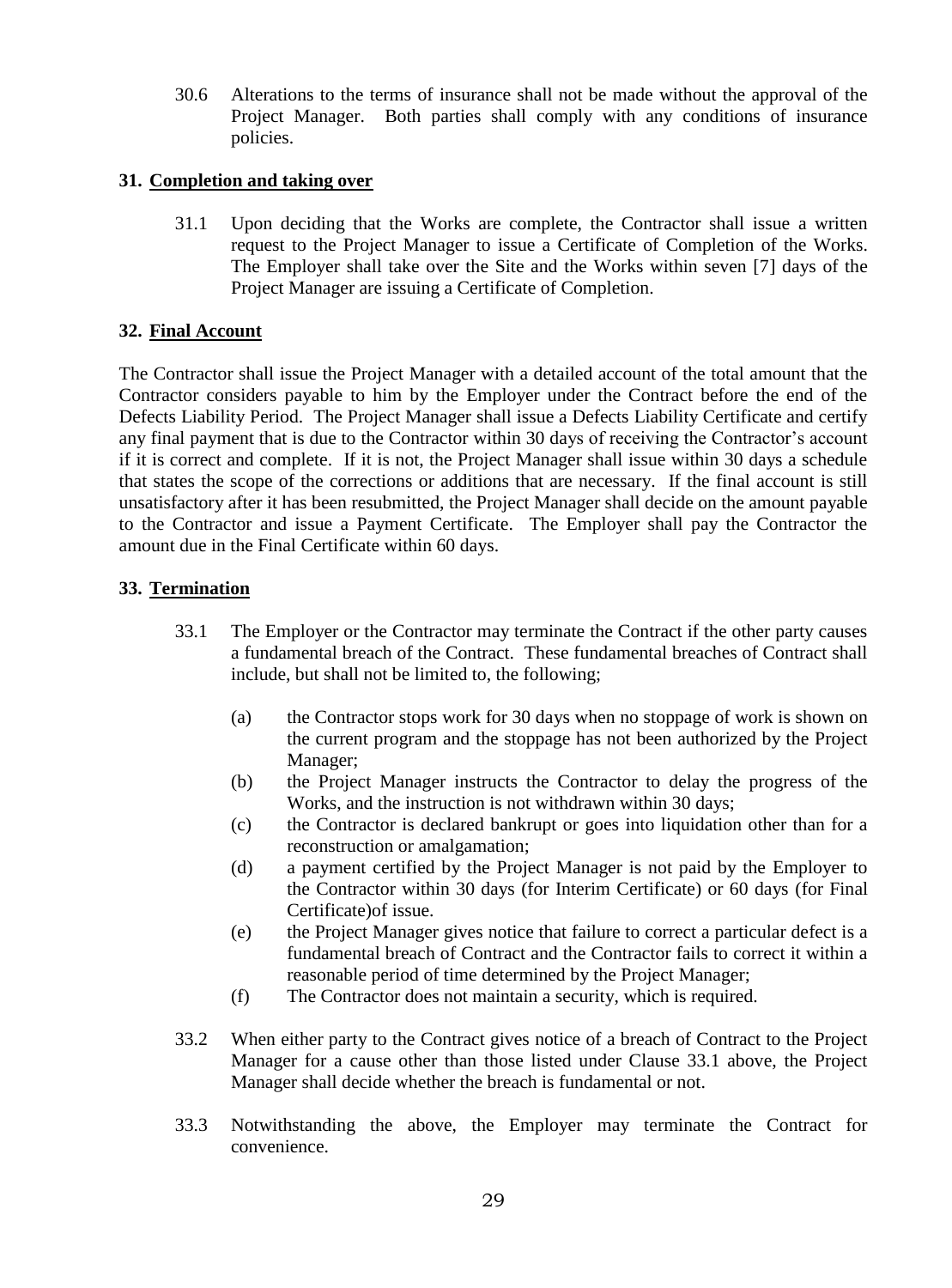33.4 If the Contract is terminated, the Contractor shall stop work immediately, make the Site safe and secure, and leave the Site as soon as reasonably possible. The Project Manager shall immediately thereafter arrange for a meeting for the purpose of taking record of the Works executed and materials, goods, equipment and temporary buildings on Site.

#### <span id="page-29-0"></span>**34. Payment Upon Termination**

- 34.1 If the Contract is terminated because of a fundamental breach of Contract by the Contractor, the Project Manager shall issue a certificate for the value of the Work done and materials ordered and delivered to Site up to the date of the issue of the certificate. Additional liquidated damages shall not apply. If the total amount due to the Employer exceeds any payment due to the Contractor, the difference shall be a debt payable by the Contractor.
- 34.2 If the Contract is terminated for the Employer's convenience or because of a fundamental breach of Contract by the Employer, the Project Manager shall issue a certificate for the value of the Work done, materials ordered, the reasonable cost of removal of equipment, repatriation of the Contractor's personnel employed solely on the Works, and the Contractor's costs of protecting and securing the Works.
- 34.3 The Employer may employ and pay other persons to carry out and complete the Works and to rectify any defects and may enter upon the Works and use all materials on the Site, plant, equipment and temporary works.
- 34.4 The Contractor shall, during the execution or after the completion of the Works under this clause remove from the Site as and when required, within such reasonable time as the Project Manager may in writing specify, any temporary buildings, plant, machinery, appliances, goods or materials belonging to or hired by him, and in default the Employer may (without being responsible for any loss or damage) remove and sell any such property of the Contractor, holding the proceeds less all costs incurred to the credit of the Contractor.

Until after completion of the Works under this clause the Employer shall not be bound by any other provision of this Contract to make any payment to the Contractor, but upon such completion as aforesaid and the verification within a reasonable time of the accounts therefore the Project Manager shall certify the amount of expenses properly incurred by the Employer and, if such amount added to the money paid to the Contractor before such determination exceeds the total amount which would have been payable on due completion in accordance with this Contract the difference shall be a debt payable to the Employer by the Contractor; and if the said amount added to the said money be less than the said total amount, the difference shall be a debt payable by the Employer to the Contractor.

#### <span id="page-29-1"></span>**35. Release from Performance**

If the Contract is frustrated by the outbreak of war or by any other event entirely outside the control of either the Employer or the Contractor, the Project Manager shall certify that the Contract has been frustrated. The Contractor shall make the Site safe and stop Work as quickly as possible after receiving this certificate and shall be paid for all Work carried out before receiving it.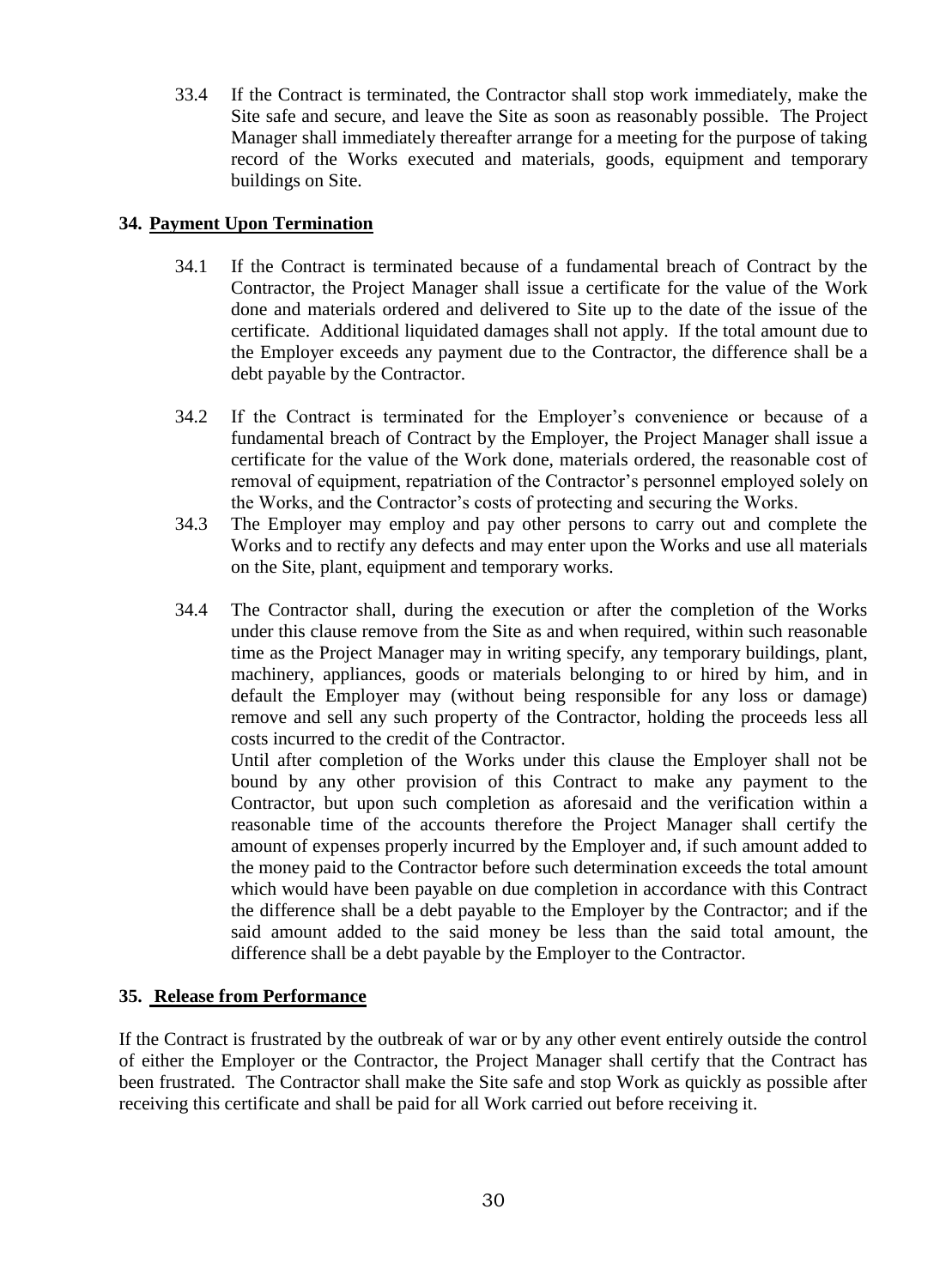#### <span id="page-30-0"></span>**36. Corrupt gifts and payments of commission**

The Contractor shall not;

(a) Offer or give or agree to give to any person in the service of the Employer any gift or consideration of any kind as an inducement or reward for doing or forbearing to do or for having done or forborne to do any act in relation to the obtaining or execution of this or any other Contract for the Employer or for showing or forbearing to show favor

or disfavor to any person in relation to this or any other contract for the Employer.

(b) Enter into this or any other contract with the Employer in connection with which commission has been paid or agreed to be paid by him or on his behalf or to his knowledge, unless before the Contract is made particulars of any such commission and of the terms and conditions of any agreement for the payment thereof have been disclosed in writing to the Employer. Any breach of this Condition by the Contractor or by anyone employed by him or acting on his behalf (whether with or without the knowledge of the Contractor) shall be an offence under the provisions of the Public Procurement Regulations issued under The Exchequer and Audit Act Cap 412 of the Laws of Kenya.

#### <span id="page-30-1"></span>**37. Settlement Of Disputes**

- 37.1 In case any dispute or difference shall arise between the Employer or the Project Manager on his behalf and the Contractor, either during the progress or after the completion or termination of the Works, such dispute shall be notified in writing by either party to the other with a request to submit it to arbitration and to concur in the appointment of an Arbitrator within thirty days of the notice. The dispute shall be referred to the arbitration and final decision of a person to be agreed between the parties. Failing agreement to concur in the appointment of an Arbitrator, the Arbitrator shall be appointed by the Chairman or Vice Chairman of any of the following professional institutions;
	- (i) Architectural Association of Kenya
	- (ii) Institute of Quantity Surveyors of Kenya
	- (iii) Association of Consulting Engineers of Kenya
	- (iv) Chartered Institute of Arbitrators (Kenya Branch)
	- (v) Institution of Engineers of Kenya

On the request of the applying party. The institution written to first by the aggrieved party shall take precedence over all other institutions.

- 37.2 The arbitration may be on the construction of this Contract or on any matter or thing of whatsoever nature arising thereunder or in connection therewith, including any matter or thing left by this Contract to the discretion of the Project Manager, or the withholding by the Project Manager of any certificate to which the Contractor may claim to be entitled to or the measurement and valuation referred to in clause 23.0 of these conditions, or the rights and liabilities of the parties subsequent to the termination of Contract.
- 37.3 Provided that no arbitration proceedings shall be commenced on any dispute or difference where notice of a dispute or difference has not been given by the applying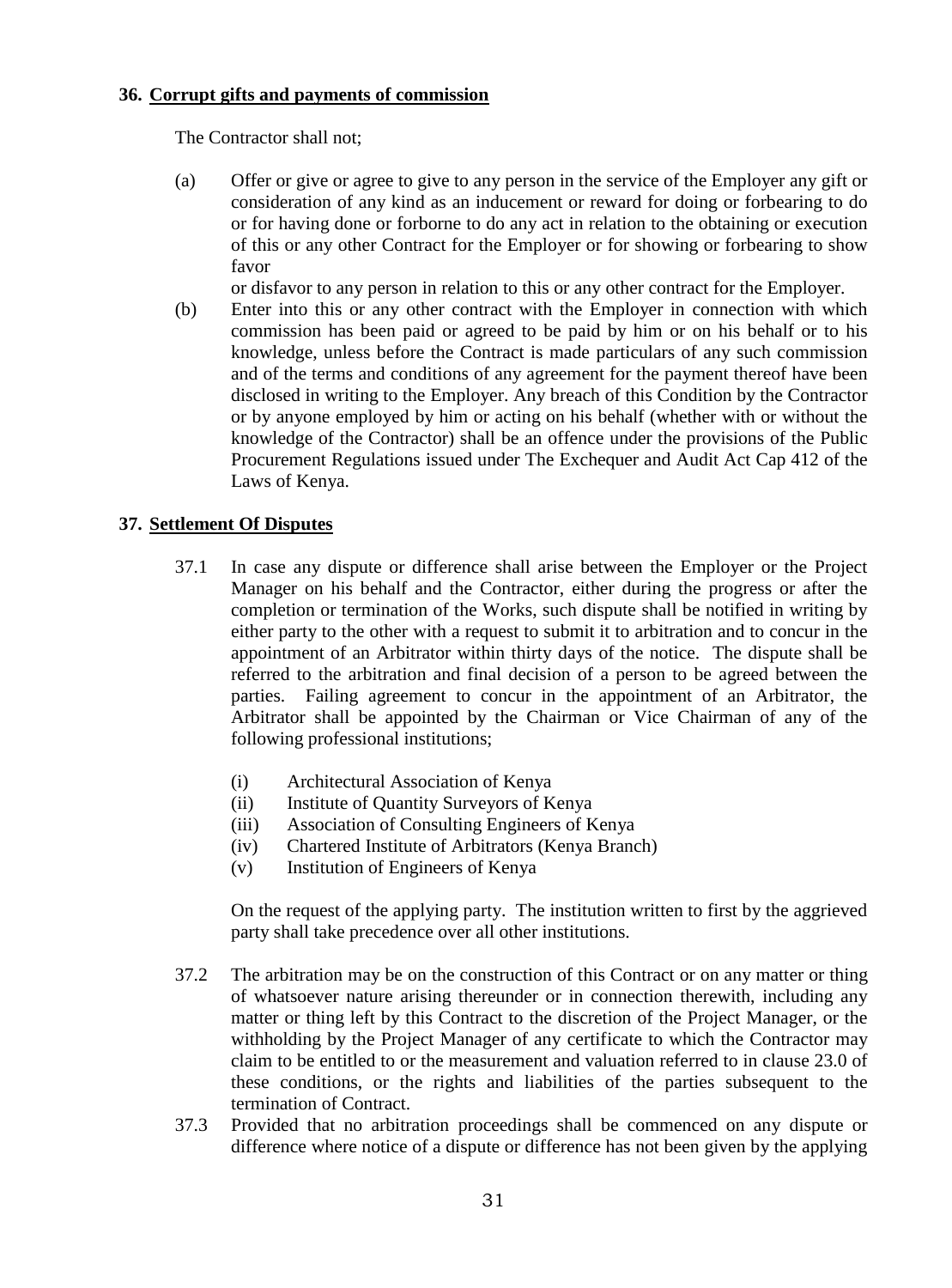party within ninety days of the occurrence or discovery of the matter or issue giving rise to the dispute.

- 37.4 Notwithstanding the issue of a notice as stated above, the arbitration of such a dispute or difference shall not commence unless an attempt has in the first instance been made by the parties to settle such dispute or difference amicably with or without the assistance of third parties. Proof of such attempt shall be required.
- 37.5 Notwithstanding anything stated herein the following matters may be referred to arbitration before the practical completion of the Works or abandonment of the Works or termination of the Contract by either party:
	- 37.5.1 The appointment of a replacement Project Manager upon the said person ceasing to act.
	- 37.5.2 Whether or not the issue of an instruction by the Project Manager is empowered by these Conditions.
	- 37.5.3 Whether or not a certificate has been improperly withheld or is not in accordance with these Conditions.
	- 37.5.4 Any dispute or difference arising in respect of war risks or war damage.
- 37.6 All other matters shall only be referred to arbitration after the completion or alleged completion of the Works or termination or alleged termination of the Contract, unless the Employer and the Contractor agree otherwise in writing.
- 37.7 The Arbitrator shall, without prejudice to the generality of his powers, have powers to direct such measurements, computations, tests or valuations as may in his opinion be desirable in order to determine the rights of the parties and assess and award any sums which ought to have been the subject of or included in any certificate.
- 37.8 The Arbitrator shall, without prejudice to the generality of his powers, have powers to open up, review and revise any certificate, opinion, decision, requirement or notice and to determine all matters in dispute which shall be submitted to him in the same manner as if no such certificate, opinion, decision requirement or notice had been given.
- 37.9 The award of such Arbitrator shall be final and binding upon the parties.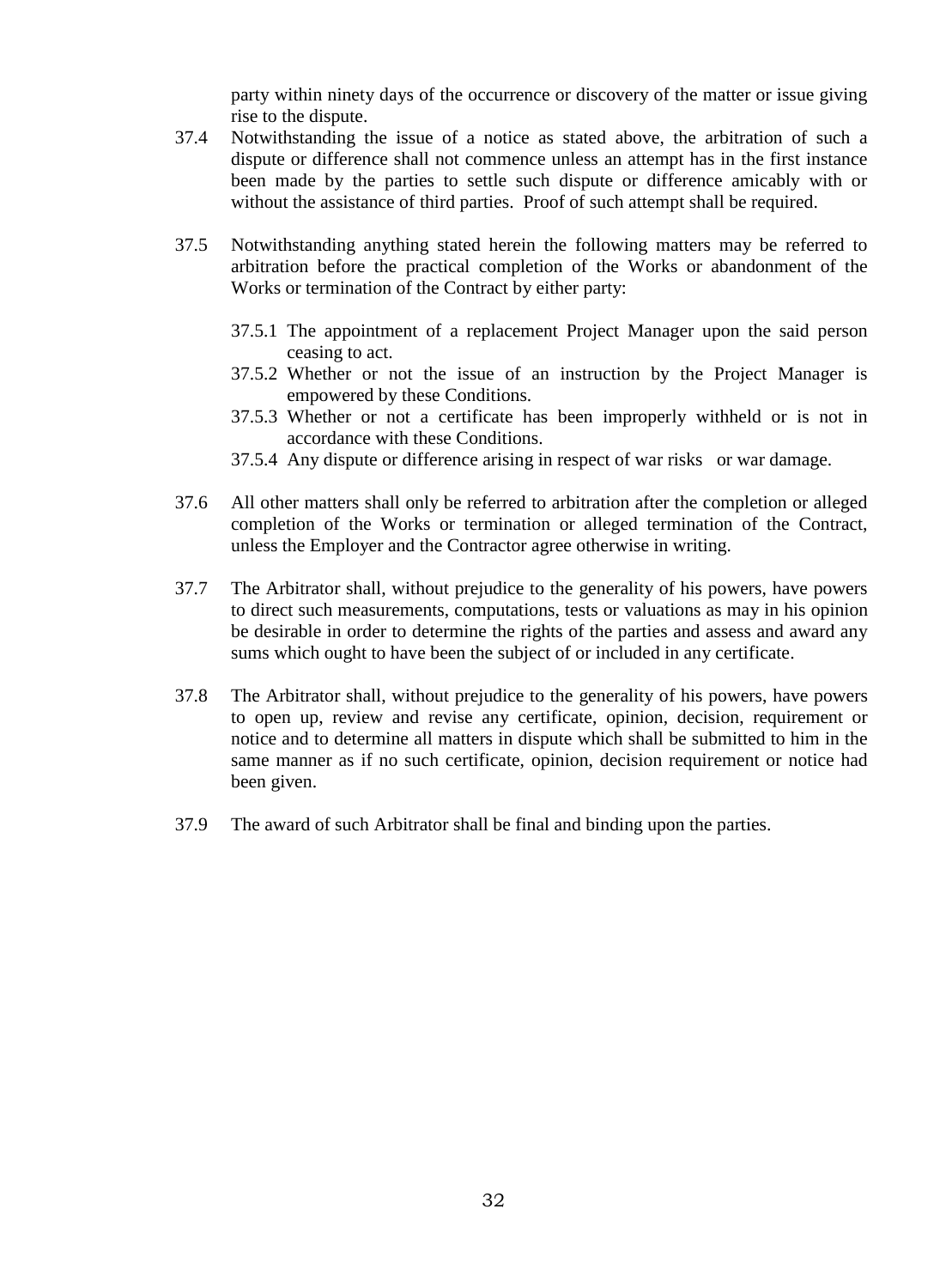# **38. EVALUATION CRITERIA**

Tender Evaluation Template (Requirements and Scoring)

# **1. Stage 1 – Qualification Requirements**

Note: Attach copies relevant documents e.g. certificates, licences, etc.

| <b>Sub-Factor</b> | Requirement                             | <b>Bidder</b> |             |                      |       | <b>Documentati</b> | <b>Provided</b> |
|-------------------|-----------------------------------------|---------------|-------------|----------------------|-------|--------------------|-----------------|
|                   |                                         | <b>Single</b> |             | <b>Joint Venture</b> |       | on Required        | (Yes/No)        |
|                   |                                         | <b>Entity</b> | <b>All</b>  | Each                 | At    |                    |                 |
|                   |                                         |               | partne      | partner              | least |                    |                 |
|                   |                                         |               | rs          |                      | one   |                    |                 |
|                   |                                         |               | combi       |                      | partn |                    |                 |
|                   |                                         |               | ned         |                      | er    |                    |                 |
|                   | 1.1. Statutory and General Requirements |               |             |                      |       |                    |                 |
| 1.1.1. Registr    | Bidder Must be a                        | <b>Must</b>   | N/A         | <b>Must</b>          | N/A   | Certificate of     |                 |
| ation as          | legally constituted                     | meet          |             | meet                 |       | Incorporation      |                 |
| Company           | firm according to                       | requirem      |             | require              |       |                    |                 |
|                   | the laws of Kenya                       | ent           |             | ment                 |       |                    |                 |
| 1.1.2. Tax        | Bidder MUST be                          | <b>Must</b>   | N/A         | <b>Must</b>          | N/A   | <b>Current Tax</b> |                 |
| Compliance        | Tax Registered and                      | meet          |             | meet                 |       | Compliance         |                 |
|                   | be Tax Compliant                        | requirem      |             | require              |       | Certificate        |                 |
|                   |                                         | ent           |             | ment                 |       |                    |                 |
| 1.1.3. Physica    | Must have a                             | <b>Must</b>   | N/A         | <b>Must</b>          | N/A   | Single             |                 |
| 1 address         | physical office and                     | meet          |             | meet                 |       | <b>Business</b>    |                 |
|                   | works yard                              | requirem      |             | require              |       | Permit, utility    |                 |
|                   |                                         | ent           |             | ment                 |       | bills, lease       |                 |
|                   |                                         |               |             |                      |       | agreement etc      |                 |
| 1.1.4. Registr    | At least category                       | <b>Must</b>   | N/A         | <b>Must</b>          | N/A   | NCA                |                 |
| ation by          | <b>NCA5</b> and above                   | meet          |             | meet                 |       | Certificate of     |                 |
| National          | for building and                        | requirem      |             | require              |       | Registration       |                 |
| Construction      | civil works                             | ent           |             | ment                 |       |                    |                 |
| Authority         | contractors                             |               |             |                      |       |                    |                 |
| 1.1.5. Bid        | The Bidder shall                        | <b>Must</b>   | <b>Must</b> | N/A                  | N/A   | In original,       |                 |
| Security          | furnish as part of its                  | meet          | meet        |                      |       | unconditional      |                 |
|                   | bid, a bid security of                  | requirem      | require     |                      |       | bank               |                 |
|                   | 1% of bid sum from                      | ent           | ment        |                      |       | guarantee or       |                 |
|                   | a reputable                             |               |             |                      |       | banker's           |                 |
|                   | commercial bank                         |               |             |                      |       | cheque and in      |                 |
|                   |                                         |               |             |                      |       | the amount         |                 |
|                   |                                         |               |             |                      |       | and currency       |                 |
|                   |                                         |               |             |                      |       | specified          |                 |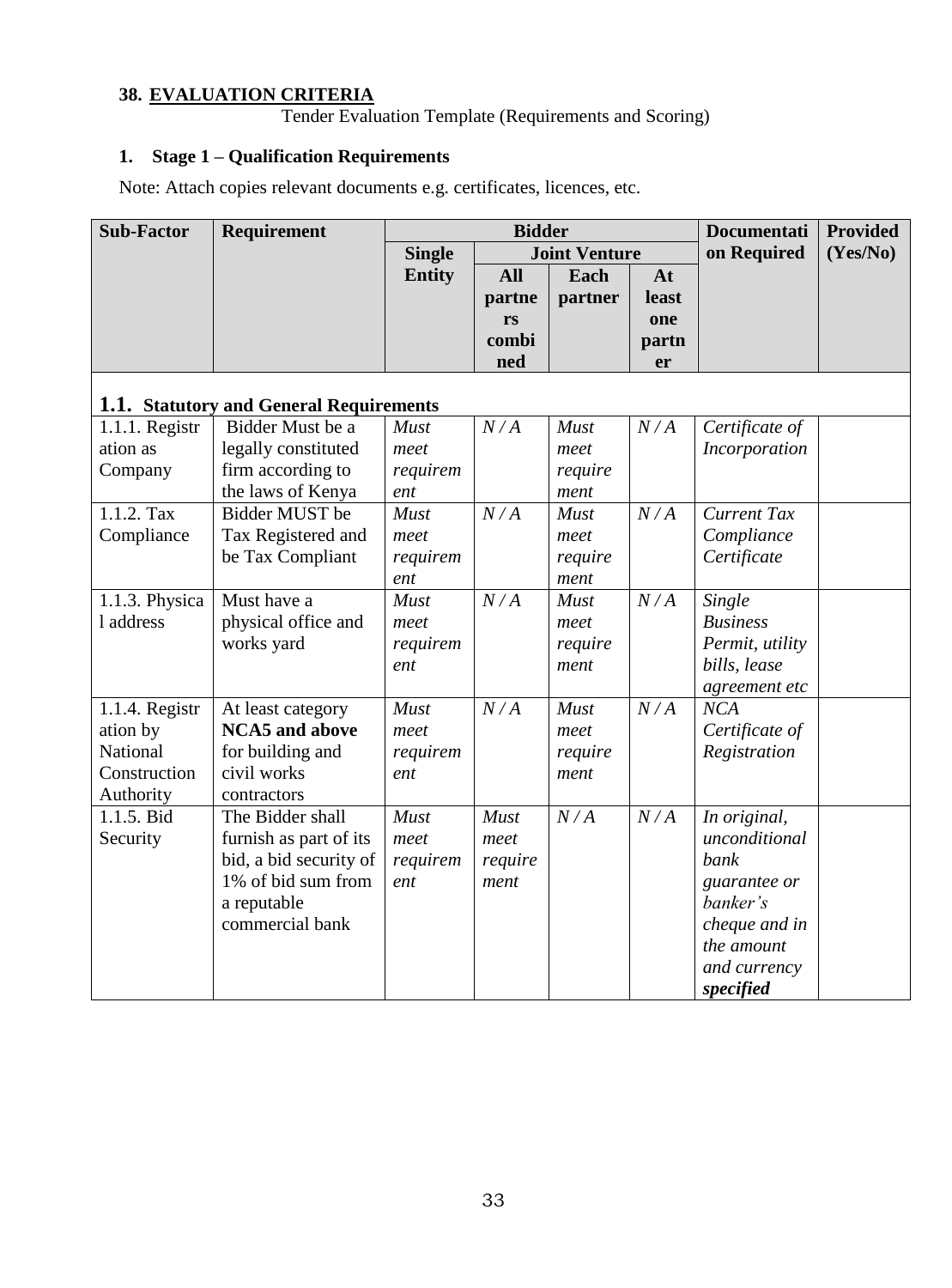| <b>Sub-Factor</b>    | Requirement                               |                 | <b>Bidder</b> |                      |       | <b>Documentati</b> | <b>Provided</b> |
|----------------------|-------------------------------------------|-----------------|---------------|----------------------|-------|--------------------|-----------------|
|                      |                                           | <b>Single</b>   |               | <b>Joint Venture</b> |       | on Required        | (Yes/No)        |
|                      |                                           | <b>Entity</b>   | <b>All</b>    | Each                 | At    |                    |                 |
|                      |                                           |                 | partne        | partner              | least |                    |                 |
|                      |                                           |                 | rs            |                      | one   |                    |                 |
|                      |                                           |                 | combi         |                      | partn |                    |                 |
|                      |                                           |                 | ned           |                      | er    |                    |                 |
| 1.1.6. Sanctit       | Having the                                | <b>Must</b>     | <b>Must</b>   | N/A                  | N/A   | <b>Bid</b>         |                 |
| y of the bid         | document intact,                          | meet            | meet          |                      |       | Document           |                 |
| document             | legible and well                          | requirem        | require       |                      |       |                    |                 |
|                      | bound (not                                | ent             | ment          |                      |       |                    |                 |
|                      | tempered with in                          |                 |               |                      |       |                    |                 |
|                      | any way and signed                        |                 |               |                      |       |                    |                 |
|                      | by the authorized                         |                 |               |                      |       |                    |                 |
|                      | person (well                              |                 |               |                      |       |                    |                 |
|                      | serialized)                               |                 |               |                      |       |                    |                 |
|                      | 1.2. Bidding Forms and Other Requirements |                 |               |                      |       |                    |                 |
| 1.2.1. Bid           | The Letter of Bid.                        | <b>Must</b>     | <b>Must</b>   | N/A                  | N/A   | Letter of          |                 |
| Submission           | shall be prepared in                      | meet            | meet          |                      |       | Submission         |                 |
| Sheet                | conformity with the                       | requirem        | require       |                      |       |                    |                 |
|                      | form furnished in                         | ent             | ment          |                      |       |                    |                 |
|                      | <b>Section VIII</b>                       |                 |               |                      |       |                    |                 |
|                      | (Bidding Forms),                          |                 |               |                      |       |                    |                 |
|                      | and signed by the                         |                 |               |                      |       |                    |                 |
|                      | authorized person                         |                 |               |                      |       |                    |                 |
|                      | only                                      |                 |               |                      |       |                    |                 |
| 1.2.2. Power         | Written                                   | Must            | Existin       | Must                 | N/A   | Letter of          |                 |
| of Attorney          | confirmation                              | meet            | g or          | meet                 |       | Authority          |                 |
|                      | authorizing the                           | requirem        | intende       | require              |       |                    |                 |
|                      | signatory of the Bid                      | ent             | dJV           | ment                 |       |                    |                 |
|                      | to commit the                             |                 | must          |                      |       |                    |                 |
|                      | Bidder.                                   |                 | meet          |                      |       |                    |                 |
|                      |                                           |                 | require       |                      |       |                    |                 |
|                      |                                           |                 | ment          |                      |       |                    |                 |
| 1.2.3. Environ       | Written<br>commitment of the              | <b>Must</b>     | Existin       | <b>Must</b>          | N/A   | Letter of          |                 |
| mental and<br>Social | Bidder.                                   | meet            | $g\,$ JV      | meet                 |       | Commitment         |                 |
| Commitment           |                                           | requirem<br>ent | must<br>meet  | require<br>ment      |       |                    |                 |
|                      |                                           |                 | require       |                      |       |                    |                 |
|                      |                                           |                 | ment          |                      |       |                    |                 |
| 1.2.4. Stateme       | The Bidder shall                          | <b>Must</b>     | <b>Must</b>   | Must                 | N/A   | Well written       |                 |
| nt of Work           | provide a statement                       | meet            | meet          | meet                 |       | and detailed       |                 |
| Methods              | of work methods, in                       | requirem        | require       | require              |       | chapter in the     |                 |
|                      | sufficient detail to                      | ent             | ment          | ment                 |       | bid                |                 |
|                      | demonstrate the                           |                 |               |                      |       | explaining         |                 |
|                      | adequacy of the                           |                 |               |                      |       | work method.       |                 |
|                      | Bidders' proposal to                      |                 |               |                      |       |                    |                 |
|                      | meet the work                             |                 |               |                      |       |                    |                 |
|                      | requirements.                             |                 |               |                      |       |                    |                 |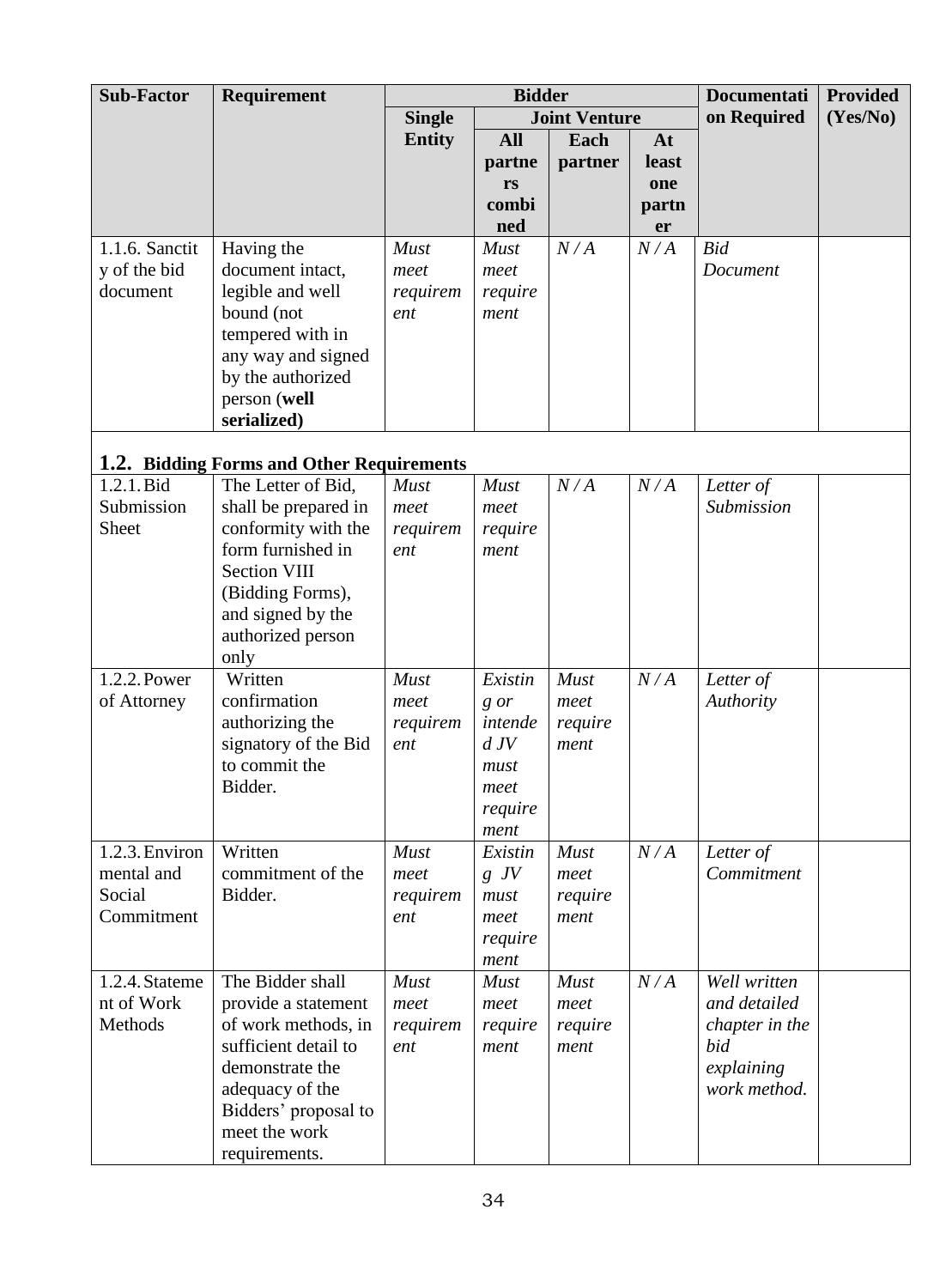| <b>Sub-Factor</b> | Requirement          | <b>Bidder</b> |            |                      |       | <b>Documentati</b>  | <b>Provided</b> |
|-------------------|----------------------|---------------|------------|----------------------|-------|---------------------|-----------------|
|                   |                      | <b>Single</b> |            | <b>Joint Venture</b> |       | on Required         | (Yes/No)        |
|                   |                      | <b>Entity</b> | <b>All</b> | Each                 | At    |                     |                 |
|                   |                      |               | partne     | partner              | least |                     |                 |
|                   |                      |               | rs         |                      | one   |                     |                 |
|                   |                      |               | combi      |                      | partn |                     |                 |
|                   |                      |               | ned        |                      | er    |                     |                 |
| 1.2.5. Constru    | The Bidder shall     | Must          | Existin    | <b>Must</b>          | N/A   | A logical           |                 |
| ction             | provide a            | meet          | $g$ JV     | meet                 |       | programme           |                 |
| Schedule /        | Construction         | requirem      | must       | require              |       | of activities       |                 |
| Works             | Schedule / Works     | ent           | meet       | ment                 |       | on Critical         |                 |
| Program           | Program in           |               | require    |                      |       | Path in Ms          |                 |
|                   | sufficient detail to |               | ment       |                      |       | Project.            |                 |
|                   | demonstrate the      |               |            |                      |       |                     |                 |
|                   | adequacy of the      |               |            |                      |       |                     |                 |
|                   | Bidders' proposal to |               |            |                      |       |                     |                 |
|                   | meet the completion  |               |            |                      |       |                     |                 |
|                   | time                 |               |            |                      |       |                     |                 |
| 1.2.6. Bidder     | The bidder is        | <b>Must</b>   | N/A        | Must                 | N/A   | <b>Section VIII</b> |                 |
| Information       | required to provide  | meet          |            | meet                 |       | Form 5              |                 |
|                   | all details in the   | requirem      |            | require              |       |                     |                 |
|                   | format specified.    | ent           |            | ment                 |       |                     |                 |
| $1.2.7$ . Joint   | Bids submitted by a  | N/A           | Must       | Must                 | N/A   | Joint Venture       |                 |
| Venture           | JV shall include a   |               | meet       | meet                 |       | Agreement           |                 |
| Documents         | copy of the Joint    |               | require    | require              |       | and Form 5          |                 |
|                   | Venture Agreement    |               | ment       | ment                 |       | in Section          |                 |
|                   | entered into by all  |               |            |                      |       | <b>VIII</b>         |                 |
|                   | partners             |               |            |                      |       |                     |                 |
| 1.3. Eligibility  |                      |               |            |                      |       |                     |                 |
| 1.3.1. Conflict   | No-conflicts of      | <b>Must</b>   | Existin    | <b>Must</b>          | N/A   | Letter of Bid       |                 |
| of Interest       | interests            | meet          | g or       | meet                 |       |                     |                 |
|                   |                      | requirem      | intende    | require              |       |                     |                 |
|                   |                      | ent           | dJV        | ment                 |       |                     |                 |
|                   |                      |               | must       |                      |       |                     |                 |
|                   |                      |               | meet       |                      |       |                     |                 |
|                   |                      |               | require    |                      |       |                     |                 |
|                   |                      |               | ment       |                      |       |                     |                 |
|                   |                      |               |            |                      |       |                     |                 |

| $1.3.$ Engibility |                 |                         |                                                           |                         |     |                    |  |
|-------------------|-----------------|-------------------------|-----------------------------------------------------------|-------------------------|-----|--------------------|--|
| 1.3.1. Conflict   | No-conflicts of | <b>Must</b>             | Existin                                                   | <b>Must</b>             | N/A | Letter of Bid      |  |
| of Interest       | interests       | meet<br>requirem<br>ent | g or<br>intende<br>dJV<br>must<br>meet<br>require<br>ment | meet<br>require<br>ment |     |                    |  |
| $1.3.2$ . Govern  | Compliance with | <b>Must</b>             | <b>Must</b>                                               | <b>Must</b>             | N/A | <b>Attachments</b> |  |
| ment Owned        | the laid down   | meet                    | meet                                                      | meet                    |     | and Letter of      |  |
| Entity            | conditions      | requirem                | require                                                   | require                 |     | Bid                |  |
|                   |                 | ent                     | ment                                                      | ment                    |     |                    |  |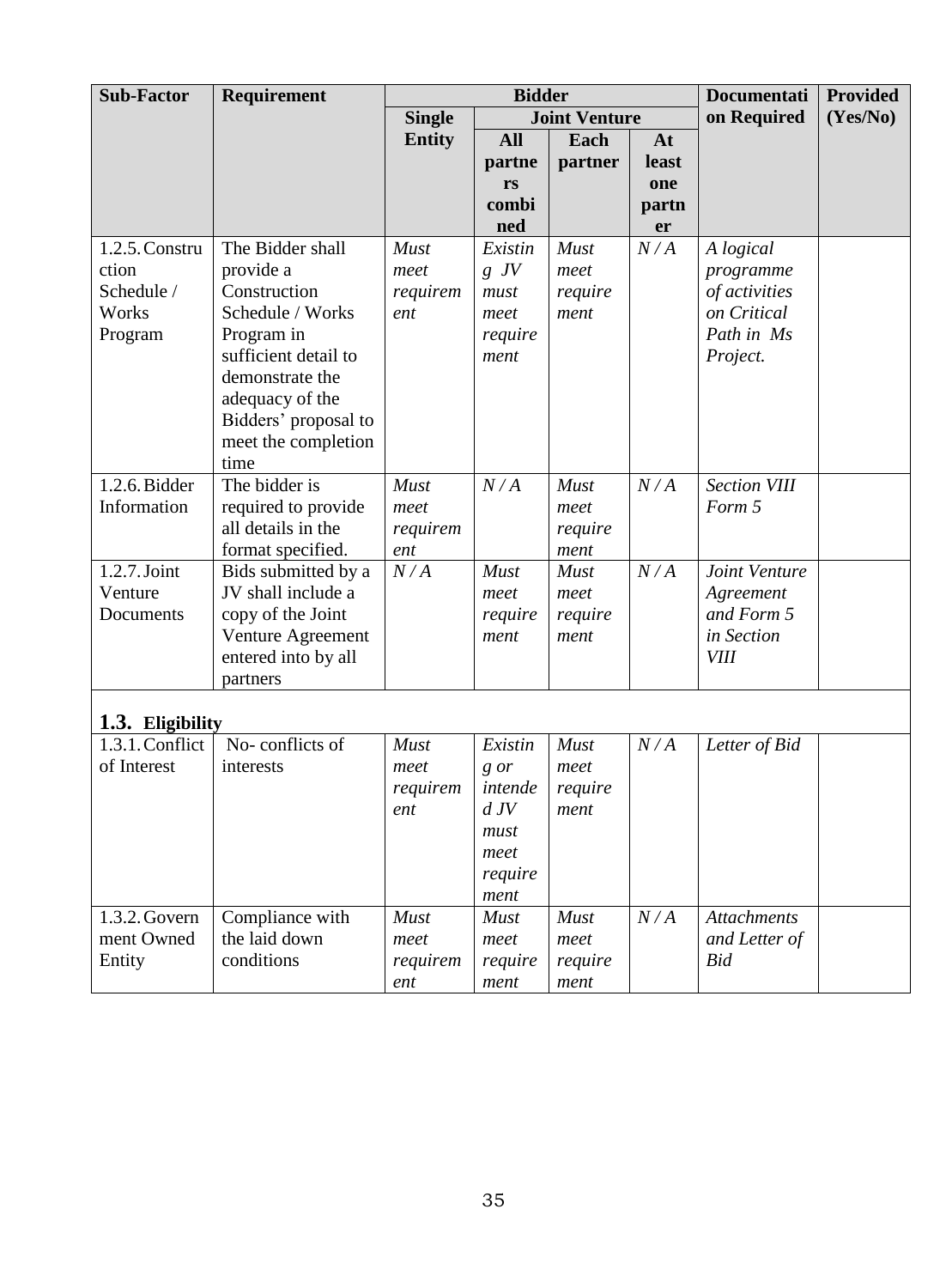| <b>Sub-Factor</b>                                                                                                                                      | Requirement                                                                                                                                                                                                                                                                                                                                                                                                                                                       |                                                                                                                            | <b>Bidder</b>                                          |                                                                                                                   |                                   | <b>Documentati</b>            | <b>Provided</b> |
|--------------------------------------------------------------------------------------------------------------------------------------------------------|-------------------------------------------------------------------------------------------------------------------------------------------------------------------------------------------------------------------------------------------------------------------------------------------------------------------------------------------------------------------------------------------------------------------------------------------------------------------|----------------------------------------------------------------------------------------------------------------------------|--------------------------------------------------------|-------------------------------------------------------------------------------------------------------------------|-----------------------------------|-------------------------------|-----------------|
|                                                                                                                                                        |                                                                                                                                                                                                                                                                                                                                                                                                                                                                   | <b>Single</b>                                                                                                              |                                                        | <b>Joint Venture</b>                                                                                              |                                   | on Required                   | (Yes/No)        |
|                                                                                                                                                        |                                                                                                                                                                                                                                                                                                                                                                                                                                                                   | <b>Entity</b>                                                                                                              | <b>All</b><br>partne<br>rs<br>combi<br>ned             | Each<br>partner                                                                                                   | At<br>least<br>one<br>partn<br>er |                               |                 |
| 1.3.3. Ineligib<br>ility based on<br>sanctions<br>from France,<br>the EU or the<br>United<br><b>Nations</b><br>regarding<br>fight against<br>terrorism | Not listed as<br>sanctioned person or<br>entity by either<br>Kenya, France, the<br>EU or the United<br><b>Nations</b>                                                                                                                                                                                                                                                                                                                                             | Must<br>meet<br>requirem<br>ent                                                                                            | Existin<br>$g\,$ JV<br>must<br>meet<br>require<br>ment | Must<br>meet<br>require<br>ment                                                                                   | N/A                               | Letter of Bid                 |                 |
|                                                                                                                                                        | 1.4. Historical Contract Non-Performance                                                                                                                                                                                                                                                                                                                                                                                                                          |                                                                                                                            |                                                        |                                                                                                                   |                                   |                               |                 |
| 1.4.1. History<br>of non-<br>performing<br>contracts                                                                                                   | Non-performance of<br>a contract did not<br>occur within the last<br>5 years prior to the<br>deadline for<br>application<br>submission, based<br>on all information<br>on fully settled<br>disputes or<br>litigation. A fully<br>settled dispute or<br>litigation is one that<br>has been resolved in<br>accordance with the<br><b>Dispute Resolution</b><br>Mechanism under<br>the respective<br>contract, and where<br>all appeal instances<br>available to the | <b>Must</b><br>meet<br>requirem<br>ent by<br><i>itself or</i><br>as<br>partner<br>to past or<br>existing<br>J <sub>V</sub> | N/A                                                    | <b>Must</b><br>meet<br>require<br>ment by<br><i>itself or</i><br>as<br>partner<br>to past<br>or<br>existing<br>JV | N/A                               | <b>Section VIII</b><br>Form 6 |                 |

bidder have been

exhausted.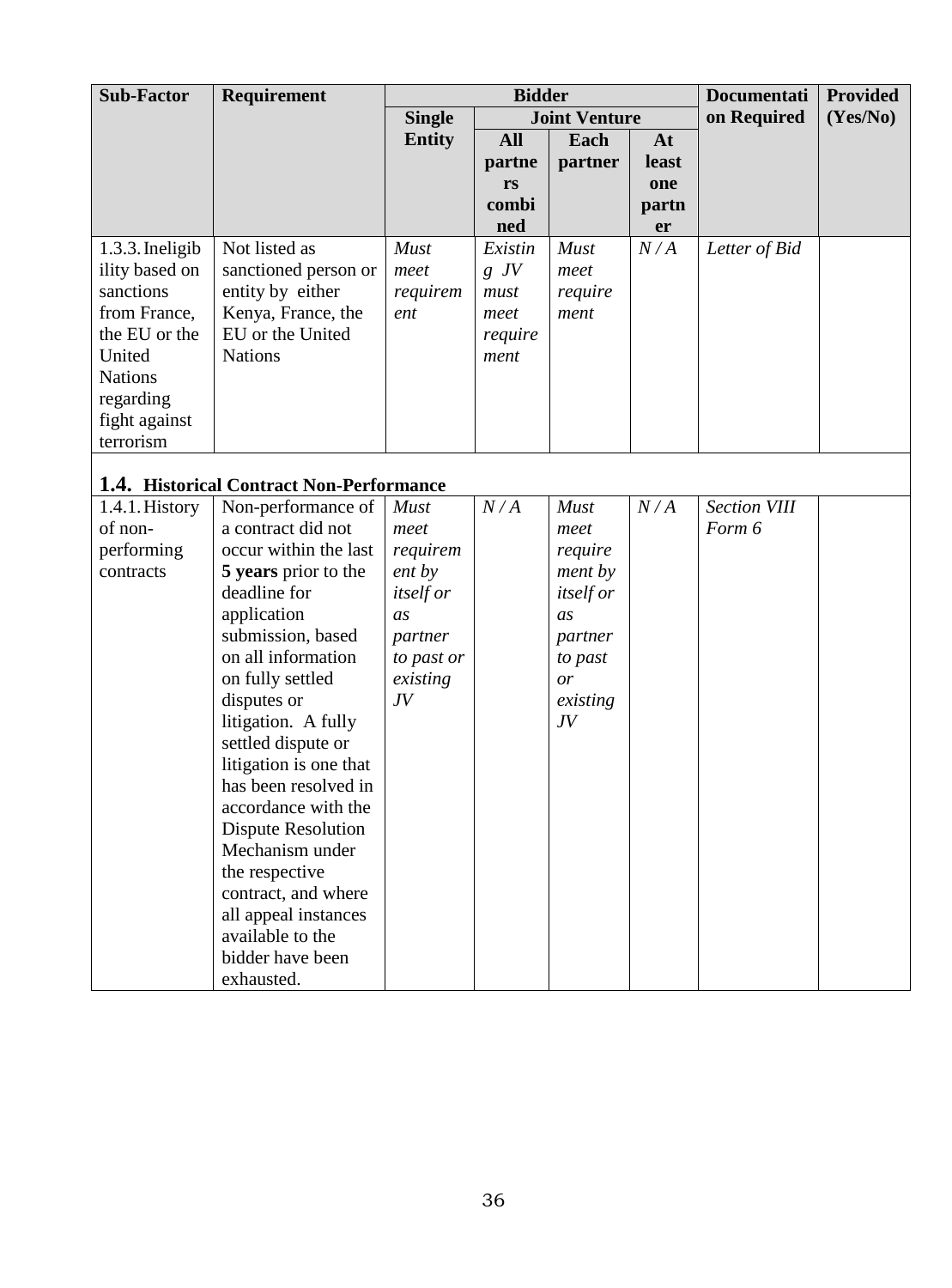| <b>Sub-Factor</b>        | <b>Requirement</b>                 |                  | <b>Bidder</b> |                      |                  | <b>Documentati</b> | <b>Provided</b> |
|--------------------------|------------------------------------|------------------|---------------|----------------------|------------------|--------------------|-----------------|
|                          |                                    | <b>Single</b>    |               | <b>Joint Venture</b> |                  | on Required        | (Yes/No)        |
|                          |                                    | <b>Entity</b>    | <b>All</b>    | Each                 | At               |                    |                 |
|                          |                                    |                  | partne        | partner              | least            |                    |                 |
|                          |                                    |                  | rs            |                      | one              |                    |                 |
|                          |                                    |                  | combi         |                      | partn            |                    |                 |
|                          |                                    |                  | ned           |                      | er               |                    |                 |
| 1.4.2. Pending           | All pending                        | <b>Must</b>      | N/A           | <b>Must</b>          | N/A              | <b>Attachments</b> |                 |
| Litigation               | litigation shall in                | meet             |               | meet                 |                  | of signed          |                 |
|                          | total not represent                | requirem         |               | require              |                  | affidavit.         |                 |
|                          | more than Thirty                   | ent by           |               | ment by              |                  |                    |                 |
|                          | percent $(30\%)$ of                | <i>itself or</i> |               | <i>itself or</i>     |                  |                    |                 |
|                          | the Bidder's net                   | $\overline{a}$ s |               | $\overline{a}$ s     |                  |                    |                 |
|                          | worth and shall be                 | partner          |               | partner              |                  |                    |                 |
|                          | treated as resolved                | to past or       |               | to past              |                  |                    |                 |
|                          | against the Bidder.                | existing         |               | or                   |                  |                    |                 |
|                          |                                    | J <sub>V</sub>   |               | existing             |                  |                    |                 |
|                          |                                    |                  |               | J V                  |                  |                    |                 |
| 1.5. Financial Situation |                                    |                  |               |                      |                  |                    |                 |
| 1.5.1. Historic          | Submission of                      | <b>Must</b>      | N/A           | <b>Must</b>          | N/A              | <b>Attachments</b> |                 |
| al Financial             | audited reports, for               | meet             |               | meet                 |                  | of audited         |                 |
| Performance              | at least the last $[3]$            | requirem         |               | require              |                  | financial          |                 |
|                          | current financial                  | ent              |               | ment                 |                  | reports for        |                 |
|                          | years to demonstrate               |                  |               |                      |                  | the three $(3)$    |                 |
|                          | the current                        |                  |               |                      |                  | year period        |                 |
|                          | soundness of the                   |                  |               |                      |                  | certified          |                 |
|                          | bidders financial                  |                  |               |                      |                  | CPA(K)             |                 |
|                          | position and its                   |                  |               |                      |                  |                    |                 |
|                          | prospective long                   |                  |               |                      |                  |                    |                 |
|                          | term profitability.                |                  |               |                      |                  |                    |                 |
| 1.5.2. Averag            | Minimum average                    | <b>Must</b>      | <b>Must</b>   | Must                 | <b>Must</b>      | <b>Attachments</b> |                 |
| e Annual                 | annual turnover of                 | meet             | meet          | meet                 | meet             | of audited         |                 |
| Turnover                 | <b>Kenya Shilling</b>              | requirem         | require       | <b>Fifty</b>         | Fifty            | financial          |                 |
|                          | <b>Fifty Million (KES</b>          | ent              | ment          | percent              | percen           | reports for at     |                 |
|                          | 50,000,000)                        |                  |               | (50%)                | $\boldsymbol{t}$ | least the last     |                 |
|                          | calculated as total                |                  |               | of the               | (50%)            | $[3]$ current      |                 |
|                          | certified payments<br>received for |                  |               | require<br>ment      | of the           | financial          |                 |
|                          | contracts in progress              |                  |               |                      | requir<br>ement  | years.             |                 |
|                          | or completed,                      |                  |               |                      |                  |                    |                 |
|                          | within the last three              |                  |               |                      |                  |                    |                 |
|                          | $(3)$ years                        |                  |               |                      |                  |                    |                 |
| 1.5.3. Financi           | Demonstrate access                 | <b>Must</b>      | <b>Must</b>   | <b>Must</b>          | <b>Must</b>      | <b>Attachments</b> |                 |
| al Resources             | to, or availability of,            | meet             | meet          | meet                 | meet             | of proof of        |                 |
|                          | financial resources                | requirem         | require       | <b>Fifty</b>         | <b>Fifty</b>     | availability       |                 |
|                          | such as liquid                     | ent              | ment          | percent              | percen           | of the             |                 |
|                          | assets,                            |                  |               | (50%)                | $\boldsymbol{t}$ | resources          |                 |
|                          | unencumbered real                  |                  |               | of the               | (50%)            |                    |                 |
|                          | assets, lines of                   |                  |               | require              | of the           |                    |                 |
|                          | credit, and other                  |                  |               | ment                 | requir           |                    |                 |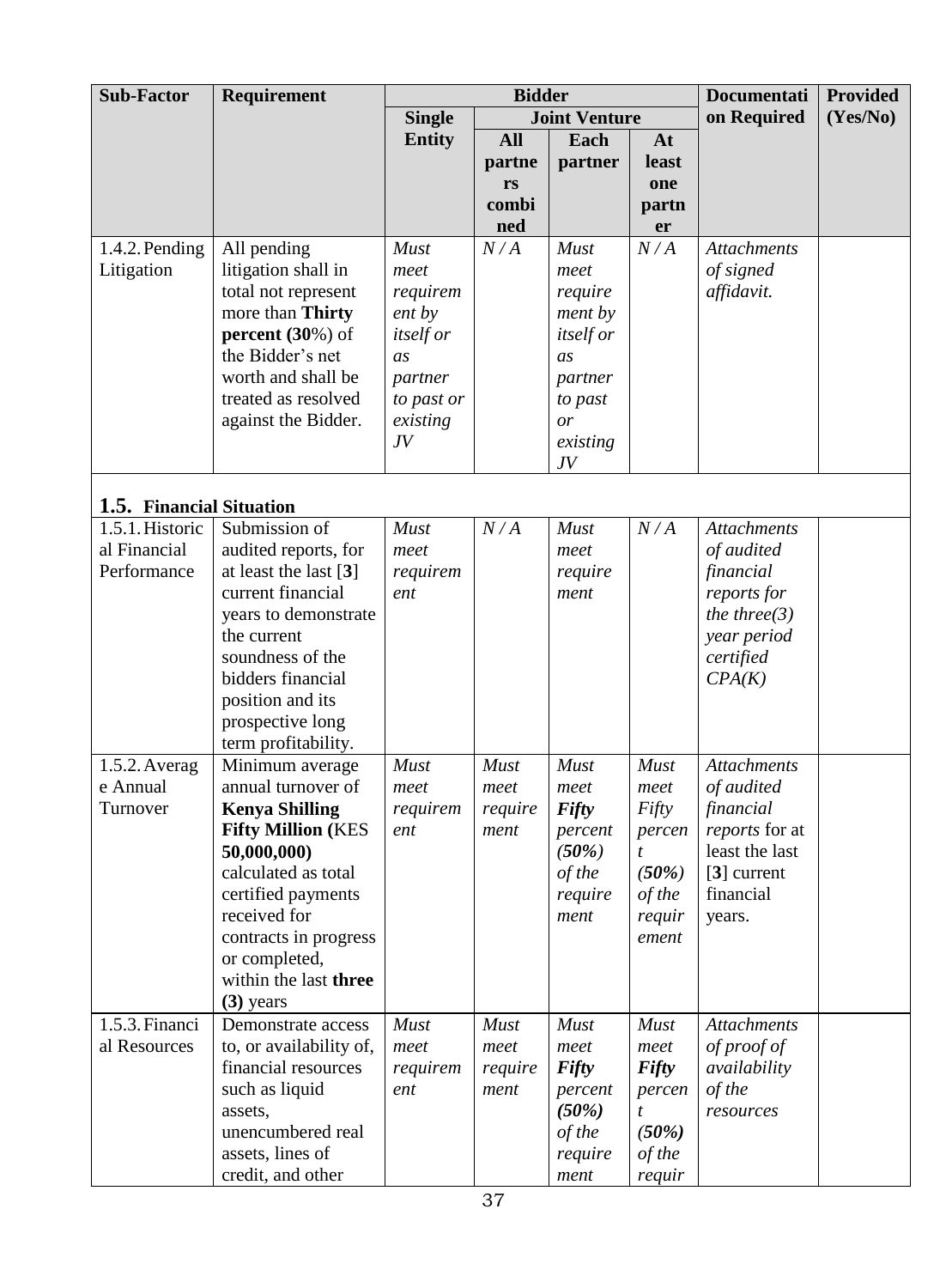| <b>Sub-Factor</b> | Requirement                          | <b>Bidder</b> |            |                      | <b>Documentati</b> | <b>Provided</b>    |          |
|-------------------|--------------------------------------|---------------|------------|----------------------|--------------------|--------------------|----------|
|                   |                                      | <b>Single</b> |            | <b>Joint Venture</b> |                    | on Required        | (Yes/No) |
|                   |                                      | <b>Entity</b> | <b>All</b> | Each                 | At                 |                    |          |
|                   |                                      |               | partne     | partner              | <b>least</b>       |                    |          |
|                   |                                      |               | rs         |                      | one                |                    |          |
|                   |                                      |               | combi      |                      | partn              |                    |          |
|                   |                                      |               | ned        |                      | er                 |                    |          |
|                   | financial means,                     |               |            |                      | ement              |                    |          |
|                   | other than any                       |               |            |                      |                    |                    |          |
|                   | contractual advance                  |               |            |                      |                    |                    |          |
|                   | payments to meet                     |               |            |                      |                    |                    |          |
|                   | the following cash-                  |               |            |                      |                    |                    |          |
|                   | flow requirement:                    |               |            |                      |                    |                    |          |
|                   | I.<br>Kenya                          |               |            |                      |                    |                    |          |
|                   | shillings                            |               |            |                      |                    |                    |          |
|                   | <b>Five Million</b>                  |               |            |                      |                    |                    |          |
|                   | <b>KES</b>                           |               |            |                      |                    |                    |          |
|                   | 5,000,000<br>per month.              |               |            |                      |                    |                    |          |
| 1.5.4. Bidder'    | Information on their                 | <b>Must</b>   | N/A        | Must                 | N/A                | Letter of          |          |
| s Banker $(s)$    | <b>Bankers</b> including             | meet          |            | meet                 |                    | information        |          |
|                   | authority to contact                 | requirem      |            | require              |                    | and authority      |          |
|                   | the banks. Provide                   | ent           |            | ment                 |                    | from bidder        |          |
|                   | certified letter from                |               |            |                      |                    |                    |          |
|                   | bank                                 |               |            |                      |                    |                    |          |
| 1.5.5. Current    | Provide information                  | <b>Must</b>   | N/A        | <b>Must</b>          | N/A                | <b>Attachments</b> |          |
| Contract          | on current                           | meet          |            | meet                 |                    | of letters of      |          |
| Commitment        | commitments on all                   | requirem      |            | require              |                    | commenceme         |          |
| s / Works in      | contracts that have                  | ent           |            | ment                 |                    | nt                 |          |
| Progress          | been awarded, or for                 |               |            |                      |                    |                    |          |
|                   | which a letter of                    |               |            |                      |                    |                    |          |
|                   | intent or acceptance                 |               |            |                      |                    |                    |          |
|                   | has been received, or                |               |            |                      |                    |                    |          |
|                   | for contracts                        |               |            |                      |                    |                    |          |
|                   | approaching                          |               |            |                      |                    |                    |          |
|                   | completion, but for                  |               |            |                      |                    |                    |          |
|                   | which an                             |               |            |                      |                    |                    |          |
|                   | unqualified, full                    |               |            |                      |                    |                    |          |
|                   | completion<br>certificate has yet to |               |            |                      |                    |                    |          |
|                   | be issued.                           |               |            |                      |                    |                    |          |
|                   | The difference                       |               |            |                      |                    |                    |          |
|                   | between the                          |               |            |                      |                    |                    |          |
|                   | Bidder's net worth                   |               |            |                      |                    |                    |          |
|                   | and such total                       |               |            |                      |                    |                    |          |
|                   | project commitment                   |               |            |                      |                    |                    |          |
|                   | shall in total not be                |               |            |                      |                    |                    |          |
|                   | less than Kenya                      |               |            |                      |                    |                    |          |
|                   | <b>Shillings Ten</b>                 |               |            |                      |                    |                    |          |
|                   | <b>Million (KES.</b>                 |               |            |                      |                    |                    |          |
|                   | 10,000,000) of the                   |               |            |                      |                    |                    |          |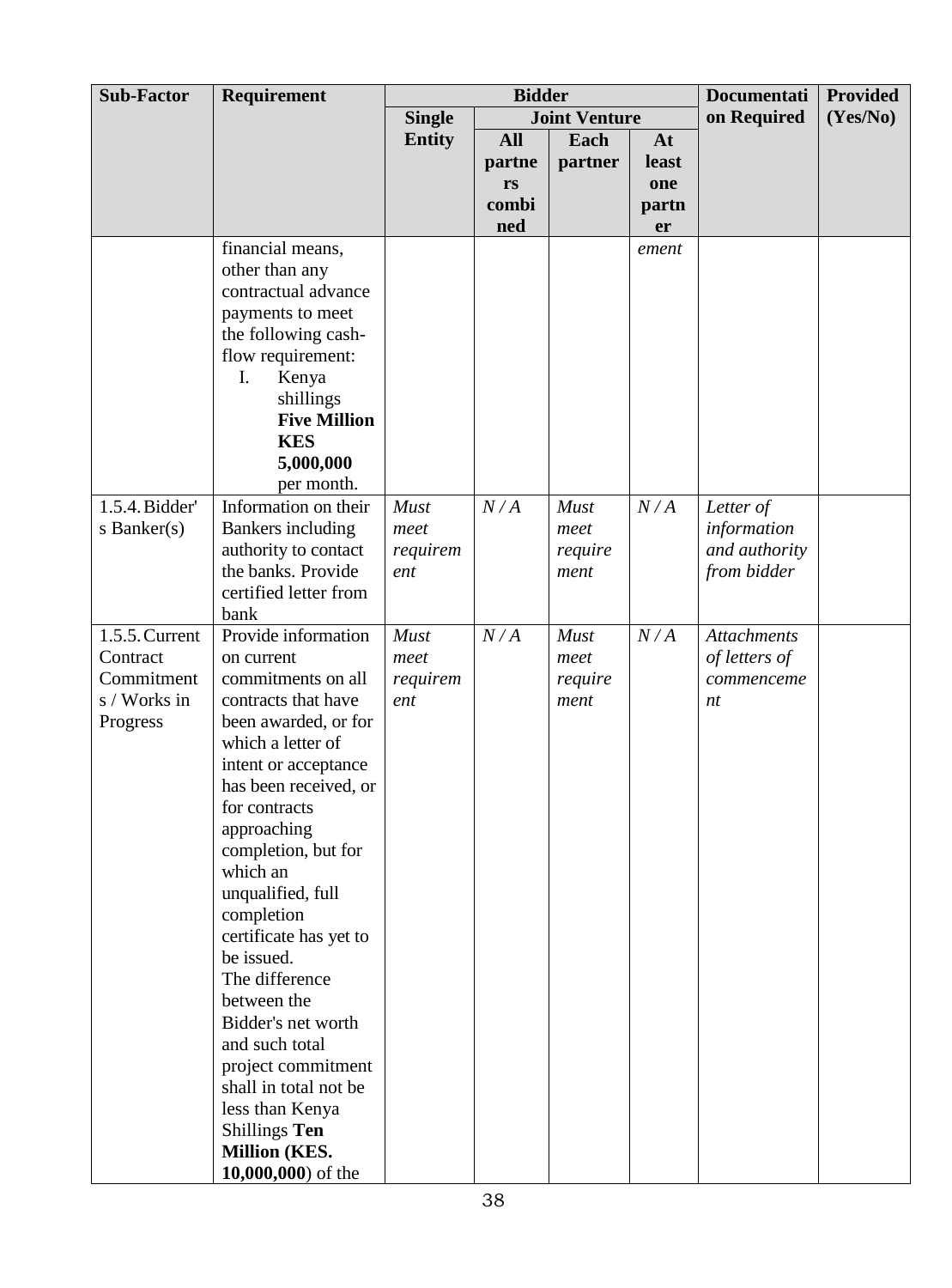| <b>Sub-Factor</b> | Requirement                               | <b>Bidder</b>   |             |                      |                 | <b>Documentati</b>  | <b>Provided</b> |
|-------------------|-------------------------------------------|-----------------|-------------|----------------------|-----------------|---------------------|-----------------|
|                   |                                           | <b>Single</b>   |             | <b>Joint Venture</b> |                 | on Required         | (Yes/No)        |
|                   |                                           | <b>Entity</b>   | <b>All</b>  | Each                 | At              |                     |                 |
|                   |                                           |                 | partne      | partner              | least           |                     |                 |
|                   |                                           |                 | rs          |                      | one             |                     |                 |
|                   |                                           |                 | combi       |                      | partn           |                     |                 |
|                   | Bidder's net worth.                       |                 | ned         |                      | er              |                     |                 |
|                   |                                           |                 |             |                      |                 |                     |                 |
| 1.6. Experience   |                                           |                 |             |                      |                 |                     |                 |
| 1.6.1. General    | Experience under<br>contracts in the role | <b>Must</b>     | N/A         | N/A                  | <b>Must</b>     | <b>Section VIII</b> |                 |
| Experience        |                                           | meet            |             |                      | meet            | Form $4 & 7$        |                 |
|                   | of contractor,<br>subcontractor, or       | requirem<br>ent |             |                      | requir<br>ement |                     |                 |
|                   | management                                |                 |             |                      |                 |                     |                 |
|                   | contractor for at                         |                 |             |                      |                 |                     |                 |
|                   | least the last Three                      |                 |             |                      |                 |                     |                 |
|                   | [3] years prior to the                    |                 |             |                      |                 |                     |                 |
|                   | applications                              |                 |             |                      |                 |                     |                 |
|                   | submission                                |                 |             |                      |                 |                     |                 |
|                   | deadline.                                 |                 |             |                      |                 |                     |                 |
| 1.6.2. Specific   | (a) Participation as                      | <b>Must</b>     | <b>Must</b> | N/A                  | Must            | <b>Section VIII</b> |                 |
| Experience        | contractor,                               | meet            | meet        |                      | meet            | Form $4 & 7$        |                 |
|                   | management                                | requirem        | require     |                      | requir          |                     |                 |
|                   | contractor, or                            | ent             | ments       |                      | ement           |                     |                 |
|                   | subcontractor, in at                      |                 | for all     |                      | for one         |                     |                 |
|                   | least two $(2)$                           |                 | charact     |                      | charac          |                     |                 |
|                   | contracts each with                       |                 | eristics    |                      | teristic        |                     |                 |
|                   | a value of at least                       |                 |             |                      |                 |                     |                 |
|                   | Kenya Shillings<br>fifty million          |                 |             |                      |                 |                     |                 |
|                   | (KES.50, 000, 000)                        |                 |             |                      |                 |                     |                 |
|                   | within the last three                     |                 |             |                      |                 |                     |                 |
|                   | (3) years, that have                      |                 |             |                      |                 |                     |                 |
|                   | been successfully                         |                 |             |                      |                 |                     |                 |
|                   | and substantially                         |                 |             |                      |                 |                     |                 |
|                   | completed and that                        |                 |             |                      |                 |                     |                 |
|                   | are of the same                           |                 |             |                      |                 |                     |                 |
|                   | nature to the                             |                 |             |                      |                 |                     |                 |
|                   | proposed Works.                           |                 |             |                      |                 |                     |                 |
|                   | The similarity shall                      |                 |             |                      |                 |                     |                 |
|                   | be based on the                           |                 |             |                      |                 |                     |                 |
|                   | physical size,                            |                 |             |                      |                 |                     |                 |
|                   | complexity,                               |                 |             |                      |                 |                     |                 |
|                   | financial capital                         |                 |             |                      |                 |                     |                 |
|                   | input,                                    |                 |             |                      |                 |                     |                 |
|                   | methods/technology<br>or other            |                 |             |                      |                 |                     |                 |
|                   | characteristics as                        |                 |             |                      |                 |                     |                 |
|                   | described in Section                      |                 |             |                      |                 |                     |                 |
|                   | V, Employer's                             |                 |             |                      |                 |                     |                 |
|                   | Requirements.                             |                 |             |                      |                 |                     |                 |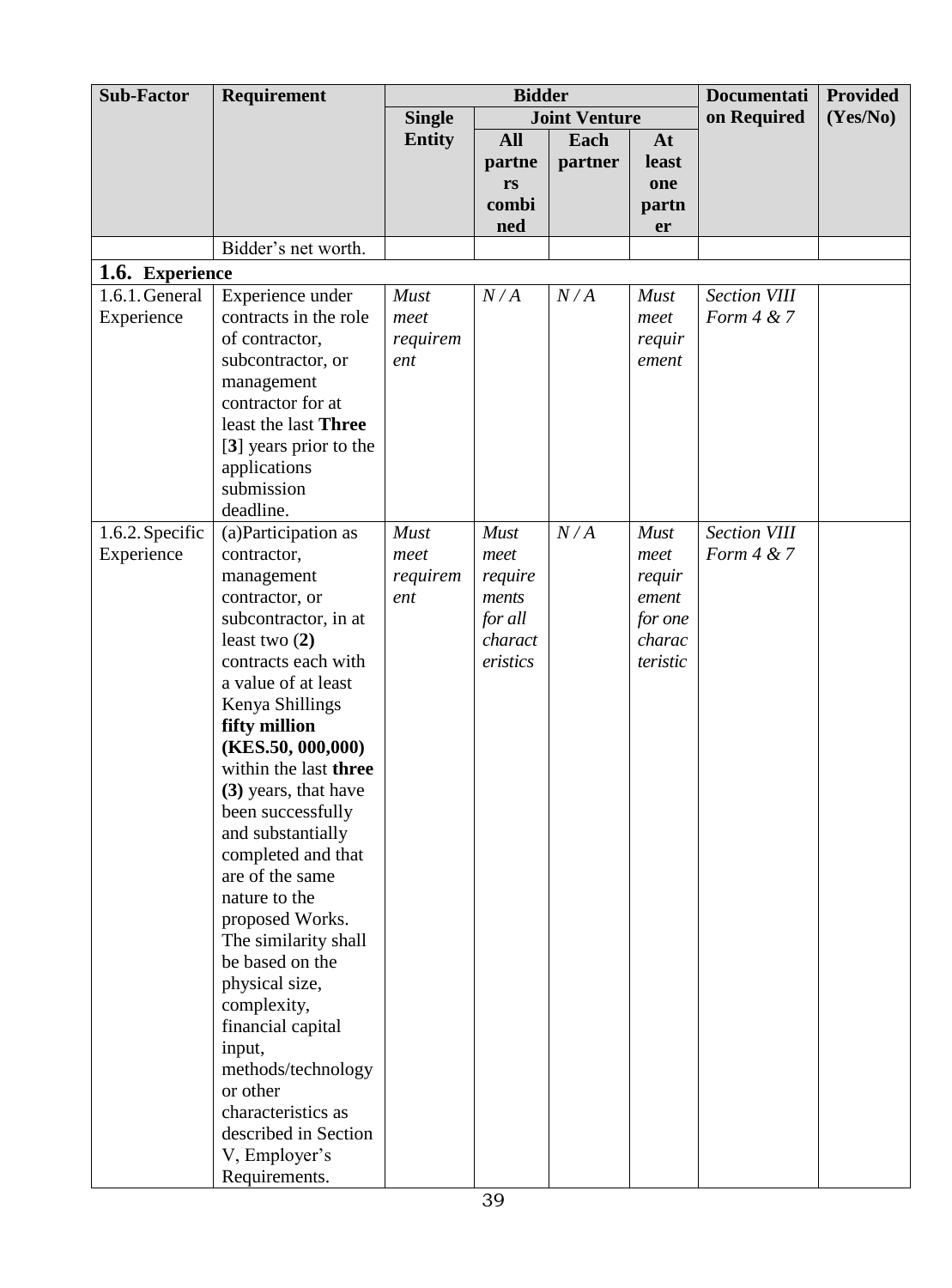| <b>Sub-Factor</b>  | Requirement                               | <b>Bidder</b> |                 |                      | <b>Documentati</b> | <b>Provided</b>                    |          |
|--------------------|-------------------------------------------|---------------|-----------------|----------------------|--------------------|------------------------------------|----------|
|                    |                                           | <b>Single</b> |                 | <b>Joint Venture</b> |                    | on Required                        | (Yes/No) |
|                    |                                           | <b>Entity</b> | <b>All</b>      | Each                 | At                 |                                    |          |
|                    |                                           |               | partne          | partner              | least              |                                    |          |
|                    |                                           |               | rs              |                      | one                |                                    |          |
|                    |                                           |               | combi           |                      | partn              |                                    |          |
|                    |                                           |               | ned             |                      | er                 |                                    |          |
|                    | b) For the above or                       | Must          | <b>Must</b>     | N/A                  | <b>Must</b>        |                                    |          |
|                    | other contracts                           | meet          | meet            |                      | meet               |                                    |          |
|                    | executed during the                       | requirem      | require         |                      | requir             |                                    |          |
|                    | period stipulated in                      | ents          | ments           |                      | ement              |                                    |          |
|                    | $1.6.2(a)$ above, a                       |               |                 |                      | S                  |                                    |          |
|                    | minimum experience                        |               |                 |                      |                    |                                    |          |
|                    | in the following key                      |               |                 |                      |                    |                                    |          |
|                    | activities:                               |               |                 |                      |                    |                                    |          |
|                    | Construction<br>I.                        |               |                 |                      |                    |                                    |          |
|                    | of buildings                              |               |                 |                      |                    |                                    |          |
|                    | and civil                                 |               |                 |                      |                    |                                    |          |
|                    | works                                     |               |                 |                      |                    |                                    |          |
| 1.7. Key Personnel |                                           |               |                 |                      |                    |                                    |          |
| $1.7.1.$ Projec    | At least a degree in                      | Must meet     | <b>Must</b>     | N/A                  | Must               | <b>Section</b>                     |          |
| t Manager          | Civil Engineering or                      | requireme     | meet            |                      | meet               | <b>VIII Form</b>                   |          |
|                    | related course, 10                        | nt            | require         |                      | require            | 8                                  |          |
|                    | years specific works                      |               | ment            |                      | ment               |                                    |          |
|                    | experience and held                       |               |                 |                      |                    |                                    |          |
|                    | the position of project                   |               |                 |                      |                    |                                    |          |
|                    | manager/Team                              |               |                 |                      |                    |                                    |          |
|                    | Leader in at least one                    |               |                 |                      |                    |                                    |          |
|                    | project of similar                        |               |                 |                      |                    |                                    |          |
|                    | nature and scope                          | Must meet     |                 |                      |                    |                                    |          |
| 1.7.2. Site        | At least a degree in                      |               | Must            | N/A                  | <b>Must</b>        | <b>Section</b><br><b>VIII Form</b> |          |
| Agent              | Civil Engineering or<br>related course, 8 | requireme     | meet            |                      | meet               | 8                                  |          |
|                    | years specific works                      | nt            | require<br>ment |                      | require<br>ment    |                                    |          |
|                    | experience and held                       |               |                 |                      |                    |                                    |          |
|                    | the position of Site                      |               |                 |                      |                    |                                    |          |
|                    | Agent in at least three                   |               |                 |                      |                    |                                    |          |
|                    | projects of similar                       |               |                 |                      |                    |                                    |          |
|                    | nature and scope                          |               |                 |                      |                    |                                    |          |
| 1.7.3. Site        | At least a                                | Must meet     | <b>Must</b>     | N/A                  | <b>Must</b>        | <b>Section</b>                     |          |
| foreman            | degree/higher                             | requireme     | meet            |                      | meet               | <b>VIII Form</b>                   |          |
|                    | Diploma in civil                          | nt            | require         |                      | require            | 8                                  |          |
|                    | Engineering or                            |               | ment            |                      | ment               |                                    |          |
|                    | related course, 5                         |               |                 |                      |                    |                                    |          |
|                    | years specific works                      |               |                 |                      |                    |                                    |          |
|                    | experience as a                           |               |                 |                      |                    |                                    |          |
|                    | Surveyor in at least                      |               |                 |                      |                    |                                    |          |
|                    | three projects of                         |               |                 |                      |                    |                                    |          |
|                    | similar nature and                        |               |                 |                      |                    |                                    |          |
|                    | scope                                     |               |                 |                      |                    |                                    |          |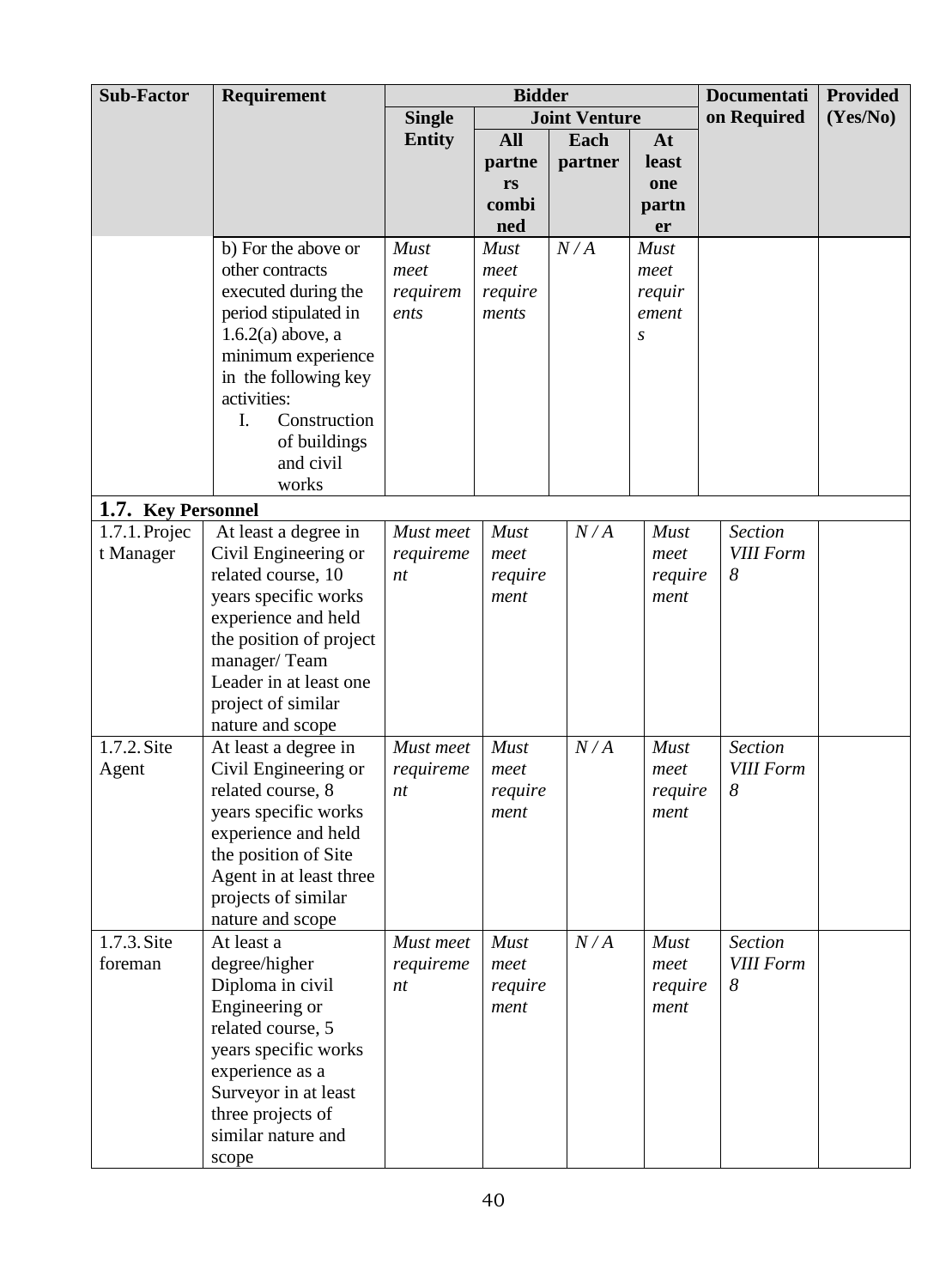| <b>Sub-Factor</b>       | Requirement                     | <b>Bidder</b>    |                 |                      | <b>Documentati</b> | <b>Provided</b>                   |          |
|-------------------------|---------------------------------|------------------|-----------------|----------------------|--------------------|-----------------------------------|----------|
|                         |                                 | <b>Single</b>    |                 | <b>Joint Venture</b> |                    | on Required                       | (Yes/No) |
|                         |                                 | <b>Entity</b>    | <b>All</b>      | Each                 | At                 |                                   |          |
|                         |                                 |                  | partne          | partner              | least              |                                   |          |
|                         |                                 |                  | rs              |                      | one                |                                   |          |
|                         |                                 |                  | combi           |                      | partn              |                                   |          |
|                         |                                 |                  | ned             |                      | er                 |                                   |          |
| 1.8. Key Equipment      |                                 |                  |                 |                      |                    |                                   |          |
| 1.8.1. Vibrati          | At least 1 No. 15               | <b>Must</b>      | Must            | N/A                  | <b>Must</b>        | <b>Attachments</b>                |          |
| ng Rollers              | tonne vibrating                 | meet             | meet            |                      | meet               | of logbooks                       |          |
|                         | roller and 1 no. one            | requirem         | require         |                      | requir             | and/or lease                      |          |
|                         | tonne Pedestrian<br>roller      | ent              | ment            |                      | ement              | agreements                        |          |
| 1.8.2. Dump             | At least 5no.                   | <b>Must</b>      | Must            | N/A                  | <b>Must</b>        | <b>Attachments</b>                |          |
| Trucks                  | 12tonne or 3no.                 | meet             | meet            |                      | meet               | of logbooks                       |          |
|                         | 20tonne dump                    | requirem         | require         |                      | requir             | and/or lease                      |          |
|                         | trucks.                         | ents             | ment            |                      | ement              | agreements                        |          |
|                         |                                 |                  |                 |                      |                    |                                   |          |
| 1.8.3. Concret          | Minimum required                | <b>Must</b>      | Must            | N/A                  | <b>Must</b>        | <b>Attachments</b>                |          |
| e Mixer                 | number is 2                     | meet             | meet            |                      | meet               | of logbooks                       |          |
|                         |                                 | requirem         | require         |                      | requir             | and/or lease                      |          |
|                         |                                 | ents             | ment            |                      | ement              | agreements                        |          |
| 1.8.4. Porker           | Minimum required                | Must             | <b>Must</b>     | N/A                  | <b>Must</b>        | <b>Attachments</b>                |          |
| Vibrator                | number is 4                     | meet             | meet            |                      | meet               | of logbooks                       |          |
|                         |                                 | requirem         | require         |                      | requir             | and/or lease                      |          |
|                         |                                 | ents             | ment            |                      | ement              | agreements                        |          |
|                         |                                 |                  |                 |                      |                    |                                   |          |
| 1.8.5. Water            | At least one 5,000              | <b>Must</b>      | <b>Must</b>     | N/A                  | <b>Must</b>        | <b>Attachments</b>                |          |
| Bowser                  | litres water bowsers            | meet             | meet            |                      | meet               | of logbooks                       |          |
|                         |                                 | requirem         | require         |                      | requir             | and/or lease                      |          |
|                         |                                 | ents             | ment            |                      | ement              | agreements                        |          |
| 1.8.6. Hand<br>operated | Minimum required<br>number is 1 | <b>Must</b>      | <b>Must</b>     | N/A                  | <b>Must</b>        | <b>Attachments</b><br>of logbooks |          |
|                         |                                 | meet<br>requirem | meet            |                      | meet               | and/or lease                      |          |
| compressor              |                                 | ents             | require<br>ment |                      | requir<br>ement    | agreements                        |          |
|                         |                                 |                  |                 |                      |                    |                                   |          |
| 1.8.7. Pickup           | Minimum required                | <b>Must</b>      | <b>Must</b>     | N/A                  | <b>Must</b>        | <b>Attachments</b>                |          |
| truck                   | number is 2                     | meet             | meet            |                      | meet               | of logbooks                       |          |
|                         |                                 | requirem         | require         |                      | requir             | and/or lease                      |          |
|                         |                                 | ents             | ment            |                      | ement              | agreements                        |          |
|                         |                                 |                  |                 |                      |                    |                                   |          |

*NB: All bidders with all the minimum qualification requirements proceed to the second stage of evaluation*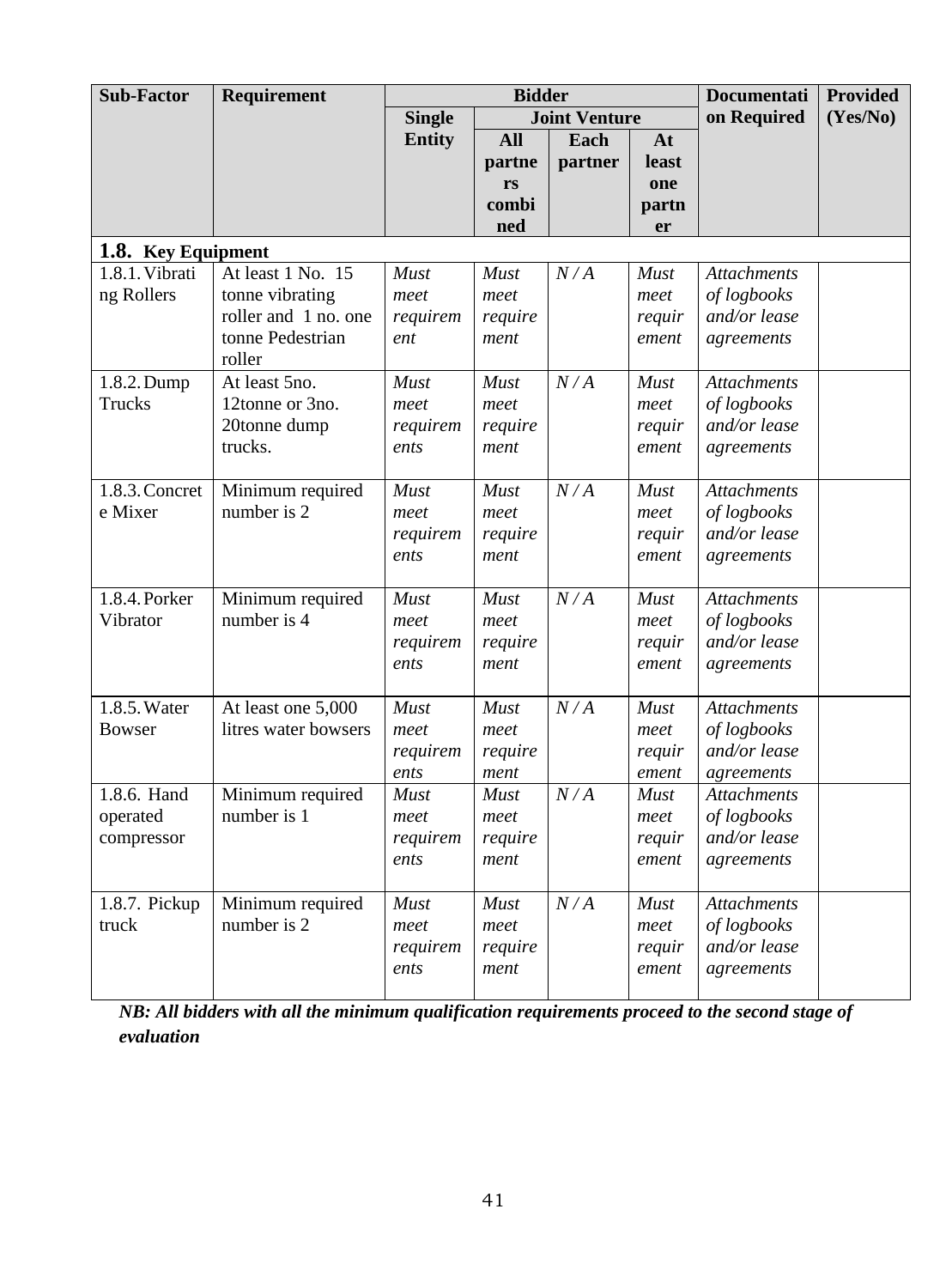# **2. Stage 2 – Evaluation Scorecard**

| <b>Sub-Factor</b>        | Requirement                                                            | <b>Maximum</b> | Awarded |
|--------------------------|------------------------------------------------------------------------|----------------|---------|
|                          |                                                                        | score          | score   |
| 2.1. Financial Situation |                                                                        |                |         |
| 2.1.1. Historical        | Audited financial report for the last three (3)                        |                |         |
| Financial                | <b>years</b> ( <i>choose either of the qualification below i-ii</i> ): |                |         |
| Performance              | Provided Audited Reports for the three years                           | $\Omega$       |         |
|                          | Provided Audited Reports for two years or less<br>ii.                  | Disqualify     |         |
| 2.1.2. Average           | Audited financial report for the last three (3) years                  |                |         |
| Annual                   | (choose either of the qualification below <i>i-iii</i> ):              |                |         |
| Turnover                 | Average turnover per year greater or equal to five<br>$\mathbf{i}$ .   | 5              |         |
|                          | times the minimum as per sub-section 1.5.2                             |                |         |
|                          | ii.<br>Average turnover per year greater or equal to three             | 3              |         |
|                          | times the minimum as per sub-section 1.5.2                             |                |         |
|                          | iii.<br>Average turnover per year greater or equal to the              | $\overline{2}$ |         |
|                          | minimum as per sub-section 1.5.2                                       |                |         |
|                          | Turnover per year below minimum as per sub-<br>iv.                     | Disqualify     |         |
|                          | section 1.5.2                                                          |                |         |
| 2.1.3. Financial         | <b>Evidence of Financial Resources (cash in hand, lines</b>            |                |         |
| Resources                | of credit, over draft facility etc. evidenced with                     |                |         |
|                          | certified letter/statements from bank) for cash flow                   |                |         |
|                          | of KES 5,000,000 per month (choose either of the                       |                |         |
|                          | qualification below $i$ -iv):                                          |                |         |
|                          | i. Has monthly financial resources/cash flow equal to                  | 5              |         |
|                          | or higher than four times the minimum as per sub-                      |                |         |
|                          | section 1.5.3                                                          |                |         |
|                          | ii. Has monthly financial resources/cash flows equal to                | 3              |         |
|                          | or higher than three times the minimum as per sub-                     |                |         |
|                          | section 1.5.3                                                          |                |         |
|                          | iii. Has monthly financial resources/cash flows equal to               | $\overline{2}$ |         |
|                          | or higher than two times the minimum as per sub-                       |                |         |
|                          | section 1.5.3                                                          |                |         |
|                          | iv. Has not indicated sources of financial resources or                | Disqualify     |         |
|                          | below minimum as per section 1.5.3                                     |                |         |
| 2.1.4. Bidder's          | <b>Name, Postal Address and Telephone of Banks</b>                     |                |         |
| <b>Bankers</b>           | (choose either of the qualification below $i$ -ii):                    |                |         |
|                          | i. Provided                                                            | $\Omega$       |         |
|                          | ii. Not provided                                                       | Disqualify     |         |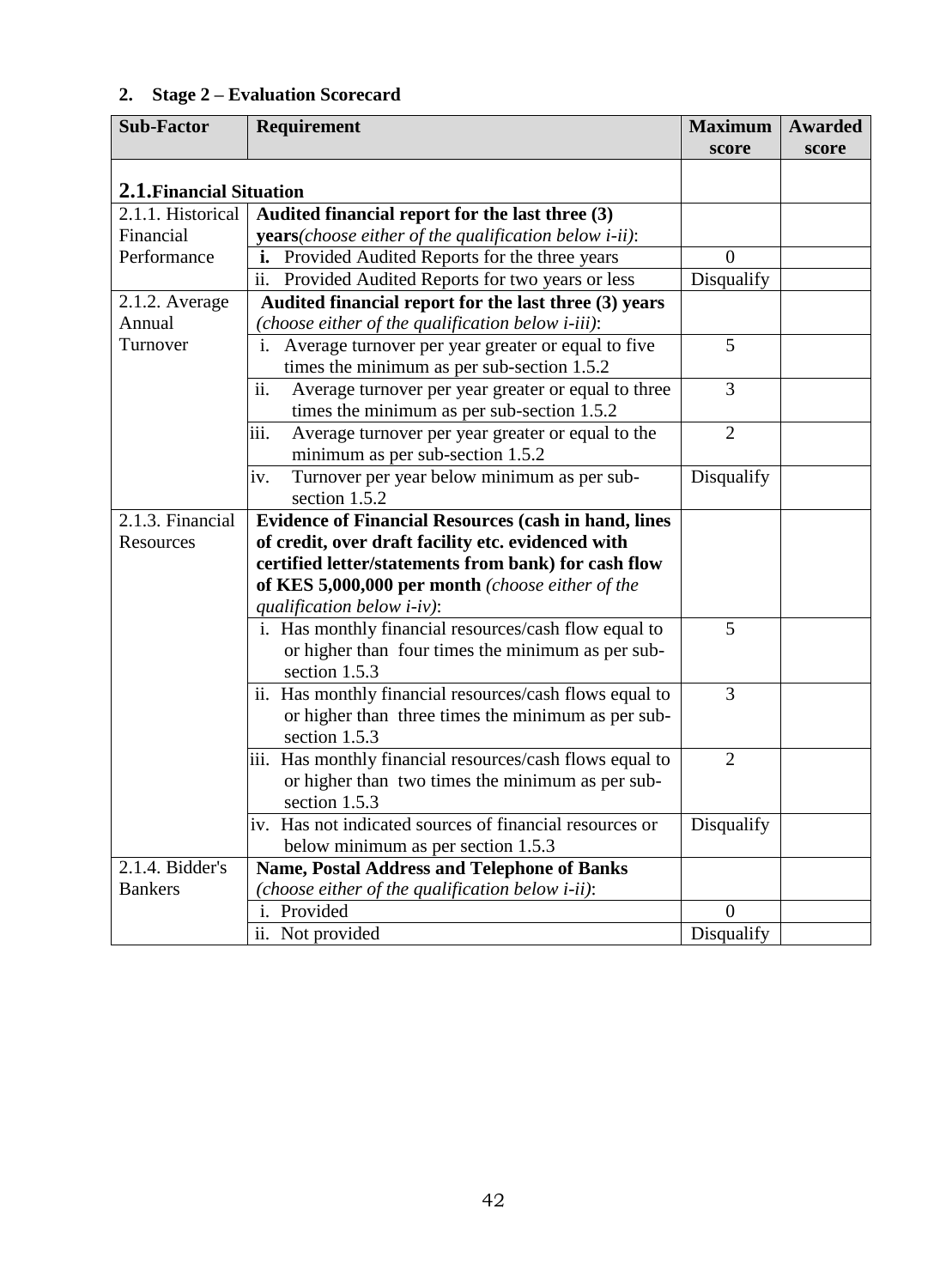| <b>Sub-Factor</b> | <b>Requirement</b>                                               | <b>Maximum</b>   | Awarded |
|-------------------|------------------------------------------------------------------|------------------|---------|
|                   |                                                                  | score            | score   |
| 2.1.5. Current    | Information on current commitments on all                        |                  |         |
| Contract          | contracts awarded, notified for award or ongoing                 |                  |         |
| Commitments/      | (choose either of the qualification below $i$ -ii):              |                  |         |
| Works in          | i. Provided and difference between net worth and                 | $\boldsymbol{0}$ |         |
| Progress          | commitments not less than KES 10,000,000                         |                  |         |
|                   | ii. Not Provided                                                 | Disqualify       |         |
|                   | For on-going projects the Bidder's Net worth less                |                  |         |
|                   | Projects Commitment shall not be less than KES 10                |                  |         |
|                   | million ( <i>Choose either of the qualification below i-v</i> ): |                  |         |
|                   | iii. Difference equal to or higher than 2.5 times the            | 5                |         |
|                   | minimum as per sub-section 1.5.5                                 |                  |         |
|                   | iv. Difference equal to or higher than 2.0 times the             | $\overline{4}$   |         |
|                   | minimum as per sub-section 1.5.5                                 |                  |         |
|                   | v. Difference equal to or higher than 1.5 times the              | 3                |         |
|                   | minimum as per sub-section 1.5.5                                 |                  |         |
|                   | vi. Difference equal to or higher than the minimum as            | $\overline{2}$   |         |
|                   | per sub-section 1.5.5                                            |                  |         |
|                   | vii. Difference less than minimum requirement as per             | Disqualify       |         |
|                   | section 1.5.5                                                    |                  |         |
|                   | TOTAL FOR FINANCIAL SITUATION                                    | 15               |         |
| 2.2. Experience   |                                                                  |                  |         |
| 2.2.1. General    | General experience under contracts in the role of                |                  |         |
| Experience        | contractor, subcontractor, or management contractor              |                  |         |
|                   | for at least the last Three [3] years prior to the               |                  |         |
|                   | applications submission deadline (choose either of the           |                  |         |
|                   | qualification below $i$ -v):                                     |                  |         |
|                   | Over 10years<br>i.                                               | $\overline{4}$   |         |
|                   | ii.<br>Between 7-10 years                                        | 3                |         |
|                   | $\overline{\text{iii}}$ .<br>Between 5-7 years                   | $\overline{2}$   |         |
|                   | Between 3-5 years<br>iv.                                         | $\mathbf{1}$     |         |
|                   | Below minimum as per section 1.6.1<br>v.                         | Disqualify       |         |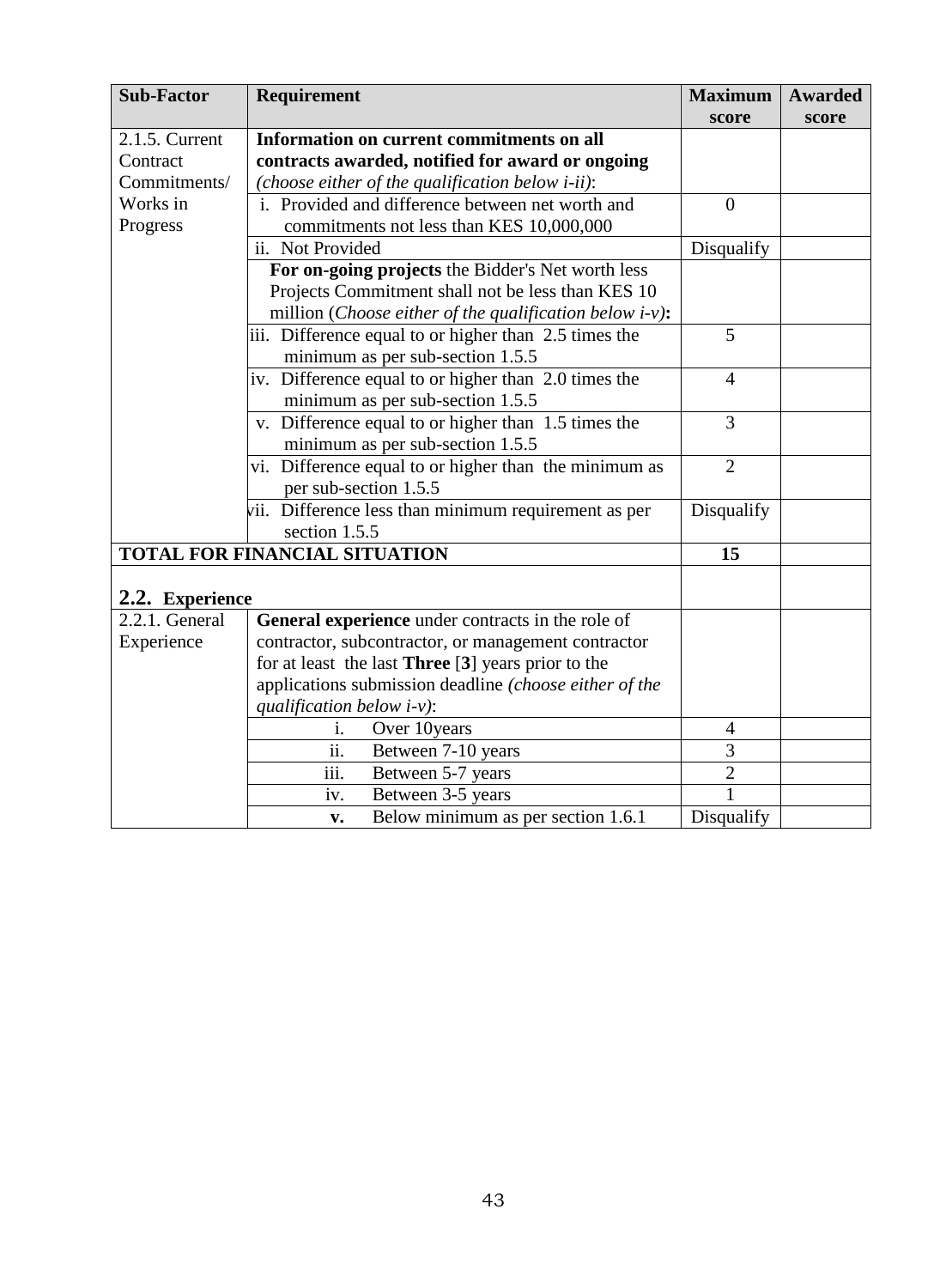| <b>Sub-Factor</b>           | <b>Requirement</b>                                         | <b>Maximum</b> | Awarded |
|-----------------------------|------------------------------------------------------------|----------------|---------|
|                             |                                                            | score          | score   |
| 2.2.2. Specific             | <b>Specific Experience</b> participating as contractor,    |                |         |
| Experience                  | management contractor or subcontractor in at least two     |                |         |
|                             | contracts that have been successfully and                  |                |         |
|                             | substantially completed and that are of similar nature     |                |         |
|                             | and scope to the proposed Works. (Evaluators to            |                |         |
|                             | consider only the top two largest of the bidder's listed   |                |         |
|                             | projects and appropriately award scores based on the       |                |         |
|                             | qualifications below $i-v$ ):                              |                |         |
|                             | Two Projects each of similar nature,<br>1.                 | 6              |         |
|                             | complexity and magnitude over                              |                |         |
|                             | 50,000,000 in the last 3 years                             |                |         |
|                             | ii.<br>One Project of similar nature,                      | $\overline{4}$ |         |
|                             | complexity and magnitude over                              |                |         |
|                             | 50,000,000 in the last 3 years                             |                |         |
|                             | iii.<br>Two Projects each of similar nature but            | 3              |         |
|                             | of value between 10,000,000-                               |                |         |
|                             | 50,000,000 in the last 3 years                             |                |         |
|                             | No completed project of similar nature<br>iv.              | Disqualify     |         |
|                             | as per section 1.6.2                                       |                |         |
| <b>TOTAL FOR EXPERIENCE</b> |                                                            | 10             |         |
|                             |                                                            |                |         |
| 2.3. Key Personnel          |                                                            |                |         |
|                             | Schedule of Bidder's the proposed personnel and            |                |         |
|                             | their experience records using Forms PER-1 and             |                |         |
|                             | PER-2 included in Section IV, Bidding Forms.               |                |         |
|                             | (Attach proof or evidence of qualification or CVs-         |                |         |
|                             | choose either of the listed qualification options below):  |                |         |
| 2.3.1. Project              | Bachelors degree in Civil Engineering or<br>$\mathbf{i}$ . | 1              |         |
| Manager                     | related course $= 1$ point, below $=$ disqualify           |                |         |
|                             | ii.<br>Similar Works Experience (Over 10 years $= 2$ )     | $\overline{2}$ |         |
|                             | points, $5 - 10$ years = 1 point, below 5 years =          |                |         |
|                             | disqualify)                                                |                |         |
|                             | iii.<br>Experience in position of team leader/project      | $\overline{2}$ |         |
|                             | manager in similar projects (3 projects $= 2$              |                |         |
|                             | points, 2 projects = 1 point, no project =                 |                |         |
|                             | disqualify)                                                |                |         |
| 2.3.2. Site                 | i.<br>Bachelors degree in Civil Engineering or             | 1              |         |
| Agent                       | related course $= 1$ point, below $=$ disqualify           |                |         |
|                             | ii.<br>Similar Works Experience (Over 10 years $= 2$ )     | $\overline{2}$ |         |
|                             | points, $8 - 10$ years = 1 point, below 8 years =          |                |         |
|                             | disqualify)                                                |                |         |
|                             | iii.<br>Experience in position of Site Agent in similar    | $\overline{2}$ |         |
|                             | projects (5 projects = 2 points, 4 projects = 1            |                |         |
|                             | point, 3 project = 0, no project = disqualify)             |                |         |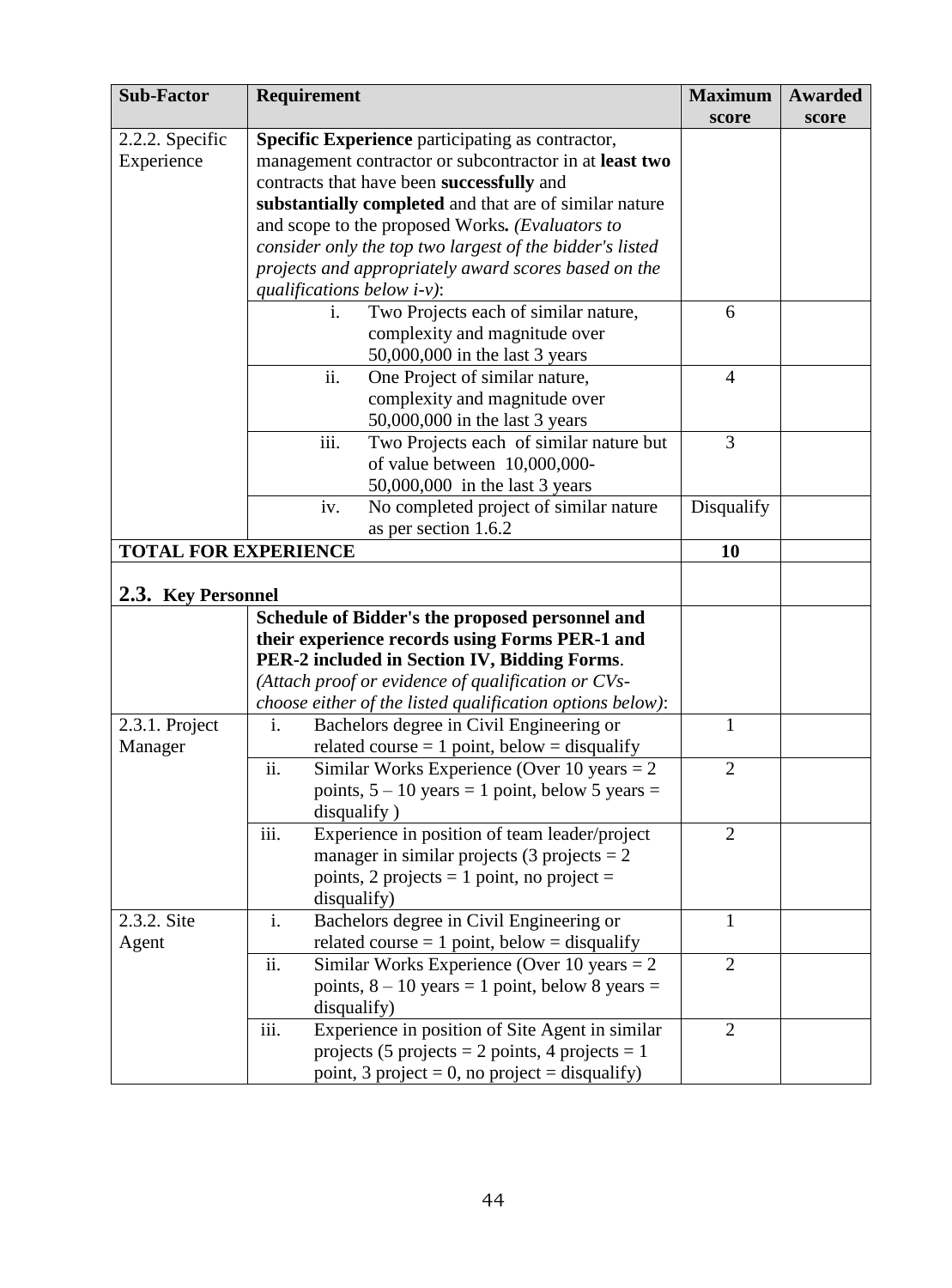| <b>Sub-Factor</b>                                          | Requirement                                                                                   | <b>Maximum</b> | <b>Awarded</b> |
|------------------------------------------------------------|-----------------------------------------------------------------------------------------------|----------------|----------------|
|                                                            |                                                                                               | score          | score          |
| 2.3.3. Site                                                | Bachelors degree in civil Engineering or higher<br>i.                                         |                |                |
| foreman                                                    | diploma or related course $= 1$ point, below $=$                                              |                |                |
|                                                            | disqualify                                                                                    |                |                |
|                                                            | Similar Work Experiences (Over $8$ years = 2<br>ii.                                           | $\overline{2}$ |                |
|                                                            | points, $5 - 8$ years = 1 point, below 5 years =                                              |                |                |
|                                                            | disqualify)                                                                                   |                |                |
|                                                            | iii.<br>Experience in position of surveyor in similar                                         | $\overline{2}$ |                |
|                                                            | projects (5 projects = 2 points, 4 projects = 1                                               |                |                |
|                                                            | point, 1 project=0, no project = disqualify)<br><b>TOTAL FOR KEY PERSONNEL</b>                | 15             |                |
|                                                            |                                                                                               |                |                |
| 2.4. Key Equipment                                         |                                                                                               |                |                |
| 2.4.1. Vibrating                                           | Schedule of contractor's Rollers (Attach proof or                                             |                |                |
| Roller                                                     | evidence of ownership/lease)- (choose either of the                                           |                |                |
|                                                            | qualification below <i>i-ii</i> ):                                                            |                |                |
|                                                            | At least one Roller of capacity of at least<br>$\bullet$                                      | 3              |                |
|                                                            | 15tonnes together Minimum required number is                                                  |                |                |
|                                                            | 2 with at least a capacity of 175HP with at least                                             |                |                |
|                                                            | a 1tonne pedestrian roller                                                                    |                |                |
|                                                            | Neither or no Roller                                                                          | Disqualify     |                |
| 2.4.2. Dump                                                | Schedule of contractor's Dump Trucks (Attach proof or                                         |                |                |
| Truck                                                      | evidence of ownership/lease)- (choose either of the                                           |                |                |
|                                                            | qualification below <i>i-ii</i> ):                                                            |                |                |
|                                                            | At least Five Dump Trucks of capacity at least                                                | $\overline{2}$ |                |
|                                                            | 12tons or Three Dump Trucks of Capacity                                                       |                |                |
|                                                            | 20tons.                                                                                       |                |                |
|                                                            | Less than five 12tons or three 20tons                                                         | Disqualify     |                |
| 2.4.3. Concrete<br>Mixer                                   | Schedule of contractor's Concrete Mixers (Attach proof                                        |                |                |
|                                                            | or evidence of ownership/lease) - (choose either of the<br>qualification below <i>i-ii</i> ): |                |                |
|                                                            | At least two of capacity of at least $3m^3/hr$<br>$\bullet$                                   | $\overline{2}$ |                |
|                                                            | Less than two Concrete Mixers<br>$\bullet$                                                    | Disqualify     |                |
| 2.4.4. Water                                               | Schedule of contractor's Water Bowsers (Attach proof                                          |                |                |
| <b>Bowser</b>                                              | or evidence of ownership/lease) - (choose either of the                                       |                |                |
|                                                            | qualification below <i>i-ii</i> ):                                                            |                |                |
| At least one of at least 5,000litres capacity<br>$\bullet$ |                                                                                               |                |                |
|                                                            | None<br>$\bullet$                                                                             | Disqualify     |                |
| 2.4.5. Pick-Up                                             | Schedule of contractor's Concrete Mixers (Attach proof                                        |                |                |
| Truck                                                      | or evidence of ownership/lease)- (choose either of the                                        |                |                |
|                                                            | qualification below <i>i-ii</i> ):                                                            |                |                |
|                                                            | At least two of capacity of at least 2000cc                                                   | $\overline{2}$ |                |
|                                                            | Less than two pick-up trucks<br>$\bullet$                                                     | Disqualify     |                |
|                                                            | <b>TOTAL SCORE FOR EQUIPMENT</b>                                                              | 10             |                |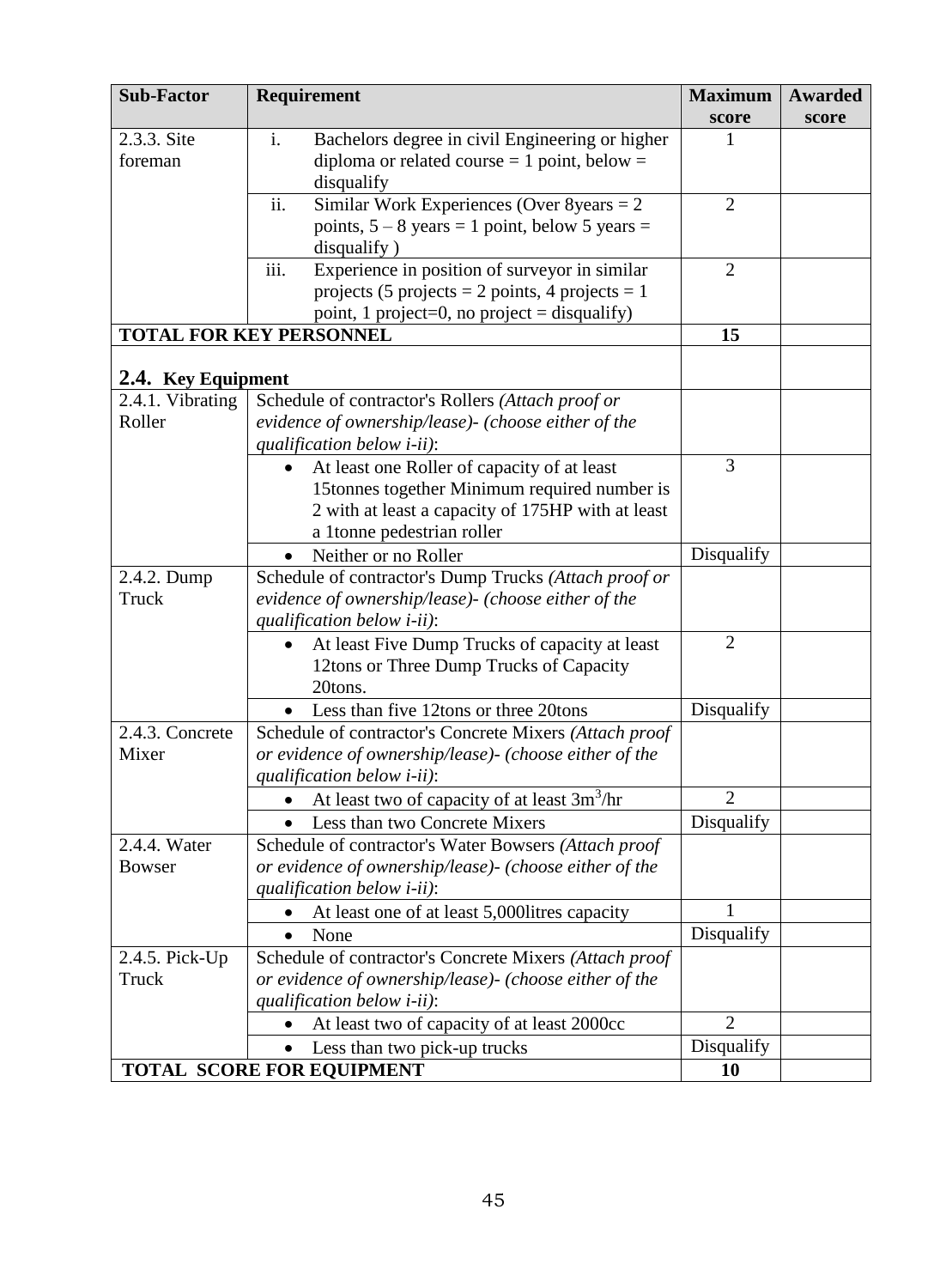#### **2.5. Summary of Technical Score**

| <b>Item</b> | Category                   | <b>Maximum Score</b> | <b>Awarded Score</b> |
|-------------|----------------------------|----------------------|----------------------|
|             | <b>Financial Situation</b> |                      |                      |
|             | Experience                 |                      |                      |
|             | Key Personnel              |                      |                      |
|             | Equipment                  |                      |                      |
|             | <b>TECHNICAL SCORE, Ts</b> | 50                   |                      |

*Note: Only bidder(s) whose total score (Ts) is 35 points and above shall be considered for further evaluation.* 

The Technical Score (Ts) shall be carried to the Combined Score in Stage 4 of the evaluation

#### **3. Stage 3 – Financial Evaluation**

The evaluation shall be in two sections:

- 1. Stage 3A Preliminary examinations, and
- 2. Stage 3B Bid sum Comparisons

#### **3.1. Stage 3A – Preliminary Examinations**

#### **i. Comparison of rates**

The evaluation committee will compare rates from different bidders and note consistency of rates and front loading. The evaluation committee will judge and make an appropriate decision giving evidence.

#### **3.2. Stage 3B – Bid Sums Comparisons**

In this section, bid sums will be compared to the average of all sums for bidders who have qualified from **STAGE 3A** and score awarded to a maximum of 30 as shown below.

#### **i. Preliminary Average**

- a) The bid sums of various binders, who qualify at **STAGE 3A** and the engineer's estimates, shall be reduced by omitting PC sums, provisional sums and contingency from the respectful amounts. The **average** of the adjusted bid sums so obtained shall be calculated.
- b) Any bidder whose bid percentage deviation is 20% higher or lower than the average obtained above, will be deemed to be unreasonably high or low and shall not be included in determining the mean in Table 6, However their bids will still be evaluated further. The Engineer's estimate will also be subjected to the same treatment.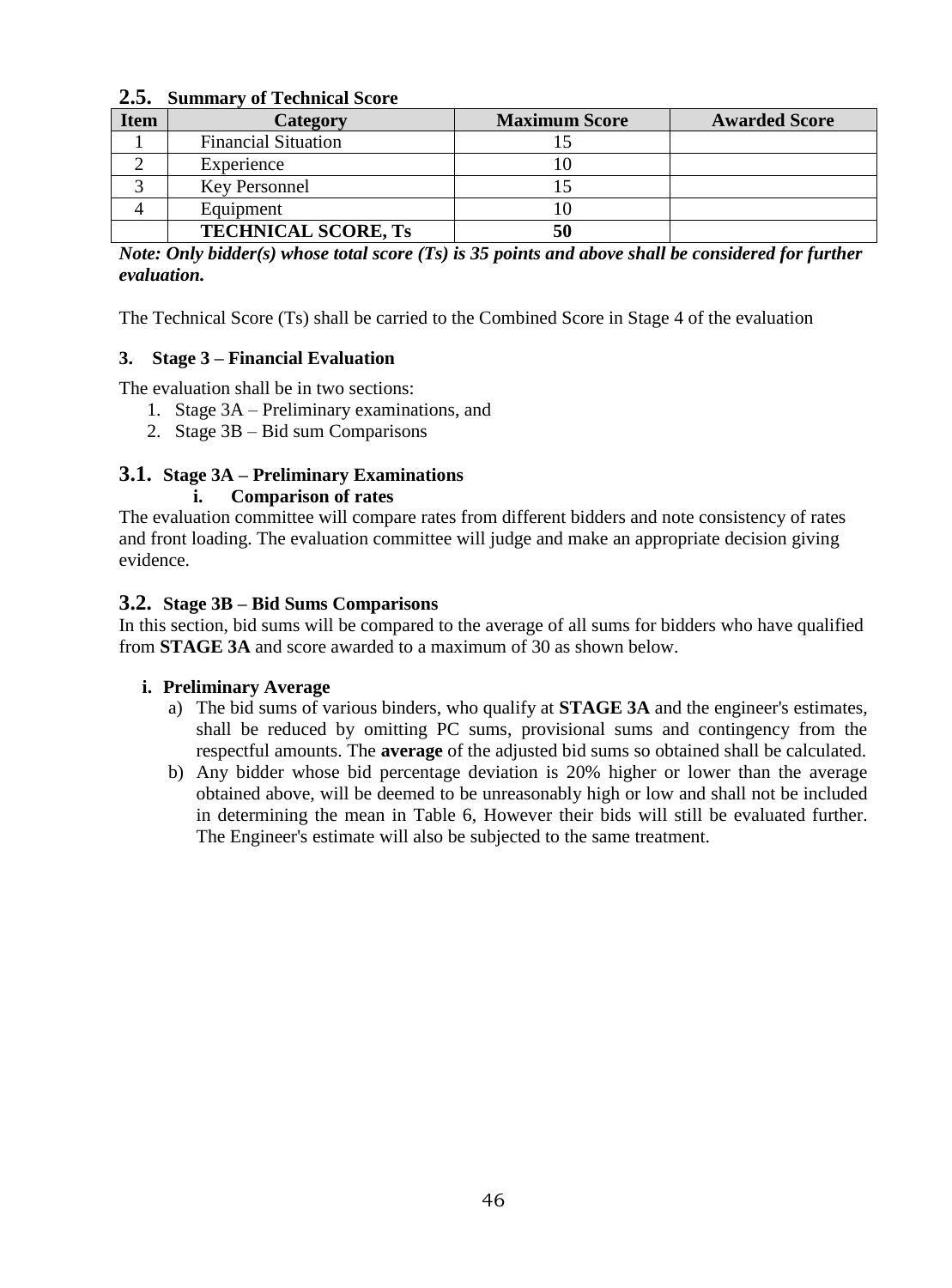#### **ii. Working mean**

The detailed scoring plan shall be as shown in the table below:

| <b>Description</b>                                                        |                | <b>Score</b> |
|---------------------------------------------------------------------------|----------------|--------------|
|                                                                           | <b>Awarded</b> | <b>Max</b>   |
| Bid Sums: The bid sums of bidders, who qualify at STAGE 3A and the        |                | 30           |
| engineer's estimates, shall be reduced by omitting PC sums, provisional   |                |              |
| sums and contingency from the respectful amounts. The average of the      |                |              |
| adjusted bid sums so obtained shall be calculated. The deviation of the   |                |              |
| reduced amounts in respect of each bidder from the average shall then be  |                |              |
| worked out as a percentage of the average (Rounded off to one (1) decimal |                |              |
| point) and scores allocated as follows :                                  |                |              |
| Deviation of between 0% and 1%<br>------------------- 30<br>$\Omega$      |                |              |
| Deviation of between 1.1% and 2%<br>----------------- 28.5<br>$\circ$     |                |              |
| Deviation of between 2.1% and 3%<br>------------------- 27<br>$\circ$     |                |              |
| ----------------- 25.5<br>Deviation of between 3.1% and 4%<br>$\bigcirc$  |                |              |
| Deviation of between 4.1% and 5%<br>------------------- 24<br>$\Omega$    |                |              |
| Deviation of between 5.1% and 6%<br>----------------- 22.5<br>$\bigcirc$  |                |              |
| Deviation of between 6.1% and 7%<br>------------------- 21<br>$\circ$     |                |              |
| ----------------- 19.5<br>Deviation of between 7.1% and 8%<br>$\circ$     |                |              |
| Deviation of between 8.1% and 9%<br>------------------- 18<br>$\circ$     |                |              |
| Deviation of between 9.1% and 10%<br>$--------- 16.5$<br>$\circ$          |                |              |
| Deviation of between 10.1% and 11%<br>------------------ 15<br>$\circ$    |                |              |
| Deviation of between 11.1% and 12%<br>$------ 13.5$<br>$\circ$            |                |              |
| ------------------ 12<br>Deviation of between 12.1% and 13%<br>$\circ$    |                |              |
| Deviation of between 13.1% and 14%<br>$--------- 10.5$<br>$\circ$         |                |              |
| Deviation of between 14.1% and 15%<br>------------------- 9<br>$\Omega$   |                |              |
| Deviation of between 15.1% and 16%<br>$--------- 7.5$<br>$\circ$          |                |              |
| Deviation of between 16.1% and 17%<br>------------------- 6<br>$\circ$    |                |              |
| ----------------- 4.5<br>Deviation of between 17.1% and 18%<br>$\circ$    |                |              |
| --------------------- 3<br>Deviation of between 18.1% and 19%<br>$\circ$  |                |              |
| $\bigcirc$                                                                |                |              |
| Deviation of 20.1% and above<br>--------------------- ()<br>$\circ$       |                |              |
| <b>TOTAL</b> (Carried to Stage 4)                                         |                | 30           |

The Bid Sum Comparison (BSC) score will be carried forward to STAGE 4

#### **3.3. Stage 3C – Summary of Financial Score**

The financial score  $(F<sub>S</sub>)$  will be determined by comparing bid sums from all responsive bidders using the formulae below. The financial score will be allocated a maximum of 20%.

$$
Fs = 20 \times F_M/F
$$

*Where FS is the financial score, F<sup>M</sup> is the lowest priced responsive financial bid and F is the price of the bid under consideration*

#### **4. Stage 4 – Combination of Technical, Bid Sums Comparison and Financial Score**

The total score will be combined sums of Technical, Bid Sums Comparison and Financial marks as below:

$$
= Technical (Ts) + Bid Sums Comparison (BSC) + Financial (Fs)
$$
  
= Ts+ BSC+Fs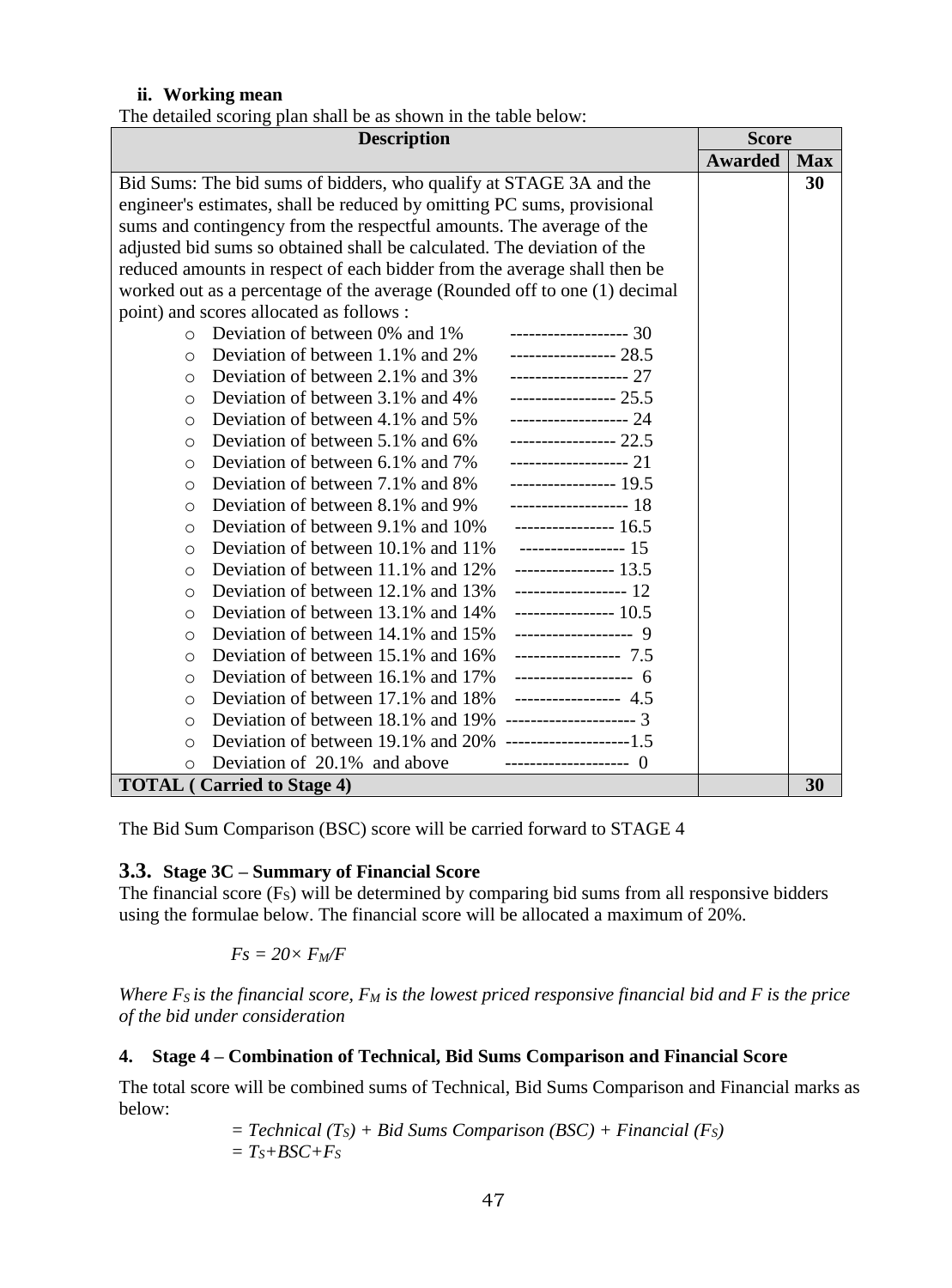The bidder achieving the highest combined technical and financial score will be considered for award.

<span id="page-47-0"></span>The Client shall conduct a **post-qualification** of the bidder who submitted the lowest evaluated responsive bid, to determine whether the bidder is qualified to perform the contract effectively. If the bidder is found to have given **false** information, his bid shall be automatically disqualified without further reference to the bidder.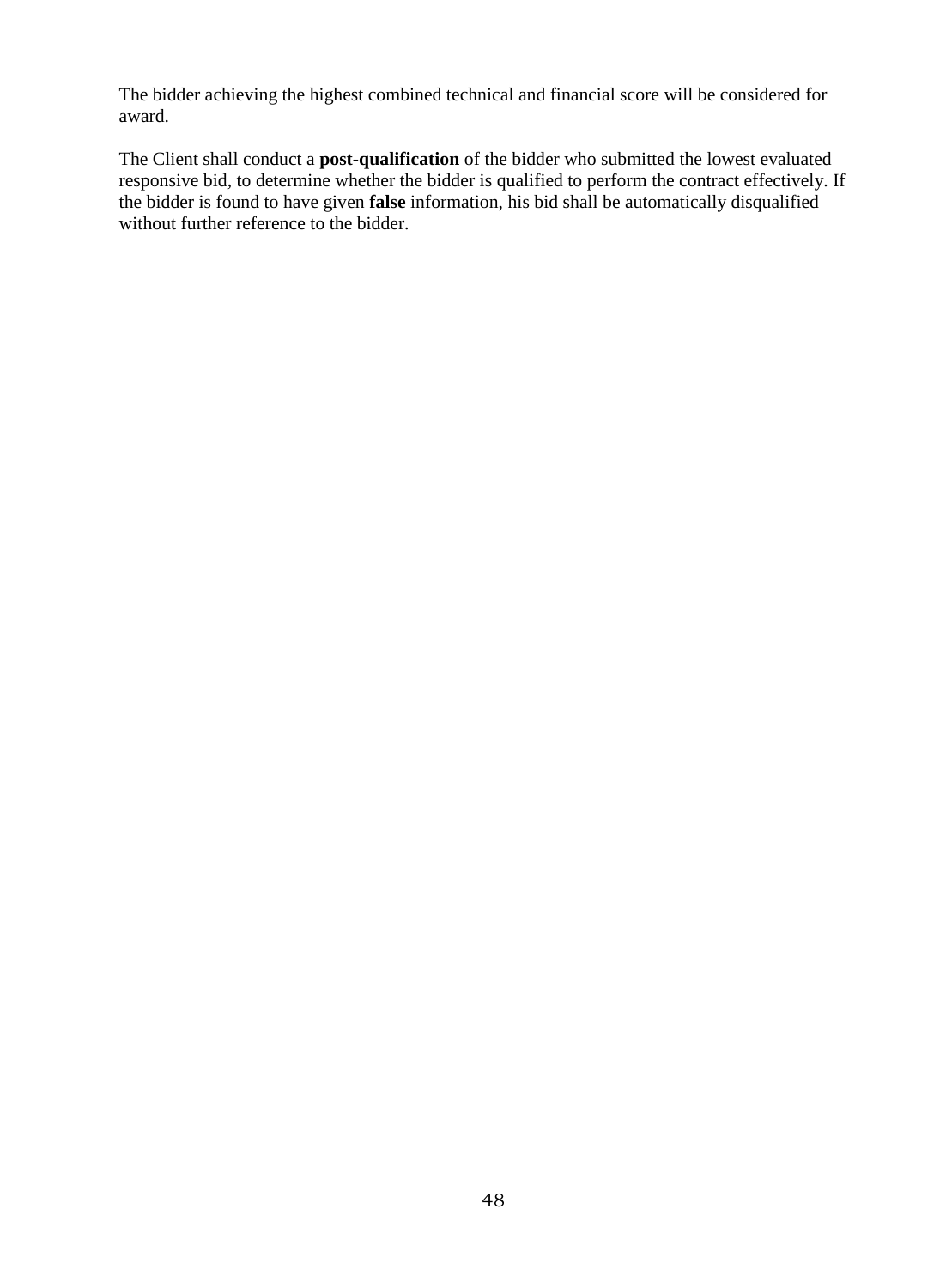#### **SECTION IV**

#### **APPENDIX TO CONDITIONS OF CONTRACT**

#### <span id="page-48-0"></span>*Name of Employer: COUNTY GOVERNMENT OF KISUMU P.O. BOX 2738-40100 KISUMU*

*Name of Employer's Representative:* COUNTY SECRETARY

*Name of Project Manager: PUBLIC WORKS* 

*The name of Contract is: CONSTRUCTION OF KISUMU DAIRY DEVELOPMENT CENTRE (KDDC)*

*Tender No:* CGK/EU/MUH/T/18-19/001

#### The Tender Opening Date and Time will be on **Tuesday 8th January, 2019 at 12.00 NOON** at **THE CONFERENCE HALL, PROSPERITY BUILDING, and FIRST FLOOR.**

The Start Date shall be as stated in the Project Manager's Notice to commence work.

The Intended Completion period for the whole of the Works shall be **one year** from the date of commencement.

The Site Possession Date shall be the date site is handed over to the Contractor by the Project Manager.

The Site is located at **CHEMELIL WARD, MUHORONI SUB-COUNTY**

The Defects Liability Period is **12 MONTHS**

Amount of Tender Security is Kshs………………………………………… (1% of the Tender Price) in the Form of Tender Security or a Banker's Cheque, from a reputable Commercial Bank, to the Employer.

The amount of Performance Security is 10% of CONTRACT PRICE in form of a Performance bank Guarantee, from a reputable Commercial Bank, acceptable to the Employer.

<span id="page-48-1"></span>Retention Money will be 10% of the INTERIM CERTIFICATE with a limit of 5% of the Contract Price or such other sum as shall become payable.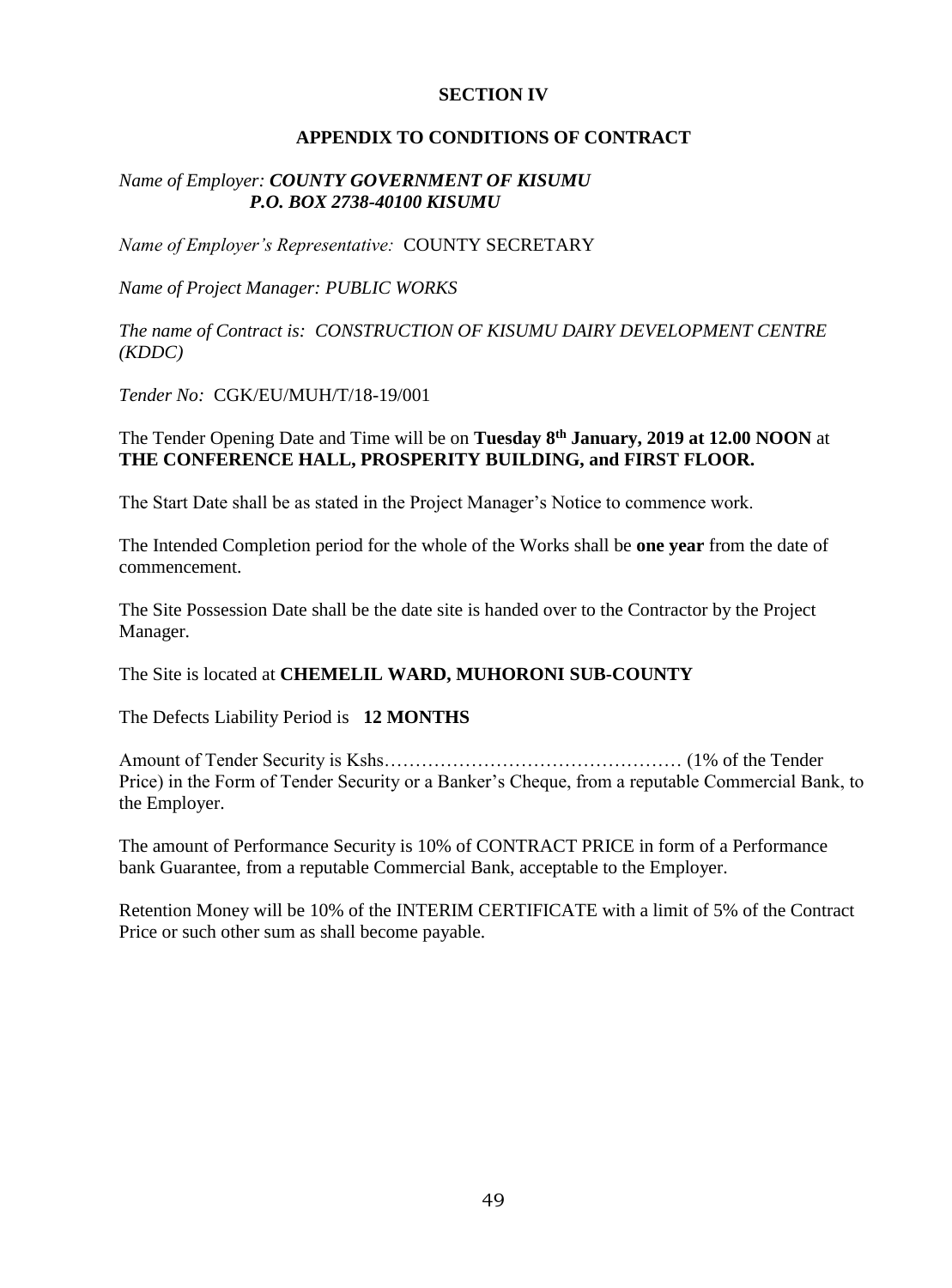#### **SECTION V SPECIFICATIONS**

Notes for preparing Specifications

- 1.0 Specifications must be drafted to present a clear and precise statement of the required standards of materials, and workmanship for tenderers to respond realistically and competitively to the requirements of the Employer and ensure responsiveness of tenders. The Specifications should require that all materials, plant, and other supplies to be permanently incorporated in the Works be new, unused, of the most recent or current models, and incorporating all recent improvements in design and materials unless provided otherwise in the Contract. Where the Contractor is responsible for the design of any part of the permanent Works, the extent of his obligations must be stated.
- 2.0 Specifications from previous similar projects are useful and may not be necessary to rewrite specifications for every Works Contract.
- 3.0 There are considerable advantages in standardizing **General Specifications** for repetitive Works in recognized public sectors, such as highways, urban housing, irrigation and water supply. The General Specifications should cover all classes of workmanship, materials and equipment commonly involved in constructions, although not necessarily to be used in a particular works contract. Deletions or addenda should then adapt the General Specifications to the particular Works.
- 4.0 Care must be taken in drafting Specifications to ensure they are not restrictive. In the Specifications of standards for materials, plant and workmanship, existing Kenya Standards should be used as much as possible, otherwise recognized international standards may also be used.
- 5.0 The Employer should decide whether technical solutions to specified parts of the Works are to be permitted. Alternatives are appropriate in cases where obvious (and potentially less costly) alternatives are possible to the technical solutions indicated in tender documents for certain elements of the Works, taking into consideration the comparative specialized advantage of potential tenderers.

The Employer should provide a description of the selected parts of the Works with appropriate reference to Drawings, Specifications, Bills of Quantities, and Design or Performance criteria, stating that the alternative solutions shall be at least structurally and functionally equivalent to the basic design parameters and Specifications.

<span id="page-49-0"></span>Such alternative solutions shall be accompanied by all information necessary for a complete evaluation by the Employer, including drawings, design calculations, technical specifications, breakdown of prices, proposed construction methodology, and other relevant details. Technical alternatives permitted in this manner shall be considered by the Employer each on its own merits and independently of whether the tenderer has priced the item as described in the Employer's design included with the tender documents.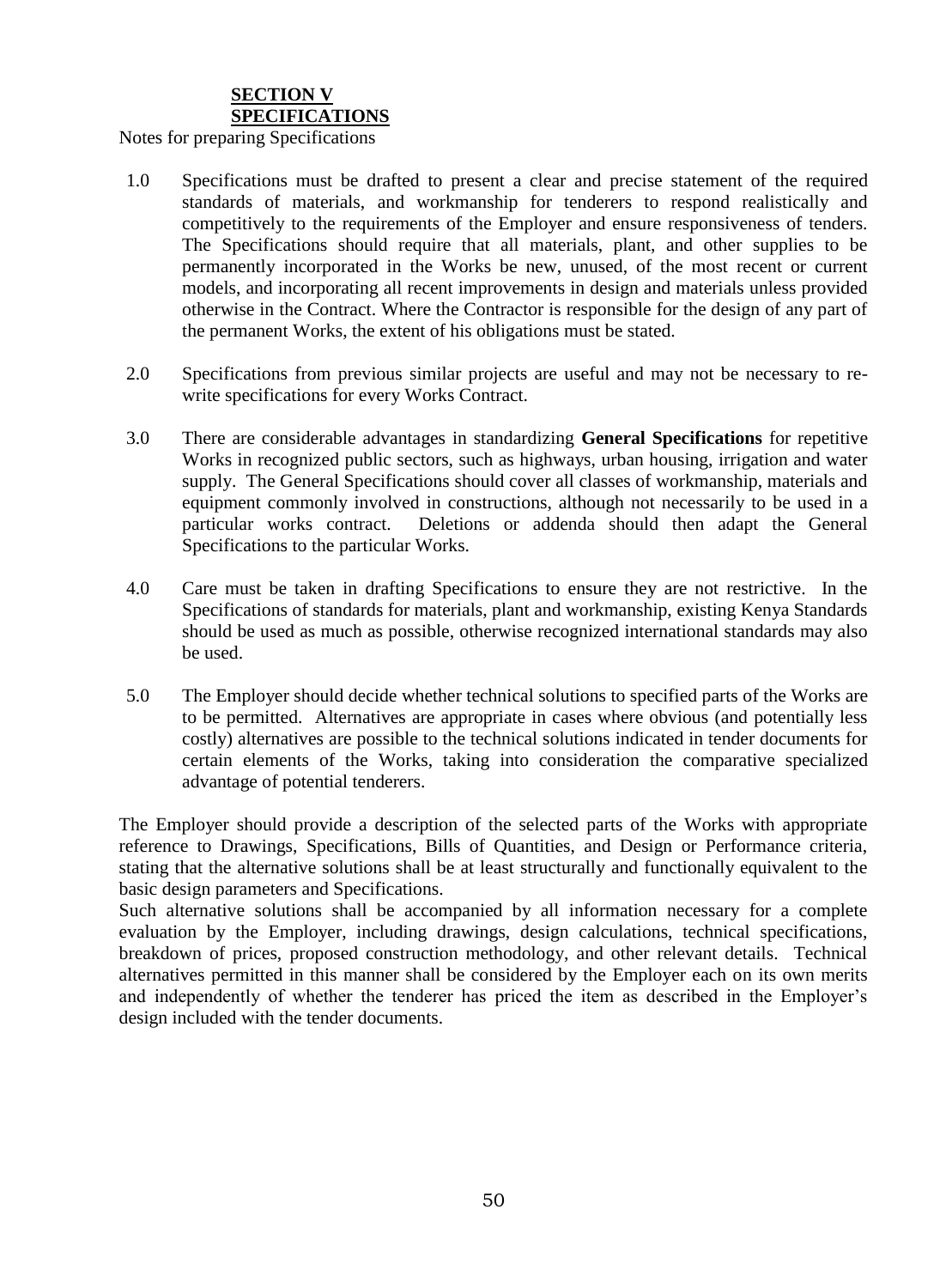# **SECTION VI DRAWINGS**

- <span id="page-50-0"></span>1. The actual drawings including Site plans should be annexed in a Separate booklet.
- <span id="page-50-1"></span>2. The actual Design Drawings are available at the County Government of Kisumu, Engineering Department Offices.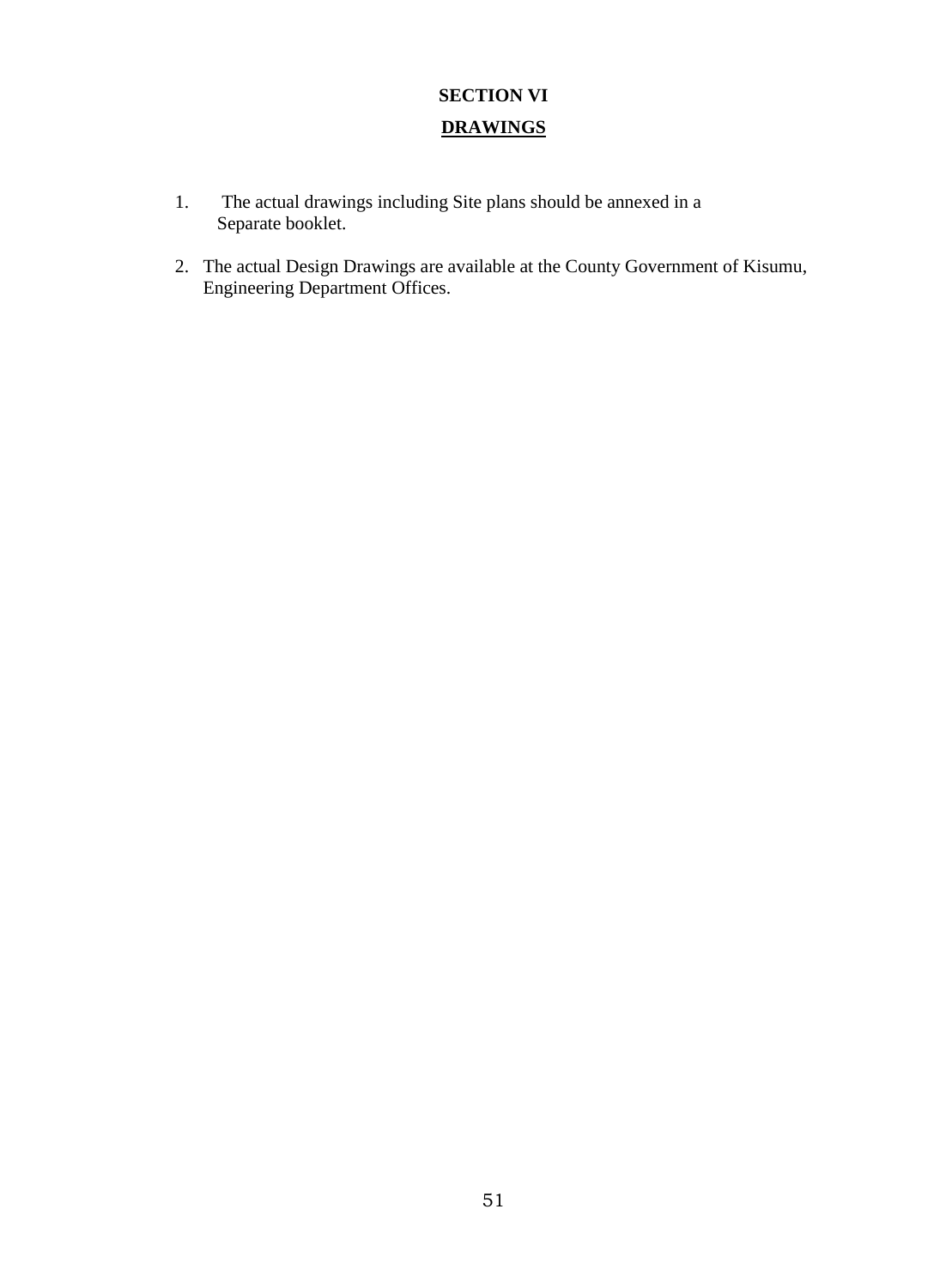#### **SECTION VII**

#### **BILL OF QUANTITIES**

Notes for preparing Bills of Quantities

- 1.0 The objectives of the Bills of Quantities are;
	- (a) To provide sufficient information on the quantities of Works to be performed to enable tenders to be prepared efficiently and accurately; and
	- (b) When a Contract has been entered into, to provide a priced Bill of Quantities for use in the periodic valuation of Works executed.

In order to attain these objectives, Works should be itemized in the Bill of Quantities in sufficient detail to distinguish between the different classes of Works, or between Works of the same nature carried out in different locations or in other circumstances which may give rise to different considerations of cost. Consistent with these requirements, the layout and content of the Bill of Quantities should be as simple and brief as possible.

2.0 The Bills of Quantities should be divided generally into the following sections:

#### **(a) Preliminaries.**

The preliminaries should indicate the inclusiveness of the unit prices, and should state the methods of measurement which have been adopted in the preparation of the Bill of Quantities and which are to be used for the measurement of any part of the Works.

The number of preliminary items to be priced by the tenderer should be limited to tangible items such as site office and other temporary works, otherwise items such as security for the Works which are primarily part of the Contractor's obligations should be included in the Contractor's rates.

#### **(b) Work Items**

- (i) The items in the Bills of Quantities should be grouped into sections to distinguish between those parts of the Works which by nature, location, access, timing, or any other special characteristics may give rise to different methods of construction, or phasing of the Works, or considerations of cost. General items common to all parts of the Works may be grouped as a separate section in the Bill of Quantities.
- (ii) Quantities should be computed net from the Drawings, unless directed otherwise in the Contract, and no allowance should be made for bulking, shrinkage or waste. Quantities should be rounded up or down where appropriate.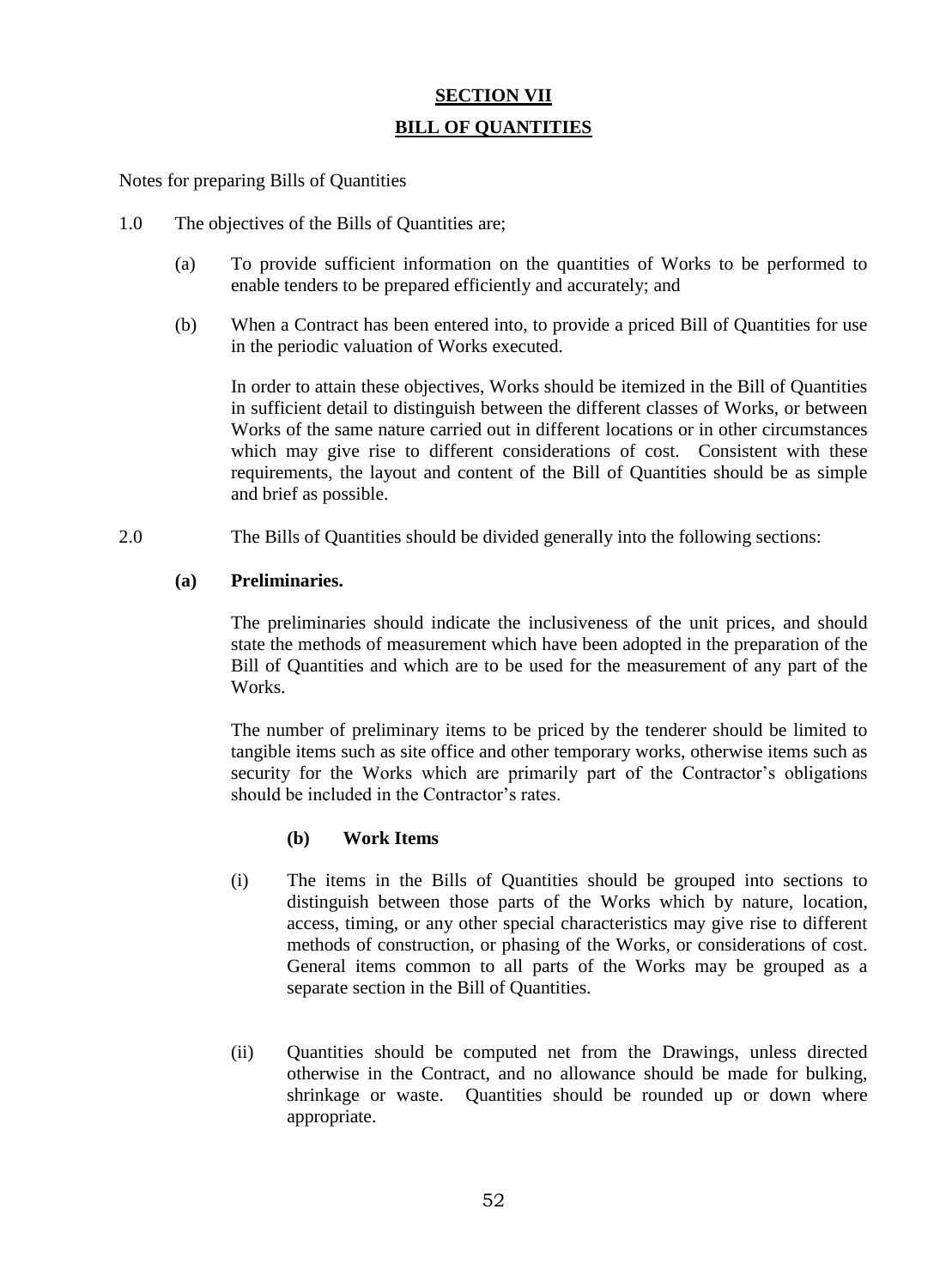| Unit                 | Abbreviation | Unit              | Abbreviation   |
|----------------------|--------------|-------------------|----------------|
| cubic meter          | $m3$ or cu m | millimeter        | mm             |
| hectare              | ha           | month             | mon            |
| hour                 | h            | number            | nr             |
| kilogram             | kg           | square meter      | $m2$ or sq m   |
| lump sum             | sum          | square millimeter | $mm2$ or sq mm |
| meter                | m            | week              | wk             |
| metric ton $(1,000)$ |              |                   |                |
| kg)                  |              |                   |                |

(iii) The following units of measurement and abbreviations are recommended for use.

(iv) The commencing surface should be identified in the description of each item for Work involving excavation, boring or drilling, for which the commencing surface is not also the original surface. The excavated surface should be identified in the description of each item for Work involving excavation for which the excavated surface is not also the final surface. The depths of Work should be measured from the commencing surface to the excavated surface, as defined.

#### **(c) Day work Schedule**

A Day work Schedule should be included if the probability of unforeseen work, outside the items included in the Bill of Quantities, is relatively high. To facilitate checking by the Employer of the realism of rates quoted by the tenderers, the Day work Schedule should normally comprise:

- (i) a list of the various classes of labor, and materials for which basic Day work rates or prices are to be inserted by the tenderer, together with a statement of the conditions under which the Contractor will be paid for Work executed on a Day work basis; and
- (ii) a percentage to be entered by the tenderer against each basic Day work Subtotal amount for labor, materials and plant representing the Contractor's profit, overheads, supervision and other charges.

#### **(d) Provisional Quantities and Sums**

Provision for quantity contingencies in any particular item or class of Work with a high expectation of quantity overrun should be made by entering specific "Provisional Quantities" or "Provisional Items" in the Bill of Quantities, and *not* by increasing the quantities for that item or class of Work beyond those of the Work normally expected to be required. To the extent not covered above, a general provision for physical contingencies (quantity overruns) should be made by including a "Provisional Sum" in the Summary of the Bill of Quantities. Similarly, a contingency allowance for possible price increases should be provided as a "Provisional Sum" in the Summary of the Bill of Quantities. The inclusion of such provisional sums often facilitates budgetary approval by avoiding the need to request periodic supplementary approvals as the future need arises.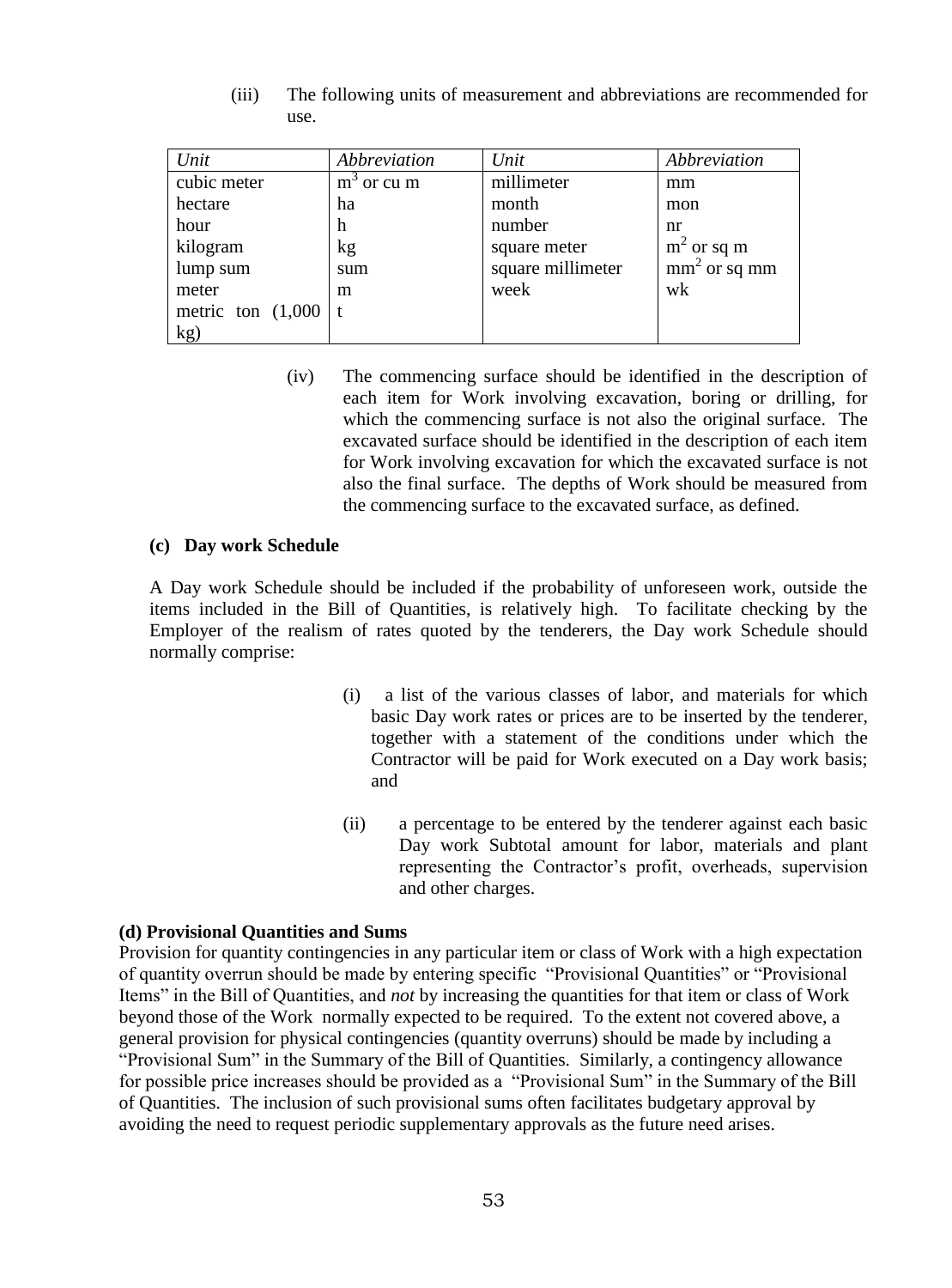(ii) Provisional sums to cover specialized works normally carried out by Nominated Sub Contractors should be avoided and instead Bills of Quantities of the specialized Works should be included as a section of the main Bills of Quantities to be priced by the Main Contractor. The Main Contractor should be required to indicate the name (s) of the specialized firms he proposes to engage to carry out the specialized Works as his approved domestic sub-contractors. Only provisional sums to cover specialized Works by statutory authorities should be included in the Bills of Quantities.

#### **(e) Summary**

The Summary should contain a tabulation of the separate parts of the Bills of Quantities carried forward, with provisional sums for Day work, for physical (quantity) contingencies, and for price contingencies (upward price adjustment) where applicable.

#### <span id="page-53-0"></span>**NOTE: DOWNLOAD THE BILL OF QUANTITY DOCUMENT FOR THE FOLLOWING BUILDING CONSTRUCTION AND ATTACH AS REQUIRED:**

- **1. ADMINISTRATION BLOCK**
- **2. ZERO GRAZING UNIT**
- **3. MILK COOLING PLANT**
- **4. POWER GENERATOR HOUSE**
- **5. ABLUTION BLOCK**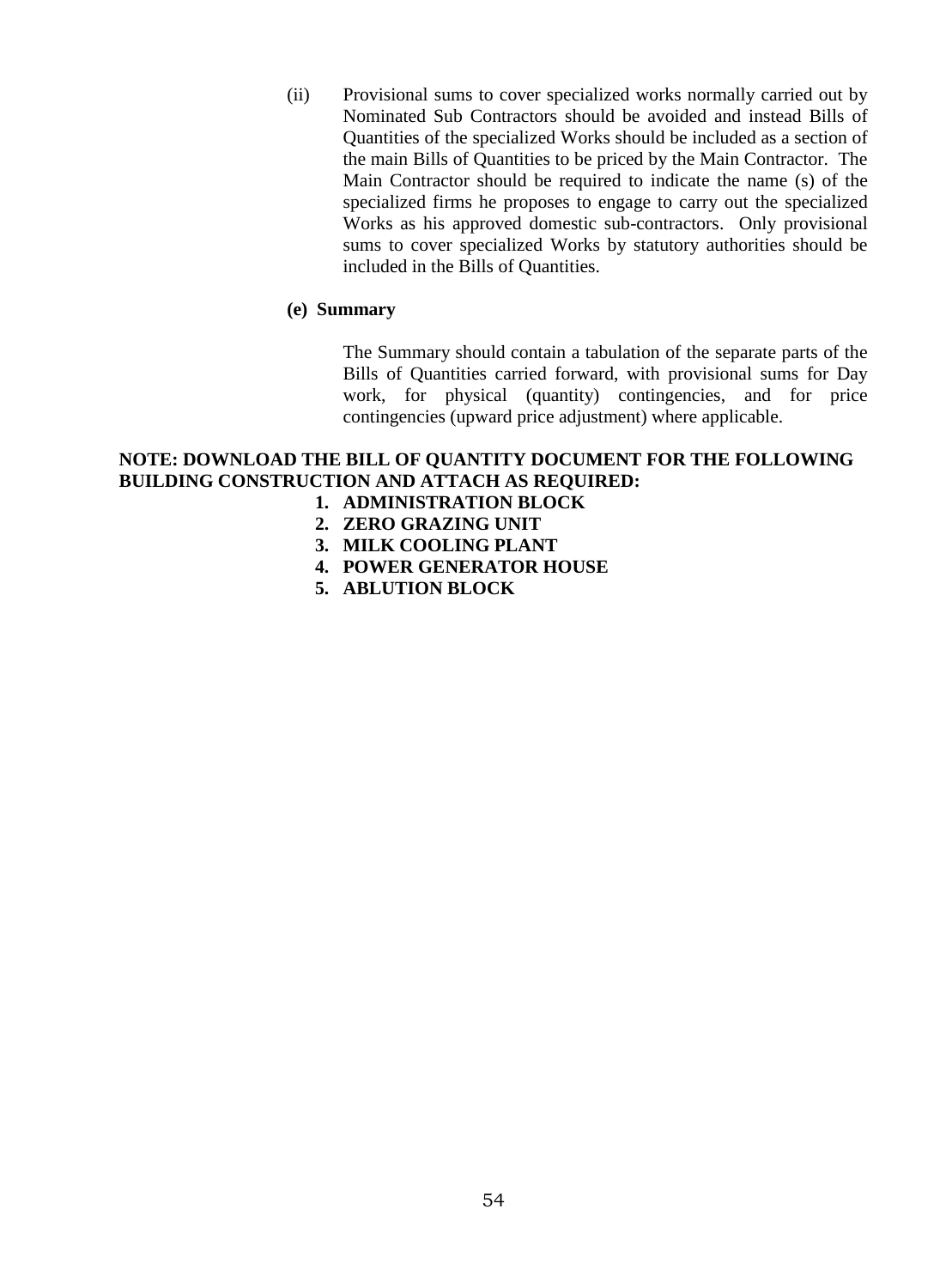# **SECTION VIII**

# **STANDARD FORMS**

# **1. FORM OF INVITATION FOR TENDER**

<span id="page-54-1"></span><span id="page-54-0"></span>

|                                   | [date]                                                                                                                                                                                          |
|-----------------------------------|-------------------------------------------------------------------------------------------------------------------------------------------------------------------------------------------------|
| To:                               | [name of Contractor]<br>$\sqrt{address}$                                                                                                                                                        |
| Dear Sirs:                        | <u> 1980 - Johann Barn, fransk politik (d. 1980)</u>                                                                                                                                            |
|                                   | [Contract Name]                                                                                                                                                                                 |
|                                   | You have been prequalified to tender for the above project.                                                                                                                                     |
| completion of the above Contract. | We hereby invite you and other prequalified tenderers to submit a tender for the execution and                                                                                                  |
|                                   | A complete set of tender documents may be purchased by you from ______                                                                                                                          |
|                                   | [mailing address, cable/telex/facsimile numbers].                                                                                                                                               |
|                                   |                                                                                                                                                                                                 |
|                                   | All tenders must be accompanied by ________________________number of copies of the same and a<br>security in the form and amount specified in the tendering documents, and must be delivered to |
|                                   | [address and location]                                                                                                                                                                          |
|                                   | at or before ______________________(time and date). Tenders will be opened immediately<br>thereafter, in the presence of tenderers' representatives who choose to attend.                       |
|                                   | Please confirm receipt of this letter immediately in writing by cable/facsimile or telex.                                                                                                       |
| Yours faithfully,                 |                                                                                                                                                                                                 |
|                                   | <b>Example 2</b> Authorized Signature                                                                                                                                                           |
|                                   | Name and Title                                                                                                                                                                                  |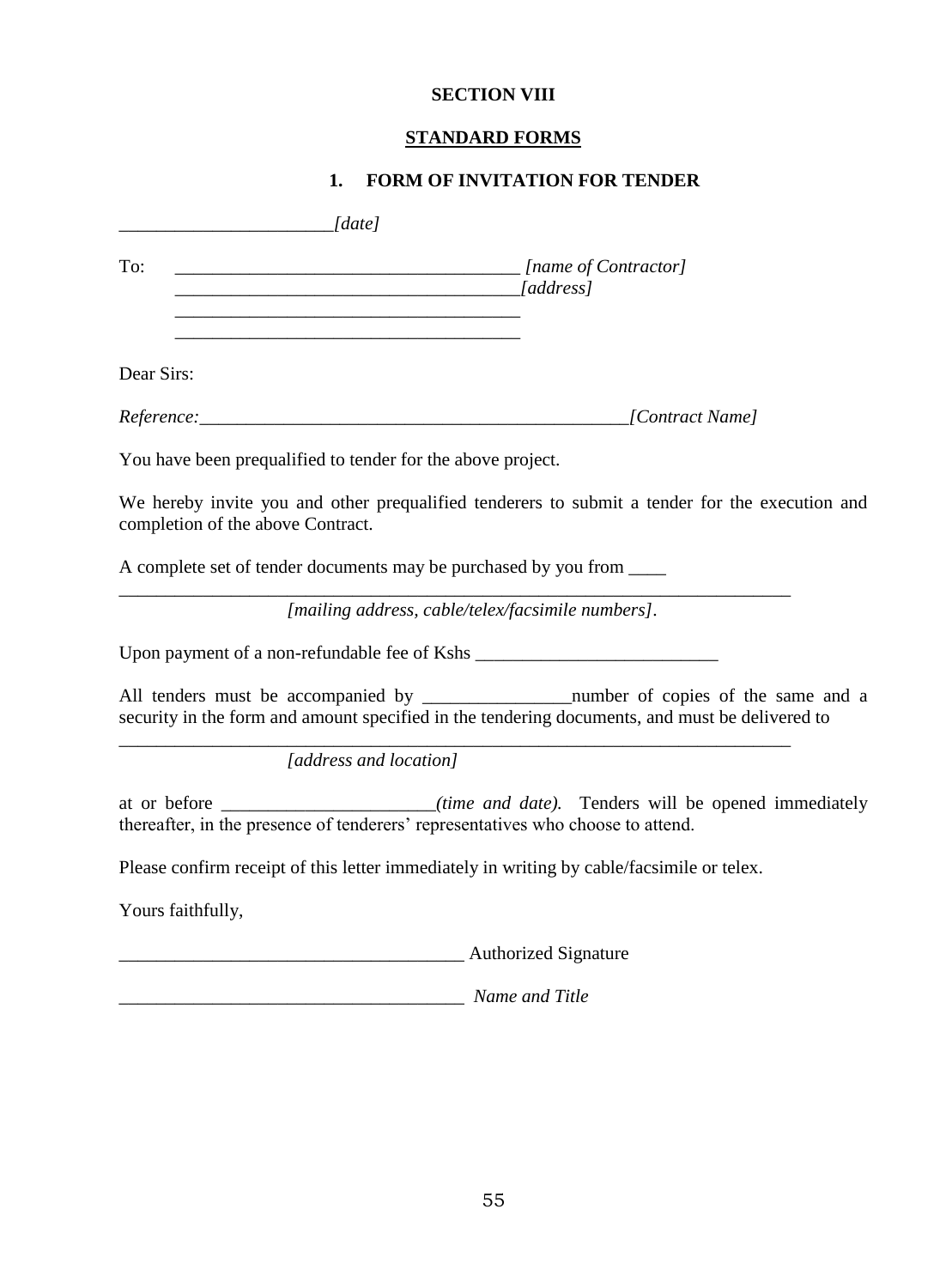<span id="page-55-0"></span>

|     | 2. FORM OF TENDER  |        |
|-----|--------------------|--------|
| TO: | [Name of Employer) | [Date] |
|     | [Name of Contract] |        |

Dear Sir,

- 1. In accordance with the Conditions of Contract, Specifications, Drawings and Bills of Quantities for the execution of the above named Works, we, the undersigned offer to construct, install and complete such Works and remedy any defects therein for the sum of Kshs.\_\_\_\_\_\_\_\_\_\_\_\_\_\_\_\_\_\_\_\_\_\_\_\_\_\_\_\_\_*[Amount in figures]*Kenya Shillings *\_\_\_\_\_\_\_\_\_\_\_\_\_\_\_\_\_\_\_\_\_\_\_\_[Amount in words]*
- 2. We undertake, if our tender is accepted, to commence the Works as soon as is reasonably possible after the receipt of the Project Manager's notice to commence, and to complete the whole of the Works comprised in the Contract within the time stated in the Appendix to Conditions of Contract.
- 3. We agree to abide by this tender until \_\_\_\_\_\_\_\_\_\_\_\_\_\_\_\_\_\_\_*[Insert date],* and it shall remain binding upon us and may be accepted at any time before that date.
- 4. Unless and until a formal Agreement is prepared and executed this tender together with your written acceptance thereof, shall constitute a binding Contract between us.
- 5. We understand that you are not bound to accept the lowest or any tender you may receive.

| duly authorized to sign tenders for and on behalf of |                           |
|------------------------------------------------------|---------------------------|
|                                                      | <i>Mame of Tenderer</i> ] |
| of $\overline{\phantom{a}}$                          | [Address of Tenderer]     |
| Witness; Name                                        |                           |
|                                                      |                           |
|                                                      |                           |
|                                                      |                           |
|                                                      |                           |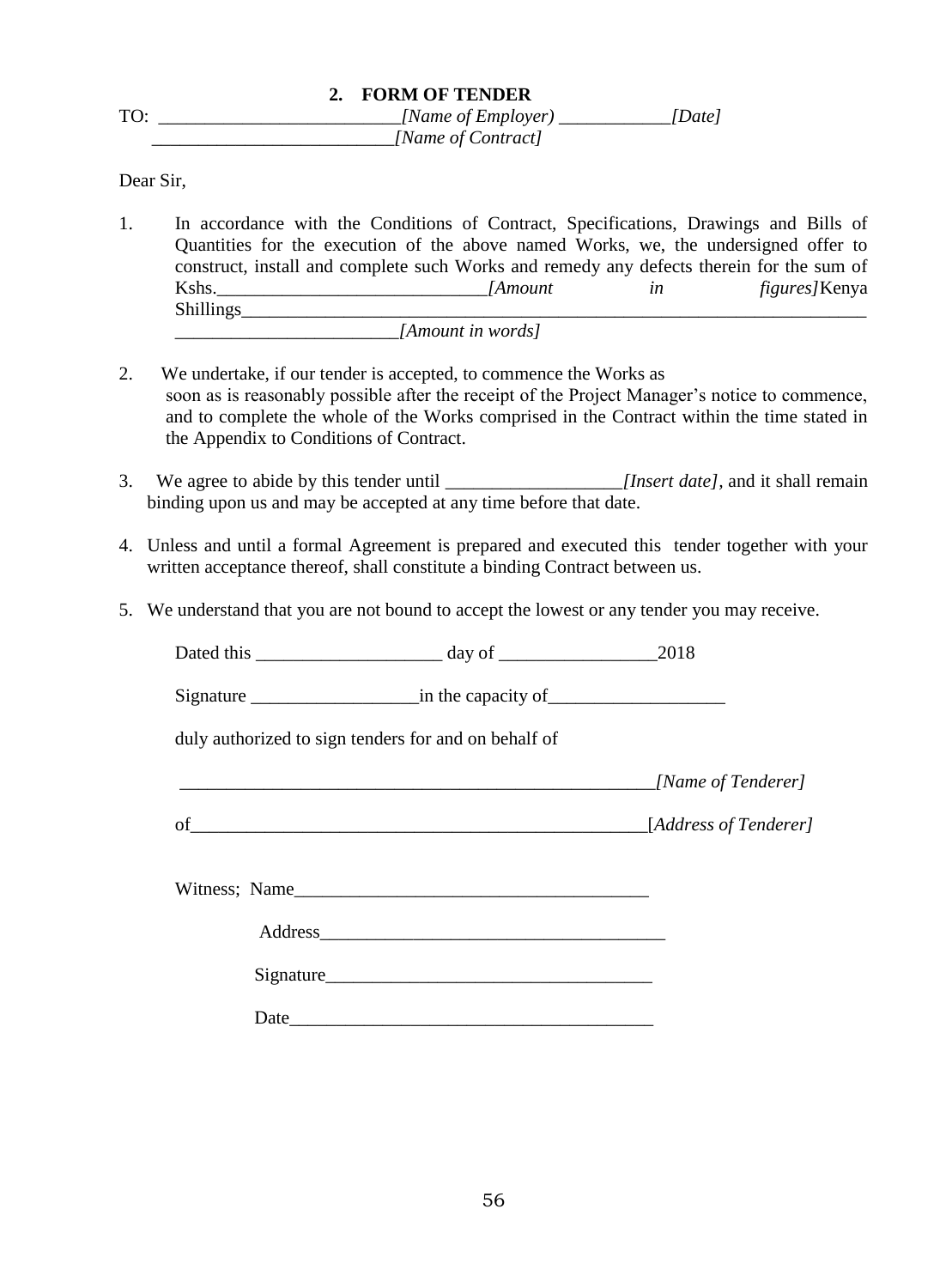# **3. QUALIFICATION INFORMATION**

#### <span id="page-56-0"></span>**1. Individual Tenderers or Individual Members of Joint Ventures**

1.1 Constitution or legal status of tenderer (attach copy or Incorporation Certificate); Place of registration:

Principal place of business

Power of attorney of signatory of tender

#### 1.2 Total annual volume of construction work performed in the last five years

|             | <b>VOLUME</b>                   |  |  |  |
|-------------|---------------------------------|--|--|--|
| <b>YEAR</b> | <b>CURRENCY</b><br><b>VALUE</b> |  |  |  |
|             |                                 |  |  |  |
|             |                                 |  |  |  |
|             |                                 |  |  |  |

1.3 Work performed as Main Contractor on works of a similar nature and volume over the last five years. Also list details of work under way or committed, including expected completion date.

#### **[Fill in the Details as described in the Table attached on Page 52 & 53]**

1.4 Major items of Contractor's Equipment proposed for carrying out the Works. List all information requested in the table provided.

#### **[Fill in the Details as described in the Table attached on Page 56]**

1.5 Qualifications and experience of key personnel proposed for administration and execution of the Contract.

**[Fill in the Details as described in the Table attached on Page 54]**

1.6 Financial reports for the last five years: balance sheets, profit and loss statements, auditor's reports, etc. List below and attach copies.

\_\_\_\_\_\_\_\_\_\_\_\_\_\_\_\_\_\_\_\_\_\_\_\_\_\_\_\_\_\_\_\_\_\_\_\_\_\_\_\_\_\_\_\_\_\_\_\_\_\_\_\_\_\_\_\_\_\_\_\_\_\_\_\_\_\_\_\_ \_\_\_\_\_\_\_\_\_\_\_\_\_\_\_\_\_\_\_\_\_\_\_\_\_\_\_\_\_\_\_\_\_\_\_\_\_\_\_\_\_\_\_\_\_\_\_\_\_\_\_\_\_\_\_\_\_\_\_\_\_\_\_\_\_\_\_\_ \_\_\_\_\_\_\_\_\_\_\_\_\_\_\_\_\_\_\_\_\_\_\_\_\_\_\_\_\_\_\_\_\_\_\_\_\_\_\_\_\_\_\_\_\_\_\_\_\_\_\_\_\_\_\_\_\_\_\_\_\_\_\_\_\_\_\_\_

\_\_\_\_\_\_\_\_\_\_\_\_\_\_\_\_\_\_\_\_\_\_\_\_\_\_\_\_\_\_\_\_\_\_\_\_\_\_\_\_\_\_\_\_\_\_\_\_\_\_\_\_\_\_\_\_\_\_\_\_\_\_\_\_\_\_\_\_

1.7 Evidence of access to financial resources to meet the qualification requirements: cash in hand, lines of credit, etc. List below and attach copies of supportive documents.

\_\_\_\_\_\_\_\_\_\_\_\_\_\_\_\_\_\_\_\_\_\_\_\_\_\_\_\_\_\_\_\_\_\_\_\_\_\_\_\_\_\_\_\_\_\_\_\_\_\_\_\_\_\_\_\_\_\_\_\_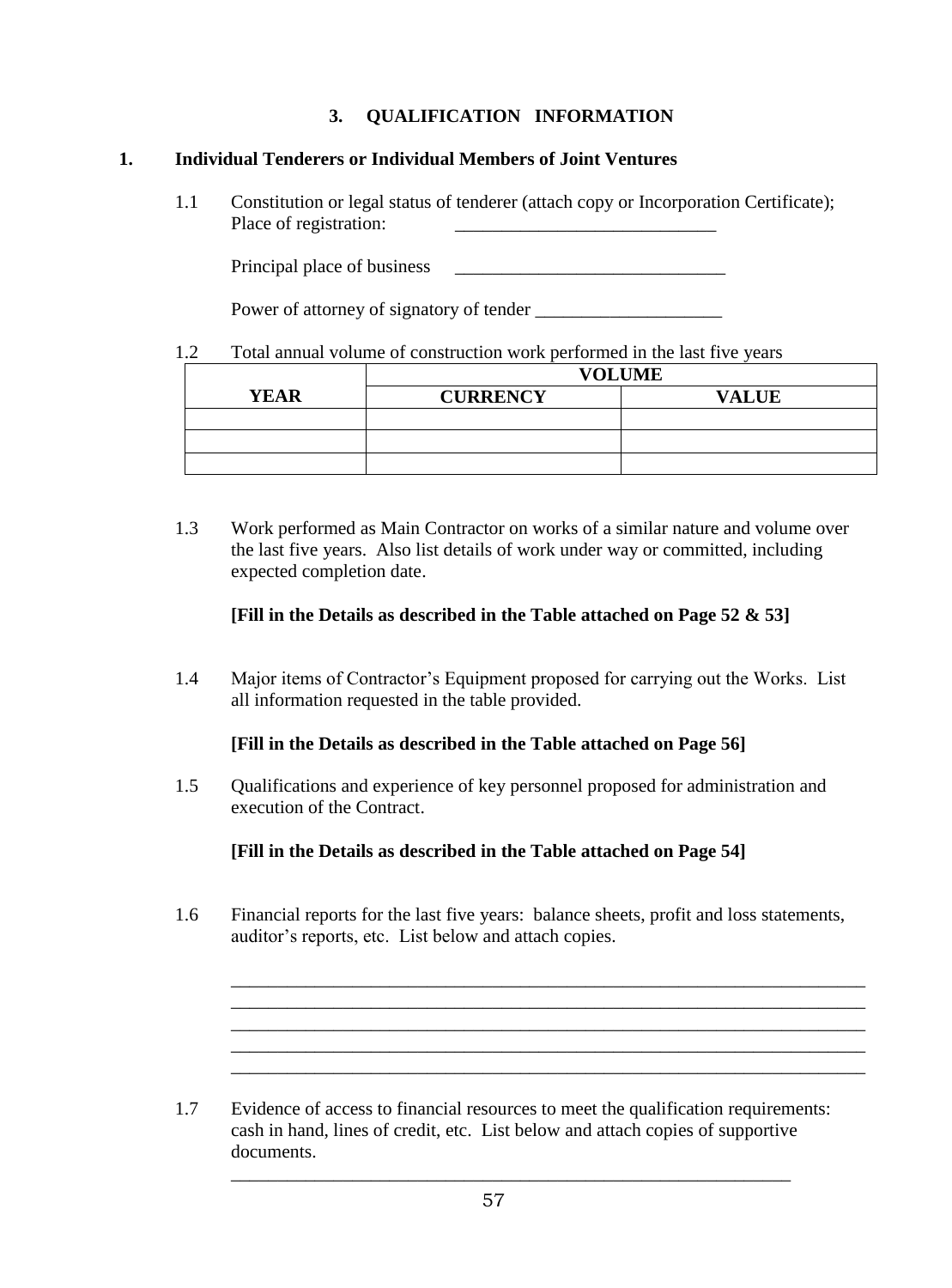1.8 Name, address and telephone, telex and facsimile numbers of banks that may provide reference if contacted by the Employer.

 $\overline{\phantom{a}}$  ,  $\overline{\phantom{a}}$  ,  $\overline{\phantom{a}}$  ,  $\overline{\phantom{a}}$  ,  $\overline{\phantom{a}}$  ,  $\overline{\phantom{a}}$  ,  $\overline{\phantom{a}}$  ,  $\overline{\phantom{a}}$  ,  $\overline{\phantom{a}}$  ,  $\overline{\phantom{a}}$  ,  $\overline{\phantom{a}}$  ,  $\overline{\phantom{a}}$  ,  $\overline{\phantom{a}}$  ,  $\overline{\phantom{a}}$  ,  $\overline{\phantom{a}}$  ,  $\overline{\phantom{a}}$ 

\_\_\_\_\_\_\_\_\_\_\_\_\_\_\_\_\_\_\_\_\_\_\_\_\_\_\_\_\_\_\_\_\_\_\_\_\_\_\_\_\_\_\_\_\_

\_\_\_\_\_\_\_\_\_\_\_\_\_\_\_\_\_\_\_\_\_\_\_\_\_\_\_\_\_\_\_\_\_\_\_\_\_\_\_\_\_\_\_\_\_\_\_\_\_\_\_\_\_\_\_\_\_\_\_\_

1.9 Statement of compliance with the requirements of Clause 1.2 of the Instructions to Tenderers.

\_\_\_\_\_\_\_\_\_\_\_\_\_\_\_\_\_\_\_\_\_\_\_\_\_\_\_\_\_\_\_\_\_\_\_\_\_\_\_\_\_\_\_\_\_\_\_\_\_\_\_\_\_\_\_\_\_\_\_\_

\_\_\_\_\_\_\_\_\_\_\_\_\_\_\_\_\_\_\_\_\_\_\_\_\_\_\_\_\_\_\_\_\_\_\_\_\_\_\_\_\_\_\_\_\_\_\_\_\_\_\_\_\_\_\_\_\_\_\_\_\_\_\_\_\_\_

1.10 Proposed program (work method and schedule) for the whole of the Works. Attached a detailed proposed work plan for the execution of the Works described.

#### **2 Joint Ventures**

- 2.4 The information listed in  $1.1 1.10$  above shall be provided for each partner of the joint venture.
- 2.5 The information required in 1.11 above shall be provided for the joint venture.
- 2.6 Attach the power of attorney of the signatory(ies) of the tender authorizing signature of the tender on behalf of the joint venture
- <span id="page-57-0"></span>2.7 Attach the Agreement among all partners of the joint venture ( and which is legally binding on all partners), which shows that:
	- a) all partners shall be jointly and severally liable for the execution of the Contract in accordance with the Contract terms;
	- b) one of the partners will be nominated as being in charge, authorized to incur liabilities and receive instructions for and on behalf of any and all partners of the joint venture; and
	- c) the execution of the entire Contract, including payment, shall be done exclusively with the partner in charge.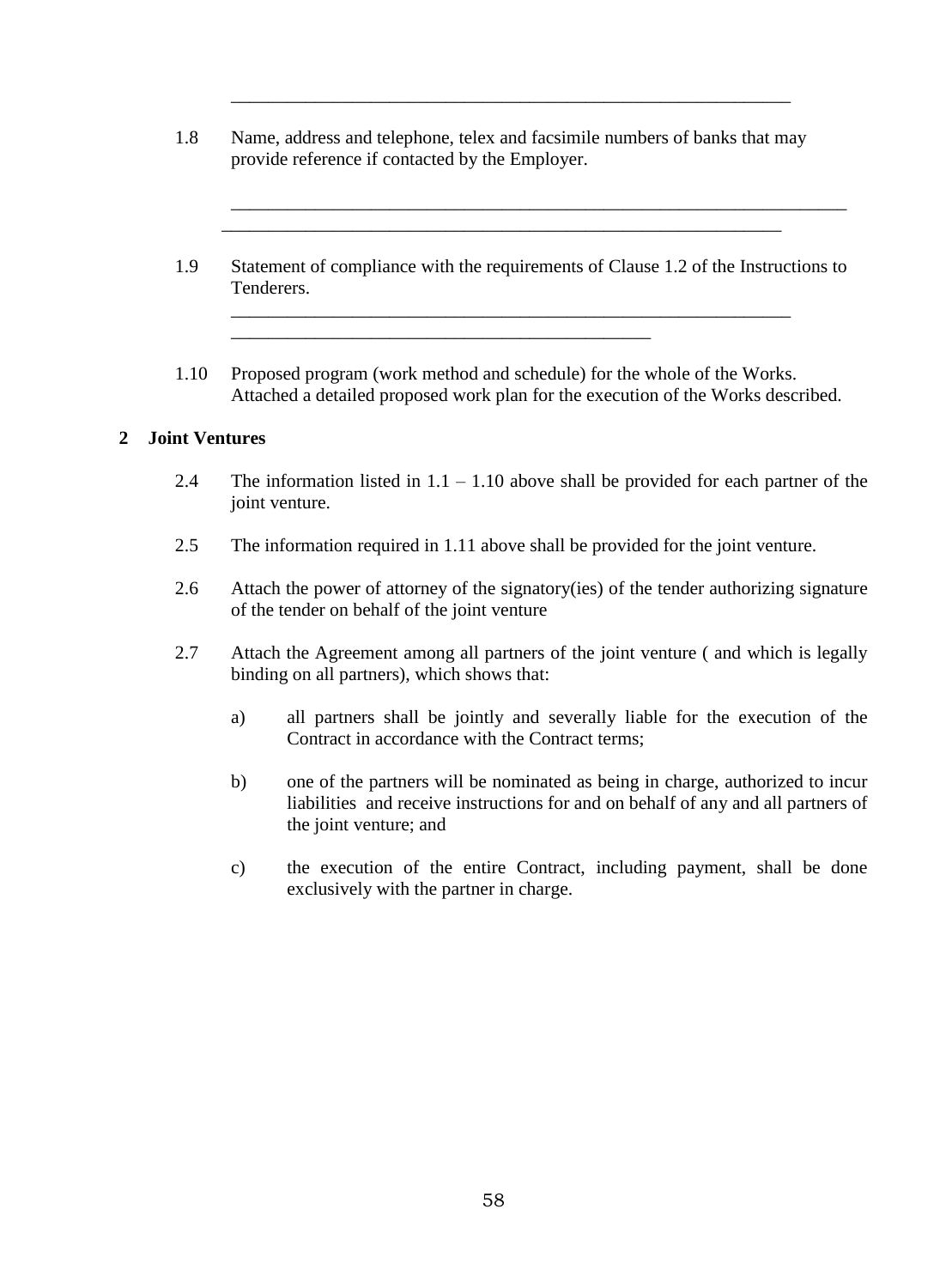#### **4. DETAILS OF CONTRACTOR'S EXPERIENCE**

*In the table below, give a brief summary of the Company's major Civil Works carried out and completed in the last three years. The works listed should be similar to the Works described in this tender.*

| DESCRIPTION OF WORKS AND CLIENT | <b>TOTAL VALUE</b><br><b>OF WORKS</b><br>(KSH.) | <b>CONTRACT</b><br><b>PERIOD</b><br>(YEARS) | <b>YEAR</b><br><b>COMPLETED</b> |
|---------------------------------|-------------------------------------------------|---------------------------------------------|---------------------------------|
|                                 |                                                 |                                             |                                 |
|                                 |                                                 |                                             |                                 |
|                                 |                                                 |                                             |                                 |
|                                 |                                                 |                                             |                                 |
|                                 |                                                 |                                             |                                 |
|                                 |                                                 |                                             |                                 |
|                                 |                                                 |                                             |                                 |
|                                 |                                                 |                                             |                                 |
|                                 |                                                 |                                             |                                 |
|                                 |                                                 |                                             |                                 |
|                                 |                                                 |                                             |                                 |
|                                 |                                                 |                                             |                                 |
|                                 |                                                 |                                             |                                 |

*Note: Attach relevant documentary evidence.*

*I certify that the above Civil Works are successfully carried out and completed by ourselves.*

*……………………… …………………………. …………………………*  **(Title) (Signature) (Date)**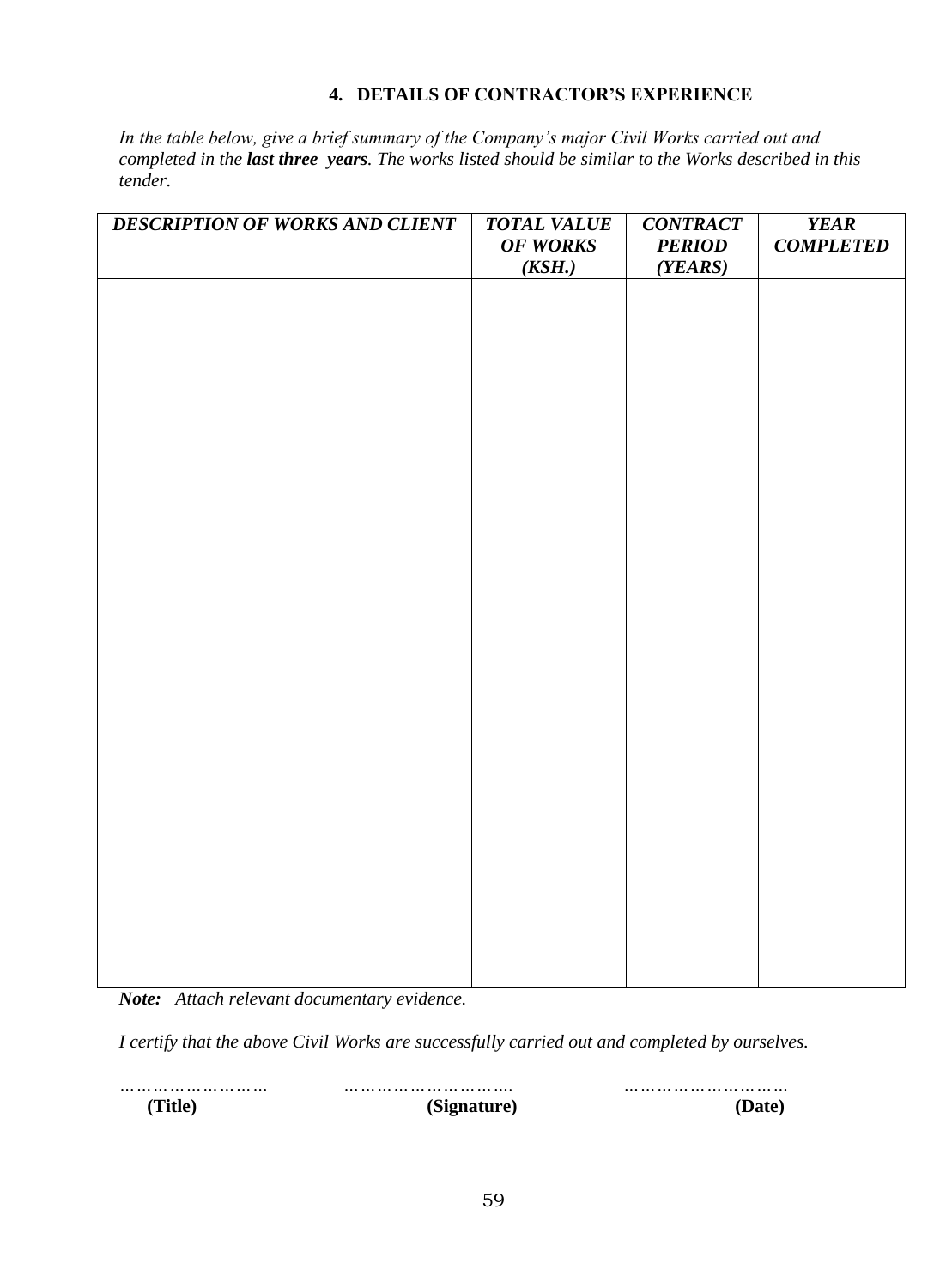#### **5. DETAILS OF ONGOING PROJECTS**

<span id="page-59-0"></span>*In the table below, give a brief summary of the Company's major Civil Works that are currently ongoing. The works listed should be similar to the Works described in this tender.*

| <b>DESCRIPTION OF</b><br><b>WORKS AND CLIENT</b> | <b>CONTR-</b><br>ACT<br><b>PERIOD</b> | <b>DATE OF</b><br><b>COMMEN-</b><br><b>CEMENT</b> | <b>INTENDED</b><br><b>DATE OF</b><br><b>COMPLE-</b><br><b>TION</b> | <b>TOTAL</b><br>VALUE OF<br><b>WORKS</b> | $\overline{\frac{\theta}{6}}$<br><b>COMPLE-</b><br><b>TED TO</b><br><b>DATE</b> |
|--------------------------------------------------|---------------------------------------|---------------------------------------------------|--------------------------------------------------------------------|------------------------------------------|---------------------------------------------------------------------------------|
|                                                  |                                       |                                                   |                                                                    |                                          |                                                                                 |
|                                                  |                                       |                                                   |                                                                    |                                          |                                                                                 |
|                                                  |                                       |                                                   |                                                                    |                                          |                                                                                 |
|                                                  |                                       |                                                   |                                                                    |                                          |                                                                                 |
|                                                  |                                       |                                                   |                                                                    |                                          |                                                                                 |
|                                                  |                                       |                                                   |                                                                    |                                          |                                                                                 |
|                                                  |                                       |                                                   |                                                                    |                                          |                                                                                 |
|                                                  |                                       |                                                   |                                                                    |                                          |                                                                                 |

*Note: Attach relevant documentary evidence.*

*I certify that the above Civil Works are being carried out by ourselves and that the above information concerning them is correct.*

*……………………… …………………………. …………………………*  **(Title) (Signature) (Date)**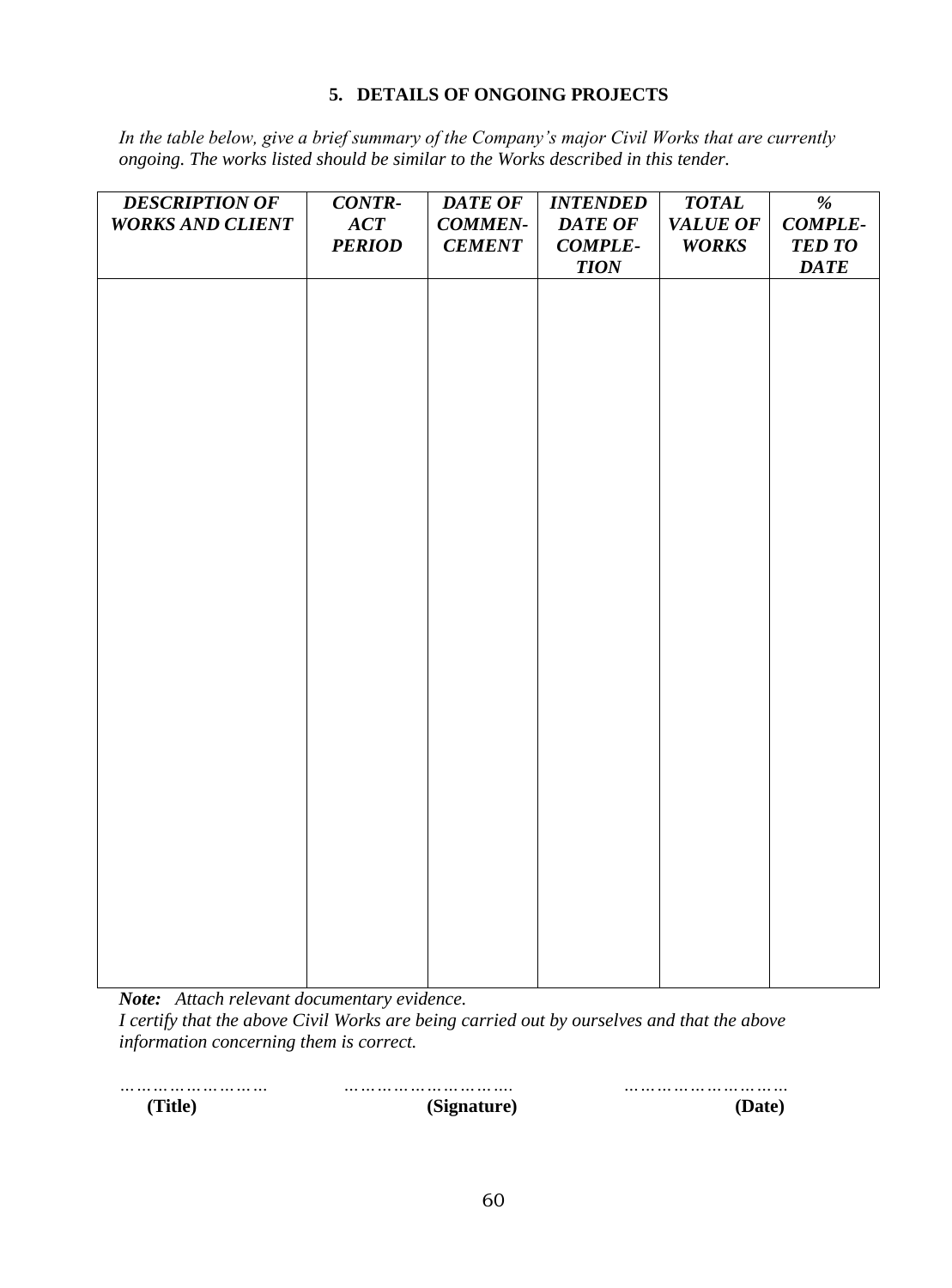#### **6. SCHEDULE OF KEY PERSONNEL**

<span id="page-60-0"></span>*In the table below, give the details of the Tenderer's Key Personnel who will be responsible for the major activities of the works described in this tender, both at the Headquarters and at the Site.*

| <b>DESIGNATION</b> | NAME | NATIONA-<br><b>LITY</b> | <b>SUMMARY OF</b><br><b>QUALIFICATIONS AND</b><br><b>EXPERIENCE</b> |
|--------------------|------|-------------------------|---------------------------------------------------------------------|
|                    |      |                         |                                                                     |
|                    |      |                         |                                                                     |
|                    |      |                         |                                                                     |
|                    |      |                         |                                                                     |
|                    |      |                         |                                                                     |
|                    |      |                         |                                                                     |
|                    |      |                         |                                                                     |
|                    |      |                         |                                                                     |
|                    |      |                         |                                                                     |
|                    |      |                         |                                                                     |
|                    |      |                         |                                                                     |

*Note: Attach the CVs of the Key Personnel.*

*I certify that the above information is correct.*

 **(Title) (Signature) (Date)**

*……………………… …………………………. …………………………*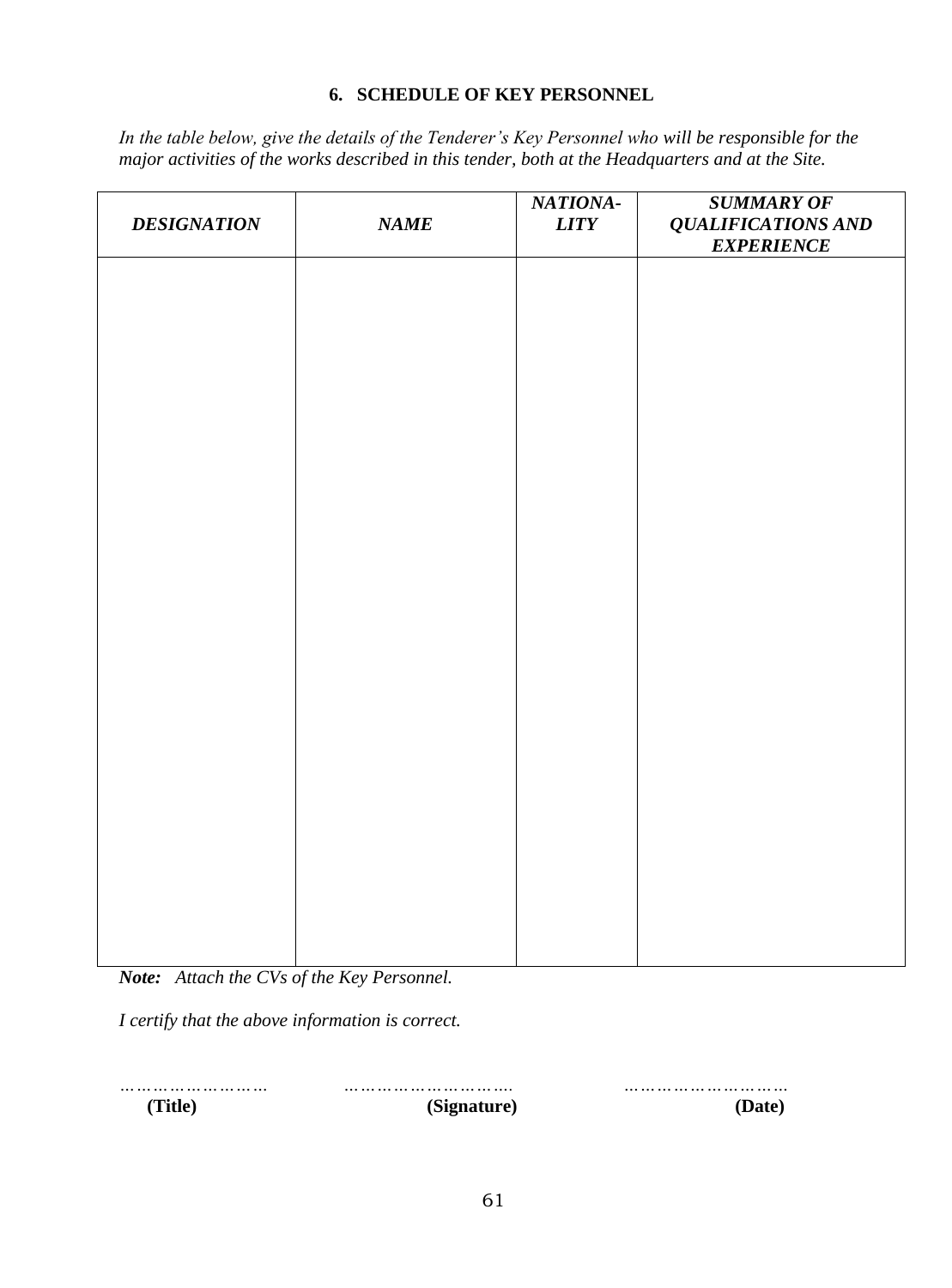#### **7. DETAILS OF SUB-CONTRACTORS**

<span id="page-61-0"></span>*If the Tenderer wishes to sublet any portions of the works under any heading, he must give below the details of the sub-contractors he intends to employ for each portion.*

*Failure to comply with this requirement may invalidate the tender.*

| <b>FULL NAME AND</b><br><b>ADDRESS OF THE SUB-</b><br><b>CONTRACTOR</b> | <b>PORTION OF WORKS</b><br>TO BE SUB-<br><b>CONTRACTED AND</b><br><b>CONTRACT VALUE</b> | <b>SUB-CONTRACTOR'S</b><br><b>EXPERIENCE IN SIMILAR</b><br><b>WORKS</b> |
|-------------------------------------------------------------------------|-----------------------------------------------------------------------------------------|-------------------------------------------------------------------------|
|                                                                         |                                                                                         |                                                                         |
|                                                                         |                                                                                         |                                                                         |
|                                                                         |                                                                                         |                                                                         |
|                                                                         |                                                                                         |                                                                         |
|                                                                         |                                                                                         |                                                                         |
|                                                                         |                                                                                         |                                                                         |
|                                                                         |                                                                                         |                                                                         |
|                                                                         |                                                                                         |                                                                         |

*Note: Attach relevant evidence.*

*I certify that the above information is correct.*

 **(Title) (Signature) (Date)**

*……………………… …………………………. …………………………*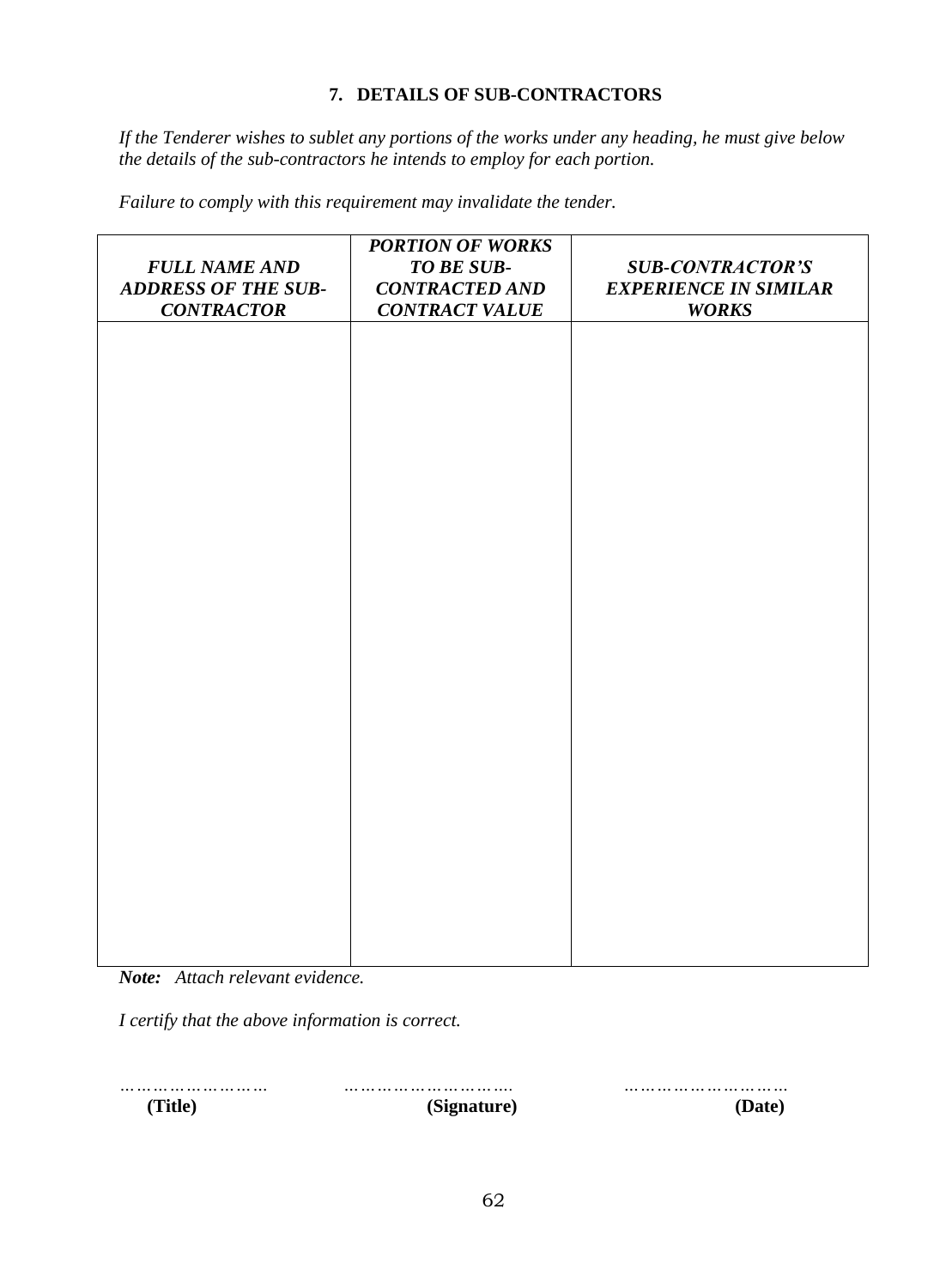#### **8. SCHEDULE OF PLANT AND EQUIPMENT**

|                    |              |                  |              |             |              | <b>OWNERSHIP</b> |             |                         |                |              |              |
|--------------------|--------------|------------------|--------------|-------------|--------------|------------------|-------------|-------------------------|----------------|--------------|--------------|
| PARTICULAR   TYPE/ |              | <b>SERIAL</b>    | <b>YEAR</b>  | <b>WHER</b> | <b>VALUE</b> | <b>OWNE</b>      | <b>TO</b>   | <b>HIRE</b>             | <b>PURCHAS</b> | <b>PRESE</b> | <b>WEEK</b>  |
| <b>S OF EACH</b>   | <b>RATIN</b> | <b>NO. &amp;</b> | OF           | ${\bf E}$   |              | D                | <b>HIRE</b> | <b>PURCHASIE</b>        |                | <b>NT</b>    | <b>WHEN</b>  |
| <b>UNIT</b>        | G            | REG.             | <b>MANUF</b> | <b>MADE</b> |              | (Give            | (Give       | (Give detail, (Give     |                | <b>LOCAT</b> | <b>AVAIL</b> |
|                    |              | NO.              | $A-$         |             |              | SR. No.          | name        | as stated in details as |                | <b>ION</b>   | <b>ABLE</b>  |
|                    |              |                  | <b>CTURE</b> |             |              | and Reg.         | and         | the                     | stated in      |              | ON           |
|                    |              |                  |              |             |              | No)              | address     | Footnote)               | the            |              | <b>SITE</b>  |
|                    |              |                  |              |             |              |                  | of          |                         | Footnote)      |              |              |
|                    |              |                  |              |             |              |                  | Owner)      |                         |                |              |              |
|                    |              |                  |              |             |              |                  |             |                         |                |              |              |
|                    |              |                  |              |             |              |                  |             |                         |                |              |              |
|                    |              |                  |              |             |              |                  |             |                         |                |              |              |
|                    |              |                  |              |             |              |                  |             |                         |                |              |              |
|                    |              |                  |              |             |              |                  |             |                         |                |              |              |
|                    |              |                  |              |             |              |                  |             |                         |                |              |              |
|                    |              |                  |              |             |              |                  |             |                         |                |              |              |
|                    |              |                  |              |             |              |                  |             |                         |                |              |              |
|                    |              |                  |              |             |              |                  |             |                         |                |              |              |
|                    |              |                  |              |             |              |                  |             |                         |                |              |              |
|                    |              |                  |              |             |              |                  |             |                         |                |              |              |
|                    |              |                  |              |             |              |                  |             |                         |                |              |              |
|                    |              |                  |              |             |              |                  |             |                         |                |              |              |

<span id="page-62-0"></span>**Note** \*Details of each machine/equipment in more than one of the same make or type must be given separately. Items to be imported pursuant to clause 48 of the conditions of contract to be indicated together with seller's name, address and CIF value. Details of proposed hire or hire purchase to be submitted giving names and addresses of hiring/selling party and serial number/engines number.

\*\*Before the award of Contract, the Project Manager may carry out physical verification of the availability of the plant and equipment listed on the schedule.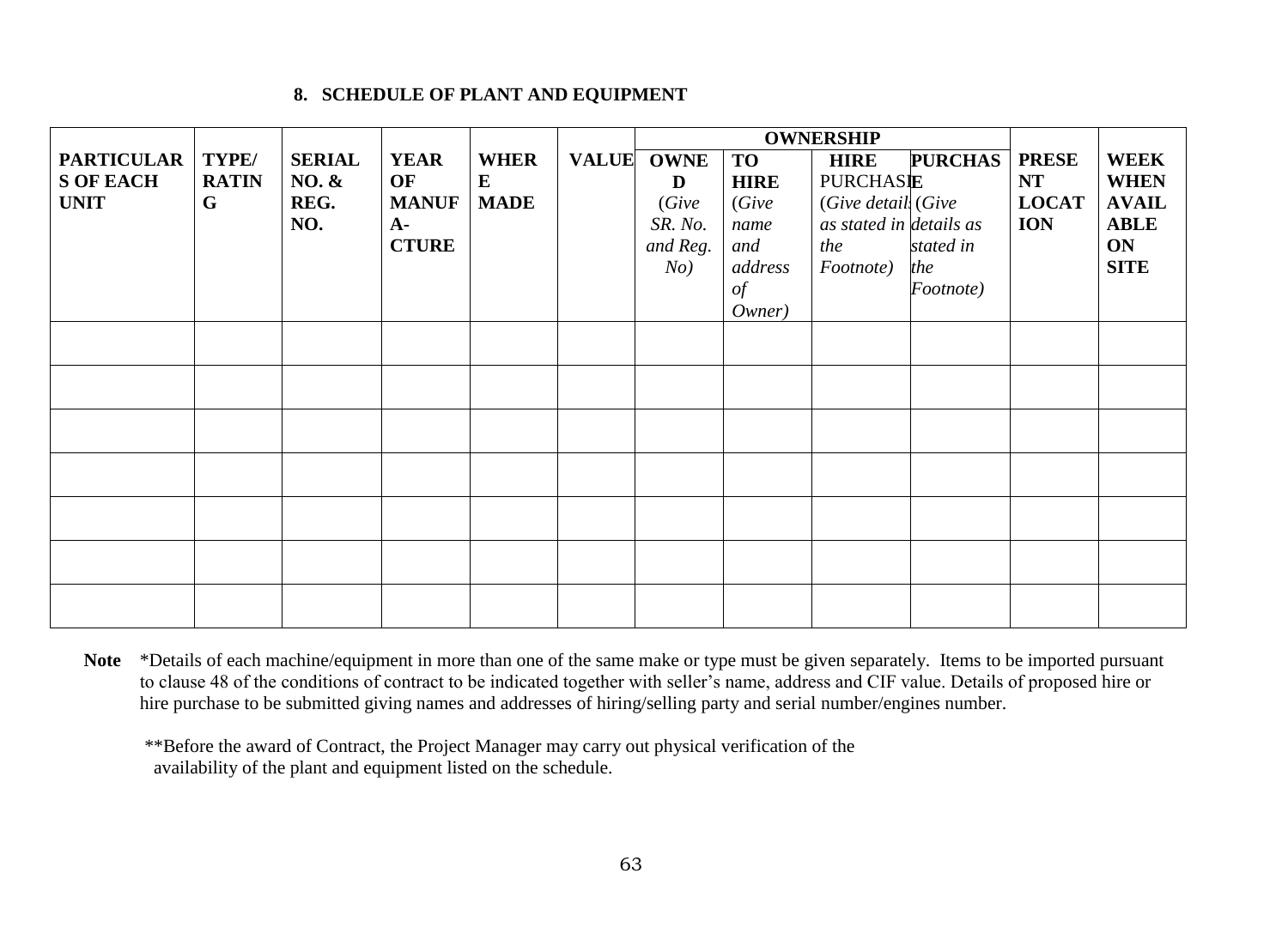# **9. TENDER QUESTIONNAIRE**

<span id="page-63-0"></span>

|    | Please fill in block letters.                                                                                                                                                                  |
|----|------------------------------------------------------------------------------------------------------------------------------------------------------------------------------------------------|
| 1. | Full names of tenderer                                                                                                                                                                         |
|    |                                                                                                                                                                                                |
| 2. | Full address of tenderer to which tender correspondence is to be sent (unless an agent has<br>been appointed below)                                                                            |
|    |                                                                                                                                                                                                |
|    |                                                                                                                                                                                                |
|    |                                                                                                                                                                                                |
| 3. | Telephone number (s) of tenderer                                                                                                                                                               |
|    |                                                                                                                                                                                                |
|    |                                                                                                                                                                                                |
| 4. | Telex address of tenderer                                                                                                                                                                      |
|    |                                                                                                                                                                                                |
|    |                                                                                                                                                                                                |
| 5. | Name of tenderer's representative to be contacted on matters of the tender during the tender<br>period                                                                                         |
|    |                                                                                                                                                                                                |
| 6. | Details of tenderer's nominated agent (if any) to receive tender notices. This is essential if<br>the tenderer does not have his registered address in Kenya (name, address, telephone, telex) |
|    |                                                                                                                                                                                                |
|    |                                                                                                                                                                                                |
|    | <b>Signature of Tenderer</b>                                                                                                                                                                   |

Make copy and deliver to:\_\_\_\_\_\_\_\_\_\_\_\_\_\_\_\_\_\_\_\_\_(*Name of Employer*)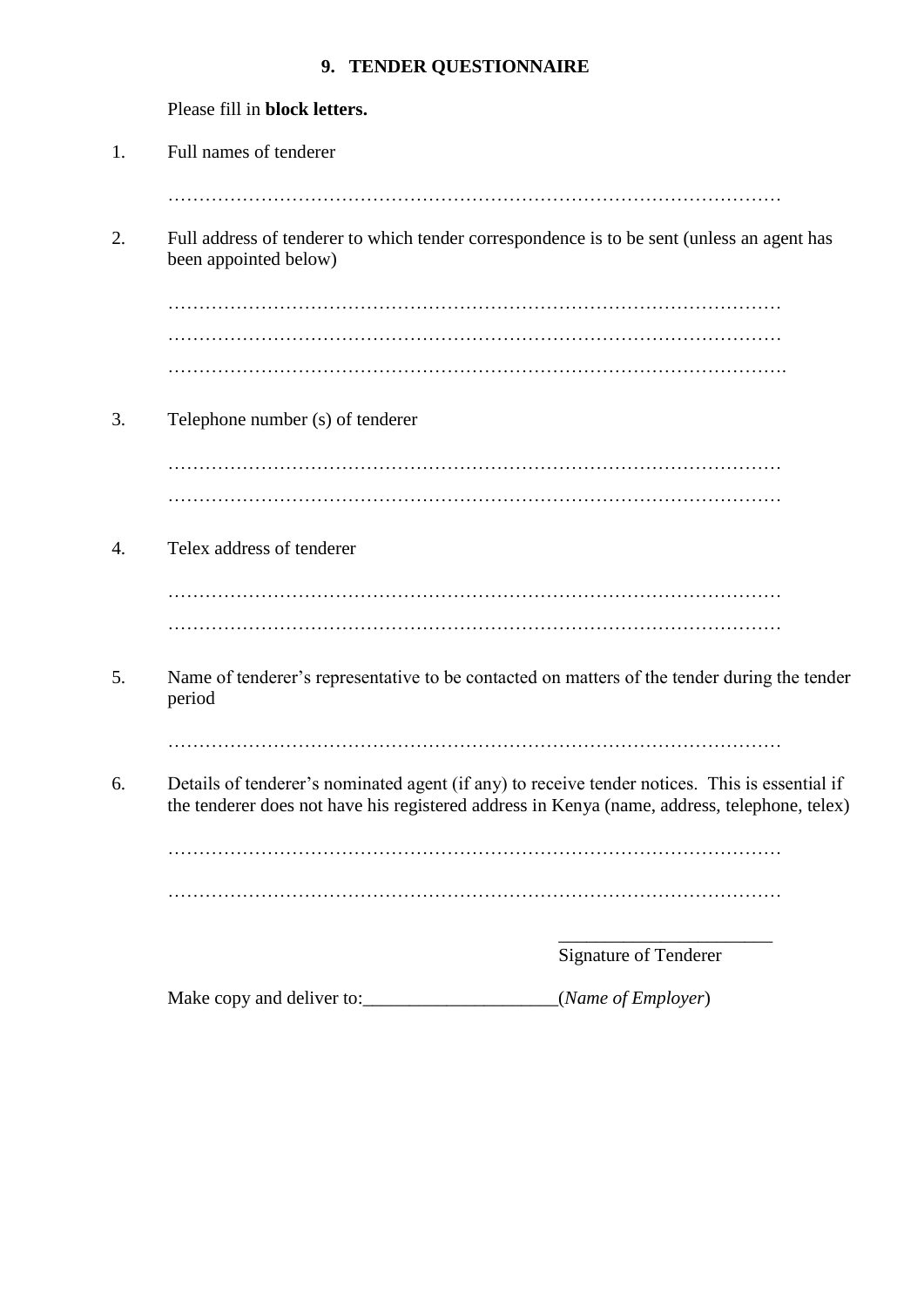# **10. CONFIDENTIAL BUSINESS QUESTIONNAIRE**

<span id="page-64-0"></span>You are requested to give the particulars indicated in Part 1 and either Part 2 (a), 2 (b) or 2 (c) and 2 (d) whichever applies to your type of business.

You are advised that it is a serious offence to give false information on this Form.

#### *Part 1 – General*

| Maximum value of business which you can handle at any time: K. pound |
|----------------------------------------------------------------------|
|                                                                      |
|                                                                      |
| Part 2 (a) – Sole Proprietor                                         |
|                                                                      |
|                                                                      |
|                                                                      |
| Part 2 $(b)$ – Partnership                                           |
| Give details of partners as follows:                                 |
| Name in full Nationality Citizenship Details Shares                  |
| Part $2(c)$ – Registered Company:                                    |
|                                                                      |
| State the nominal and issued capital of the Company-                 |
|                                                                      |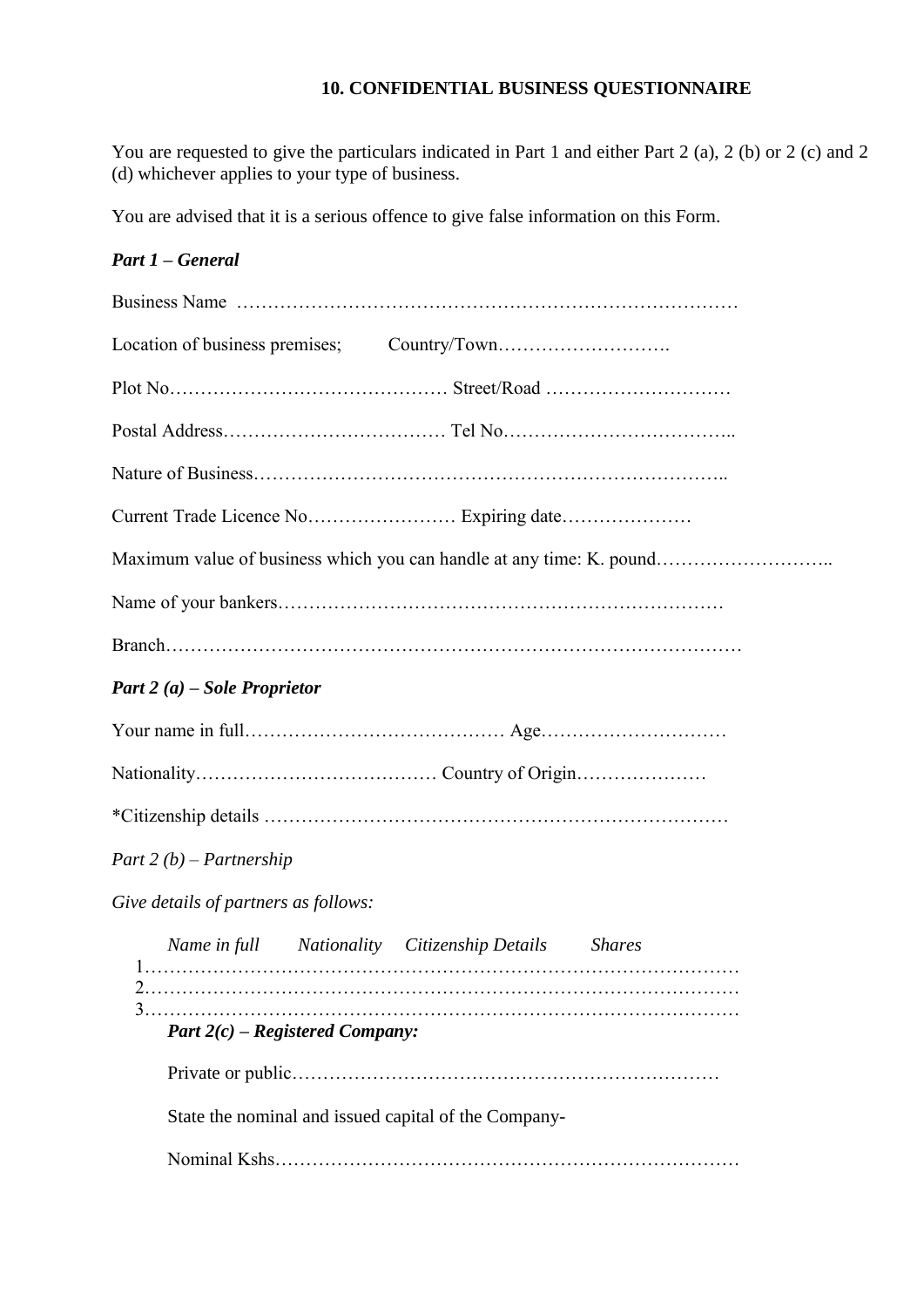|    | Give details of all directors as follows:                 |  |  |  |
|----|-----------------------------------------------------------|--|--|--|
|    | Name in full . Nationality. Citizenship Details*. Shares. |  |  |  |
|    |                                                           |  |  |  |
| 2. |                                                           |  |  |  |
| 3. |                                                           |  |  |  |
| 4. |                                                           |  |  |  |

#### *Part 2(d) – Interest in the Firm:*

Is there any person / persons in …………… ………(*Name of Employer)* who has interest in this firm? Yes/No………………………(*Delete as necessary*)

I certify that the information given above is correct.

| (Title) | (Signature) |  |
|---------|-------------|--|

Attach proof of citizenship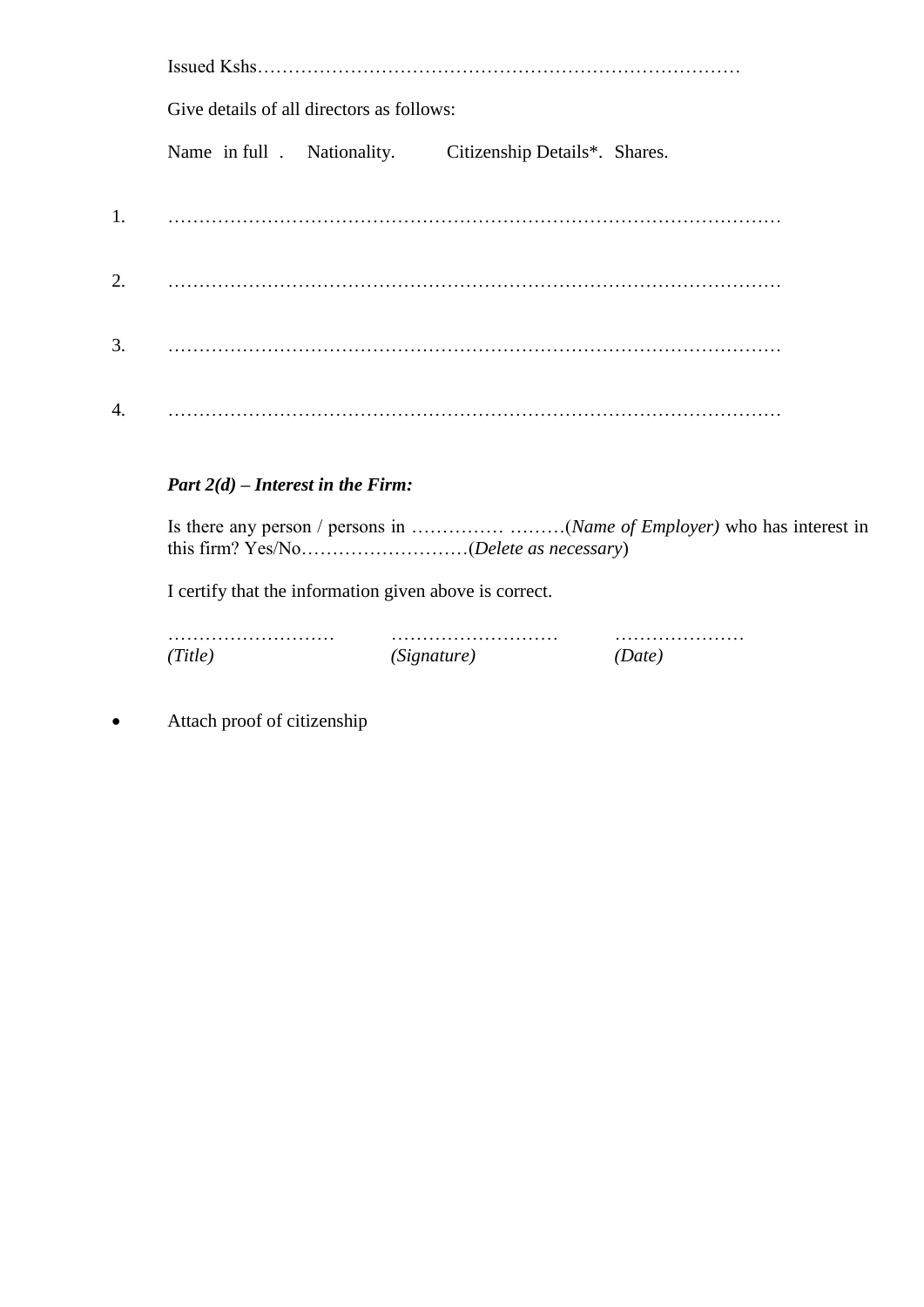# **11. SCHEDULE OF PARTICULARS**

# <span id="page-66-0"></span>**1. PARTICULARS OF FIRM**

| Name of Company:                                                      |  |
|-----------------------------------------------------------------------|--|
| Postal Address:                                                       |  |
| Physical Address:                                                     |  |
| Tel. Nos.<br>Fax No.<br>E-mail:                                       |  |
| Full names of Directors and their<br>citizenship:                     |  |
| Registered office address and tel. No.                                |  |
| Workshop, yard, stores address:                                       |  |
| Type of services the company provides:                                |  |
| <b>Registration with Government</b><br>Departments:                   |  |
| Name and address of company's<br>bankers:                             |  |
| Statements by Company's bankers on<br>financial status (attach copy): |  |

*Date: ……………………………… Signed: ……………..……………….*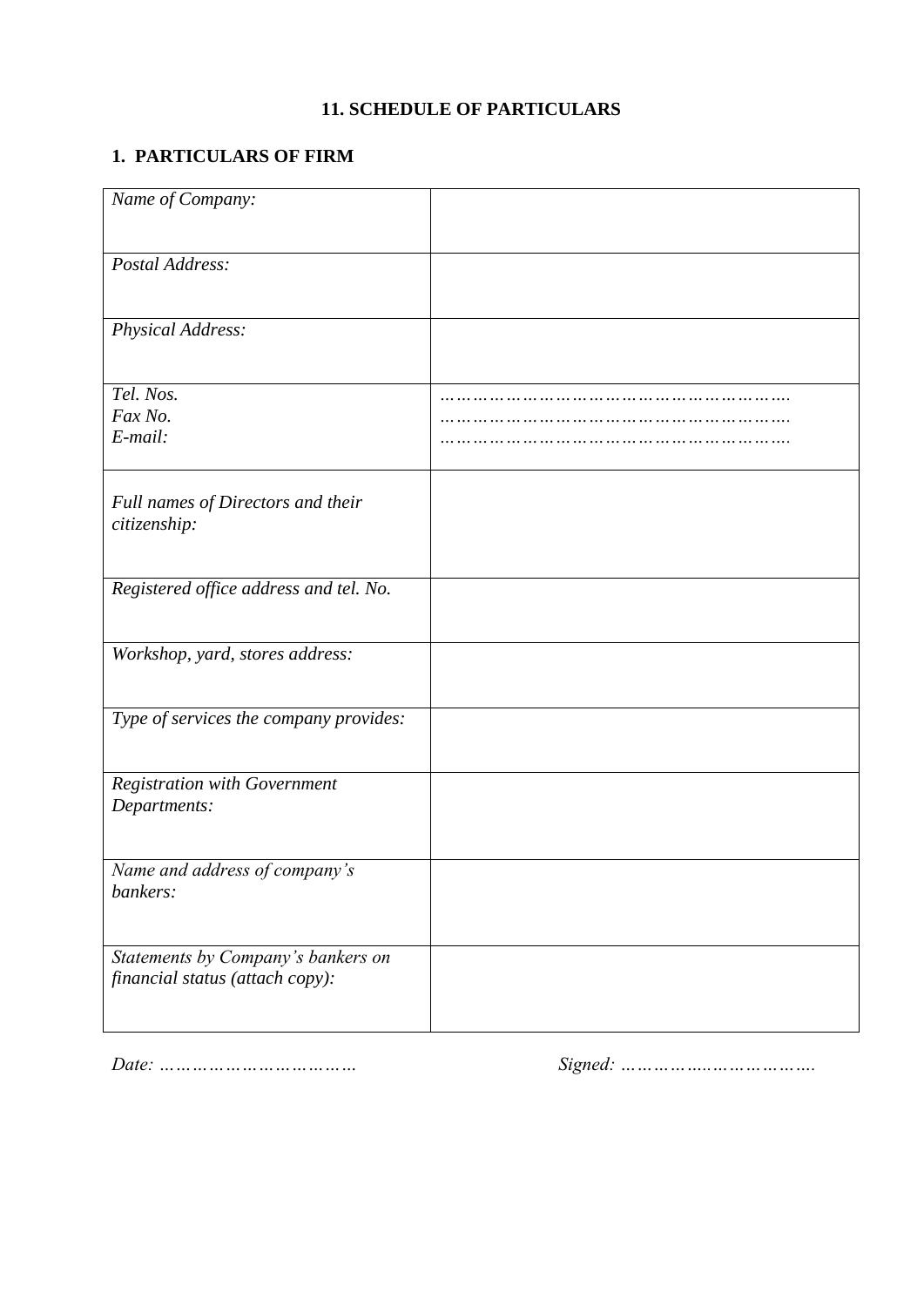## **2. PARTICULARS OF INSURANCE**

| $\mathbf{S}\mathbf{n}$ | <b>Type of Insurance</b>    | <b>Name of Company</b> | <b>Registered Address</b> |
|------------------------|-----------------------------|------------------------|---------------------------|
| $\boldsymbol{l}$       | <b>Insurance of Works</b>   |                        |                           |
| $\overline{2}$         | <b>Plant and Machinery</b>  |                        |                           |
| $\mathfrak{Z}$         | Public Liability            |                        |                           |
| $\overline{4}$         | Workmen's Compensation      |                        |                           |
| 5                      | <b>Employer's Liability</b> |                        |                           |
| 6                      | Personal Accident           |                        |                           |

#### *NOTE: Certified photocopies of the relevant insurance policies should accompany these particulars.*

*Date: …………………………. Signed: …………………………………..*